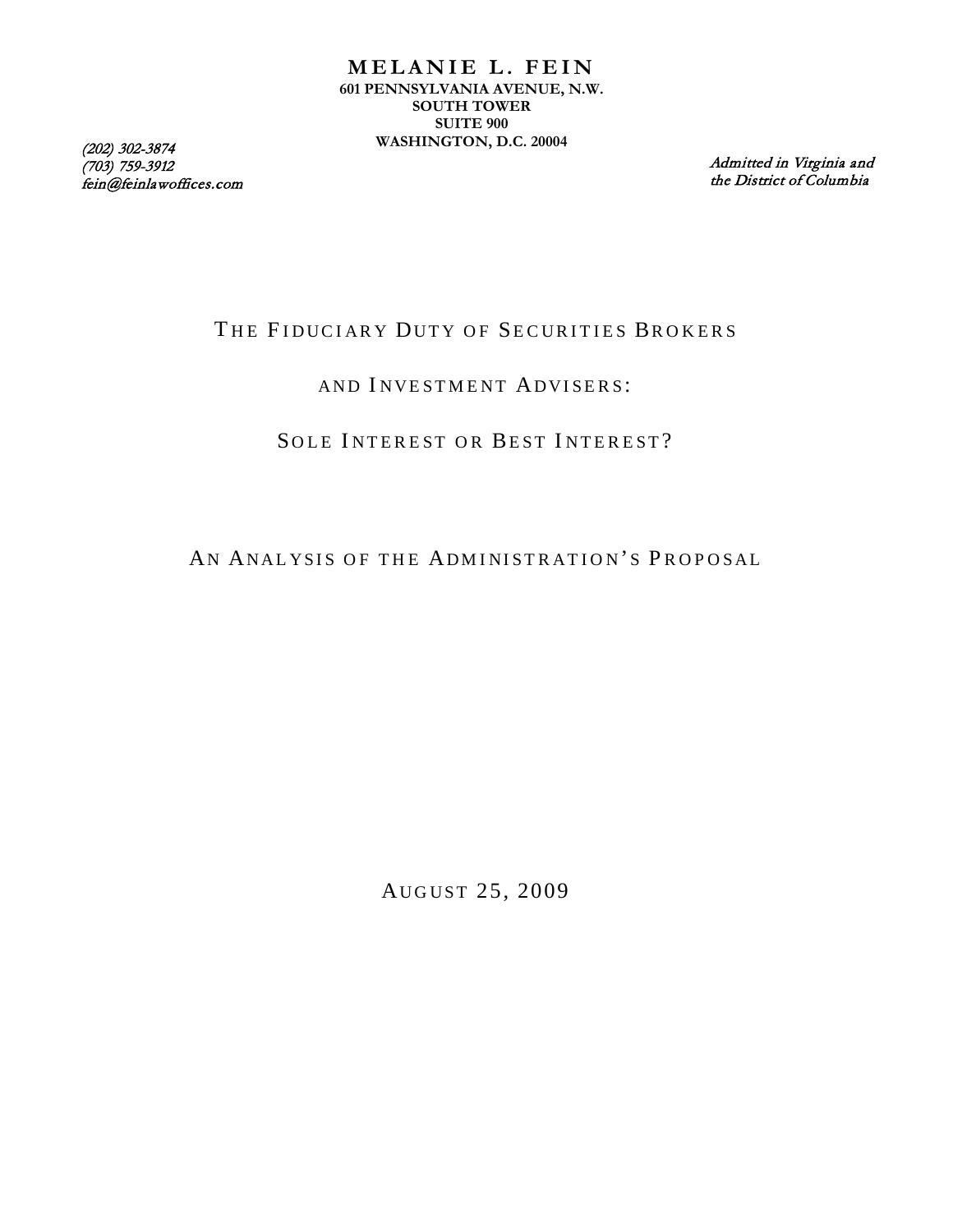*This paper was prepared for Federated Investors, Inc. by Melanie L. Fein. Daniel M. Miller of the Miller Fiduciary Law Group provided valuable insights. In addition, the author gratefully acknowledges the assistance of:*

> *Professor John H. Langbein\* Sterling Professor of Law and Legal History Yale Law School*

> > *and*

*Professor Robert H. Sitkoff\*\* John L. Gray Professor of Law Harvard Law School*

*\* Professor Langbein was the reporter and principal drafter of the Uniform Prudent Investor Act and a member of the Drafting Committees that prepared the Uniform Trust Code and the Uniform Principal and Income Act. He is the author of numerous articles on trust law, including "The Uniform Prudent Investor Act and the Future of Trust Investing," 81 Iowa Law Review 641 (1996) and "Questioning the Trust Law Duty of Loyalty: Sole Interest or Best Interest?, 114 Yale L.J. 929 (2005), and coauthor of the leading casebook on Pension and Employee Benefit Law.*

*\*\* Professor Sitkoff is co-author of the leading course book in the field of trusts and estates (Wills, Trusts, and Estates, 8th ed. 2009) and is co-author with Max M. Schanzenbach of "Did Reform of Prudent Trust Investment Change Trust Portfolio Allocation?," 50 Journal of Law and Economics 681 (2007). He was also the reporter and principal drafter of the Uniform Statutory Trust Entity Act.*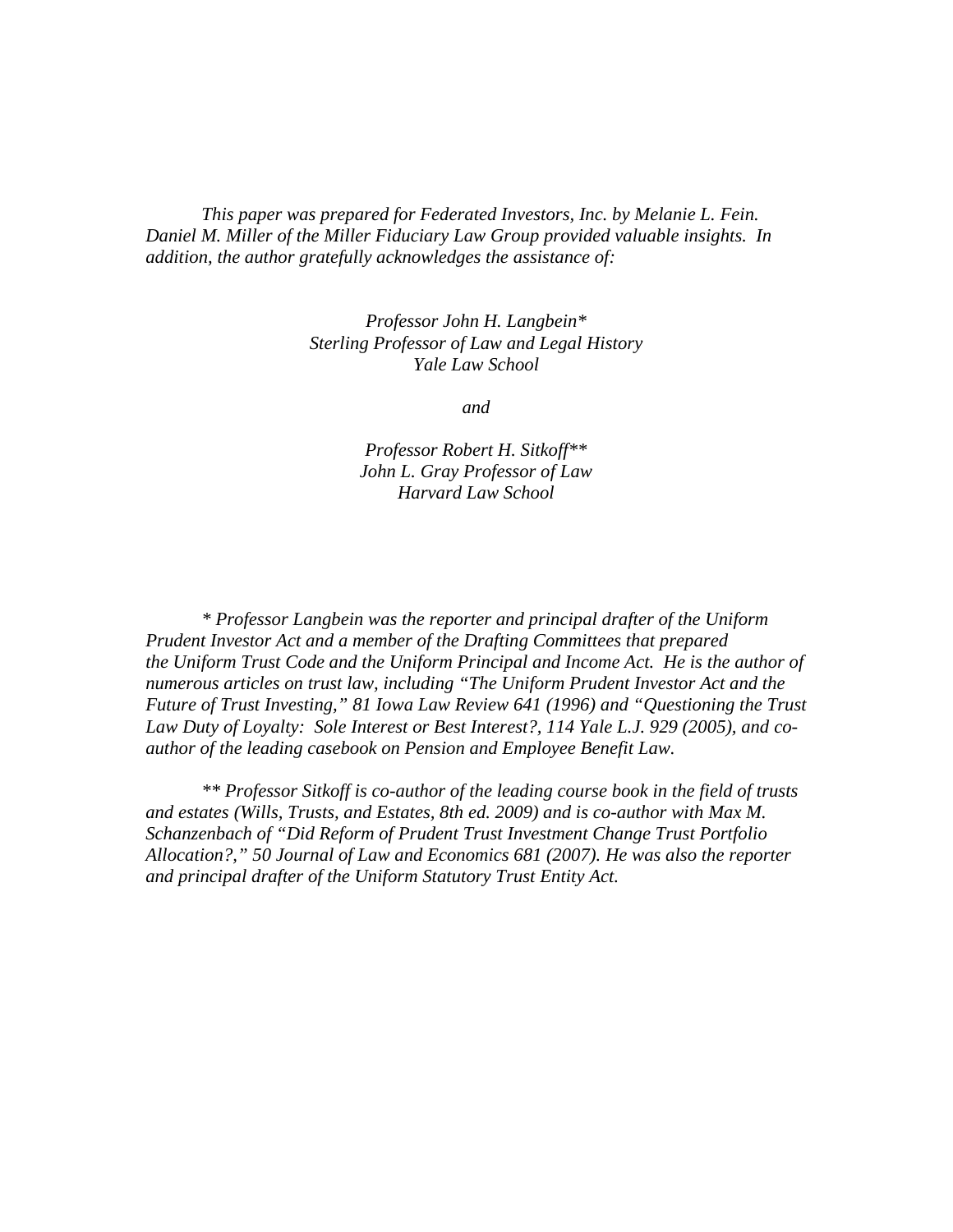# C ONTENTS

| I.          | $\mathbf{A}$ .<br><b>B.</b>                                     | No Clear Fiduciary Standard for Investment Advisers5                                                           |  |
|-------------|-----------------------------------------------------------------|----------------------------------------------------------------------------------------------------------------|--|
| II.         | A.<br><b>B.</b>                                                 |                                                                                                                |  |
| III.        |                                                                 |                                                                                                                |  |
| IV.         |                                                                 | ALTERNATIVE "BEST INTEREST" STANDARD  14                                                                       |  |
| $V_{\cdot}$ |                                                                 |                                                                                                                |  |
| VI.         | $\mathbf{A}$ .<br><b>B.</b><br>$\mathbf{C}$ .<br>D.<br>E.<br>F. | Sales Practice Rules May Conflict with Fiduciary Duty 22                                                       |  |
| VII.        |                                                                 |                                                                                                                |  |
|             |                                                                 |                                                                                                                |  |
| IX.         | A.<br><b>B.</b><br>$\mathbf{C}$ .<br>D.<br>E.<br>F.<br>G.       | Anti-Fraud Provisions of Investment Advisers Act of 1940  28<br>Excerpt from NAASA Investment Advisers Guide39 |  |
|             | H.                                                              | Uniform Prudent Investor Act Standard of Care  43                                                              |  |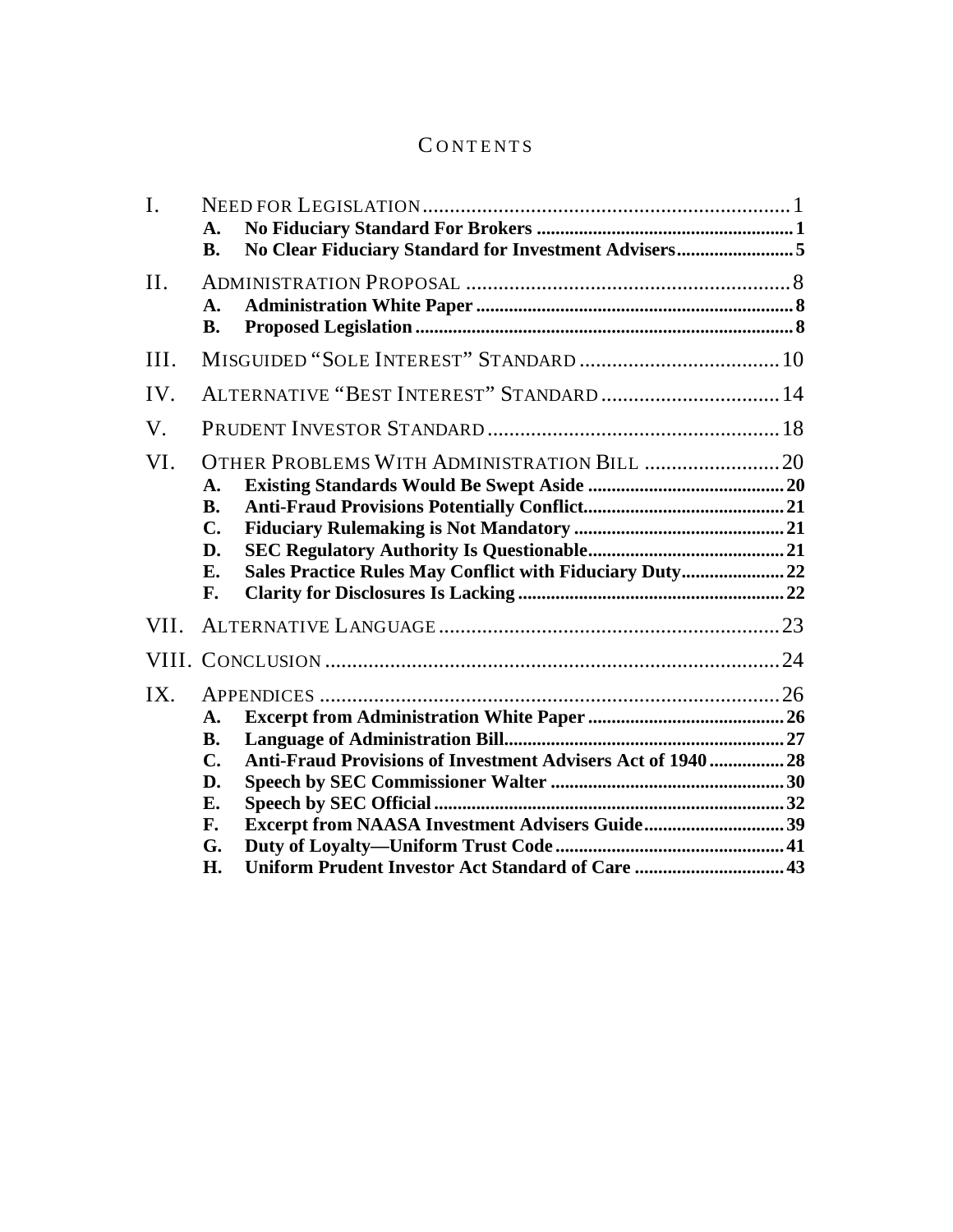# THE FIDUCIARY DUTY OF SECURITIES BROKERS AND INVESTMENT ADVISERS: SOLE INTEREST OR BEST INTEREST?

## AN ANALYSIS OF THE ADMINISTRATION'S PROPOSAL

The Administration on June 17, 2009 released a White Paper describing a number of reforms to correct deficiencies in the financial regulatory system.<sup>[1](#page-3-2)</sup> Among these were recommendations for imposing a fiduciary duty on securities broker-dealers and clarifying the duty applicable to investment advisers.[2](#page-3-3) On July 10, 2009, the Administration released a legislative proposal to implement its recommendation.

This memorandum analyzes the Administration's legislative proposal and provides background information concerning the respective duties of broker-dealers and investment advisers under current law.

As discussed below, this paper concludes that the Administration's legislation would impose an impractical standard of conduct on  $\lceil R_H \rceil$  brokerdealers and investment advisers and potentially confuse investors. This paper suggests an alternative fiduciary standard that would be more workable while achieving the Administration's goals.

## <span id="page-3-1"></span><span id="page-3-0"></span>I. NEED FOR LEGISLATION

#### A. No Fiduciary Standard For Brokers

Broker-dealers, unlike investment advisers, generally are not treated as fiduciaries under the federal securities laws. As agents, they have fiduciarylike duties under state agency law, and their activities are subject to fiduciarylike regulation under the Securities Exchange Act of 1934 and FINRA rules

<span id="page-3-3"></span><span id="page-3-2"></span> $1 \text{ U.S. Department of the Treasury, Financial Regularory Reform, A New Foundation: }$ Rebuilding Financial Supervision and Regulation (publicly released on June 17, 2009) (the

 $<sup>2</sup>$  White Paper at 71-72.</sup>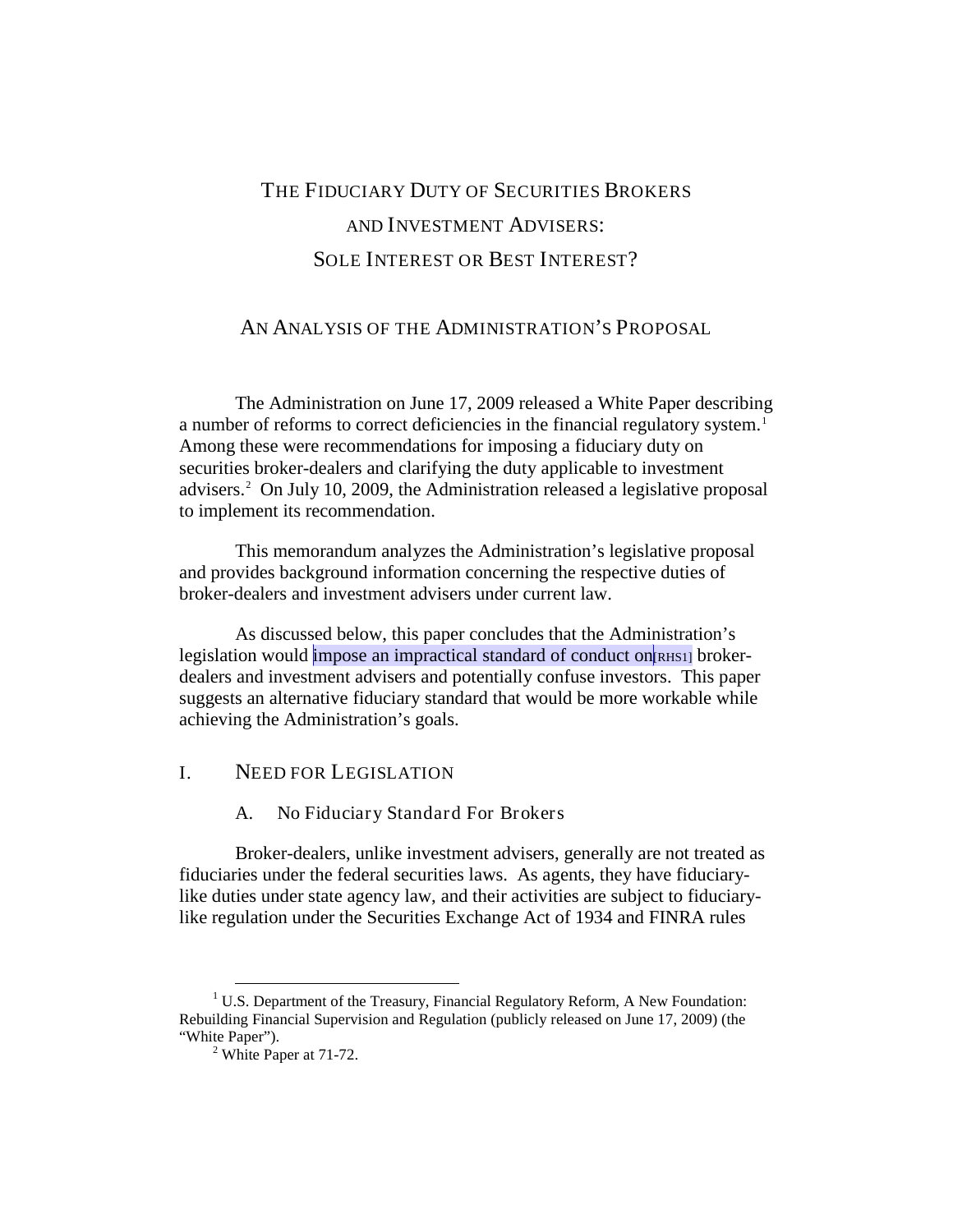that prohibit fraud and require disclosure of conflicts of interest.<sup>[3](#page-4-0)</sup> But historically broker-dealers have not had the status of fiduciaries and the scope of their fiduciary duty to clients is determined on a highly fact-specific, case-by-case basis.<sup>[4](#page-4-1)</sup> In particular, the anti-fraud provisions of the Securities Exchange Act of 1934 have not operated as a code of fiduciary conduct. Accordingly, the nature and scope of a broker-dealer's duties to its customers has been a source of confusion (and sometimes controversy) in recent years.

#### Broker Exemption from Investment Advisers Act

Broker-dealers that offer investment advice for compensation may be required to register as investment advisers and thereby acquire fiduciary status under the Investment Advisers Act.<sup>[5](#page-4-2)</sup> Otherwise, they generally are exempt from the Act. An "investment adviser" is defined in the Investment Advisers Act of 1940 as:

> any person who, for compensation, engages in the business of advising others, either directly or through publications or writings, as to the value of securities or as to the advisability of investing in, purchasing, or selling securities, or who, for compensation and as part of a regular business,

<span id="page-4-0"></span><sup>&</sup>lt;sup>3</sup> The history of the Securities Exchange Act of 1934 indicates that it was motivated by a desire on the part of President Roosevelt and Congress to impose fiduciary duties on securities broker-dealers and that the anti-fraud provisions of the Act were intended to accomplish this purpose. *See* John H. Walsh, A Simple Code of Ethics: A History of the Moral Purpose Inspiring Federal Regulation of the Securities Industry, 29 Hofstra L. Rev. 1015 (2000-2001). <sup>4</sup> In general, a broker-dealer will not be found to be a fiduciary unless a court determines

<span id="page-4-1"></span>that it has acted in a position of trust and confidence with a customer based on the specific facts of the case. In *Leib v. Merrill Lynch, Pierce, Fenner & Smith, Inc*., for example, the court ruled that a broker who had de facto control over a non-discretionary account generally owed customer duties of a fiduciary nature. The court said it was appropriate to look at the customer's sophistication and degree of trust and confidence in the relationship, among other things, to determine the duties owed by the broker. 461 F. Supp. 951 (E.D. Mich. 1978), aff'd, 647 F. 2d. 165 ( $6<sup>th</sup>$  Cir. 1981). In *Paine Webber, Jackson & Curtis, Inc. v. Adams*, the court said that the existence of a fiduciary relationship may be proven by evidence that a customer has placed trust and confidence in the broker by giving practical control of account. 718 P.2d. 508 (Colo. 1986). In *SEC v. Ridenour*, a bond dealer was found to owe a fiduciary duty to customers with whom he had established a relationship of trust and confidence. 913 F.2d. 515  $(8^{th}$  Cir. 1990).

<span id="page-4-2"></span><sup>5</sup> The fiduciary status of investment advisers is discussed *infra*.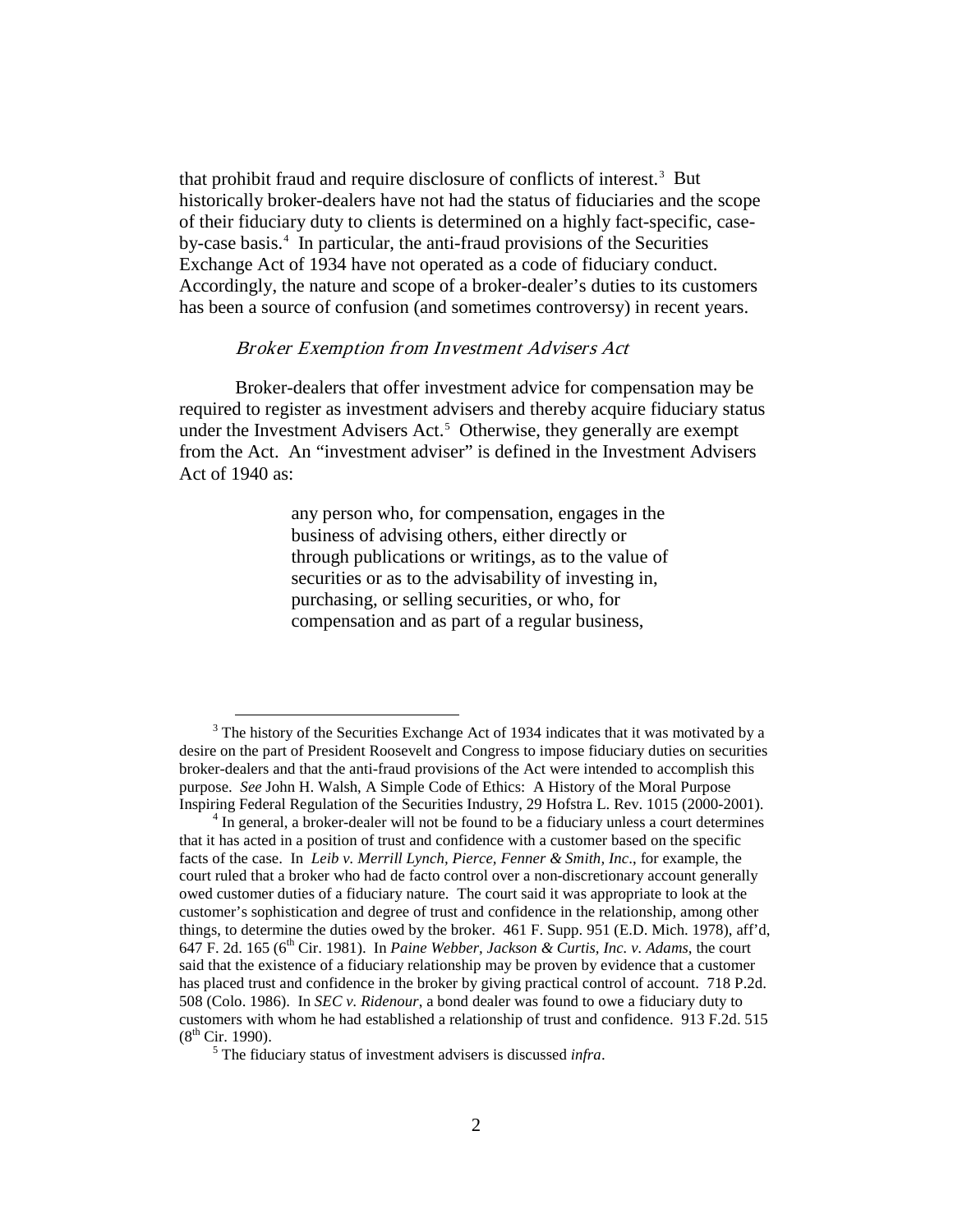issues or promulgates analyses or reports concerning securities.  $\ldots$ <sup>[6](#page-5-0)</sup>

The Act provides an exemption for "any broker or dealer whose performance of such services is solely incidental to the conduct of his business as a broker or dealer and who receives no special compensation therefore."[7](#page-5-1) In general, a broker-dealer's advice is not considered to be "solely incidental" to its brokerage business if it charges a separate fee or separately contracts for advisory services, or if it exercises investment discretion.[8](#page-5-2)

## "Merrill Lynch Rule"

The SEC in 2005 promulgated a rule exempting broker-dealers from the Advisers Act with respect to certain "special compensation" for investment advice.<sup>[9](#page-5-3)</sup> The so-called "Merrill Lynch Rule" was designed to exempt brokerdealers that charged asset-based fees in lieu of commissions for their services, including incidental investment advice. The SEC noted that fee-based brokerage accounts, similar to traditional full service brokerage accounts, provide a package of services, including execution, incidental investment advice, and custody. In a fee-based brokerage account, the customer pays a fee based upon the amount of assets in the account (an asset-based fee) as opposed to a commission (i.e., a mark-up or mark-down) for each transaction.<sup>[10](#page-5-4)</sup>

In order to qualify for the exemption, a broker-dealer was required to make the following disclosure to its clients with respect to fee-based accounts:

<span id="page-5-0"></span> $6$  Investment Advisers Act of 1940 § 202(a)(11), 15 U.S.C. § 80b-2(a)(11). Banks and bank holding companies generally are exempt from regulation as investment advisers (except

<span id="page-5-1"></span><sup>&</sup>lt;sup>7</sup> 15 U.S.C. § 80b-2(a)(11)(C). In addition, the SEC may exempt from investment adviser regulation "such other persons not within the intent of this paragraph, as the Commission may designate by rules and regulations or order." 15 U.S.C.  $\S$  80b-2(a)(11)(F).

<span id="page-5-3"></span><span id="page-5-2"></span> $^8$  See 72 Fed. Reg. 55126 (Sept. 28, 2007).<br> $^9$  See "Certain Broker-Dealers Deemed Not to be Investment Advisers," 70 Fed. Reg. 20,424 (Apr. 19, 2005). The SEC said the rule would benefit investors for the following reasons: "Under the fee-based programs . . . , a broker-dealer's compensation does not depend on the number of transactions or the size of mark-ups or mark-downs charged, thus reducing incentives for the broker-dealer to churn accounts, recommend unsuitable securities, or engage in high-pressure sales tactics. As such, these programs may better align the interests of brokerdealers and their customers. The rule would also benefit customers by enabling them to choose from among these new programs and other traditional brokerage services to select the program best for them. While it is difficult to quantify the value of these benefits, we believe

<span id="page-5-4"></span><sup>&</sup>lt;sup>10</sup> *See* 72 Fed. Reg. 55126, 55127 n.2 (Sept. 28, 2007).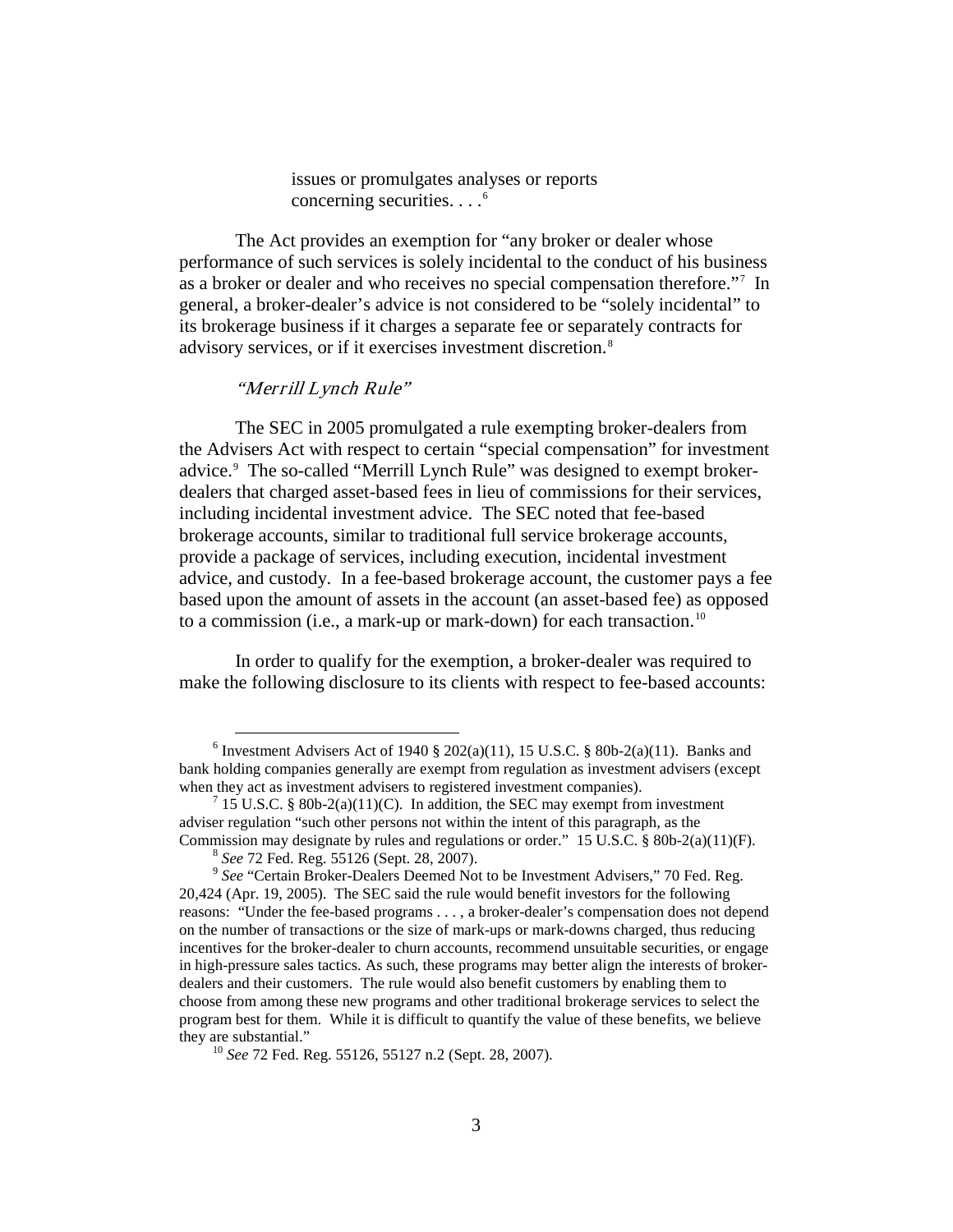the accounts are brokerage accounts and not advisory accounts. . . . that, as a consequence, the customer's rights and the firm's duties and obligations to the customer, including the scope of the firm's fiduciary obligations, may differ.  $\dots$ <sup>[11](#page-6-0)</sup>

The disclosure implied that a broker-dealer had some fiduciary duties and obligations, but it was unclear what those might be. Moreover, a brokerdealer was not required to state how its fiduciary duties and obligations to the customer differed from the customer's "rights."

The Merrill Lynch Rule was struck down by the U.S. Court of Appeals for the District of Columbia Circuit in 2007.<sup>12</sup> The court ruled that the SEC lacked statutory authority to exempt classes of broker-dealers other than those specifically exempted by the Exchange Act. The SEC decided not to appeal the court's ruling but instead said it would consider whether further rulemaking or interpretations were necessary regarding the application of the Advisers Act to these accounts and the issues resulting from the court's decision.<sup>[13](#page-6-2)</sup>

The SEC estimated that the court's ruling affected fee-based accounts at broker-dealers with over \$300 billion in assets under management. [14](#page-6-3) To avoid disrupting these accounts, the SEC adopted a temporary interim rule (until December 31, 2009) permitting a broker-dealer that registers as an adviser to engage in principal trades for non-discretionary advisory accounts if it complies with certain disclosure requirements. [15](#page-6-4) The restrictions on principal trades is a major reason why many broker-dealers did not register as investment advisers in the past.

<span id="page-6-0"></span><sup>&</sup>lt;sup>11</sup> 17 C.F.R. § 275.202(a)(11)-1 (as adopted) (struck down in Financial Planning Association v. Securities and Exchange Commission, 482 F.3d 481 (D.C. Cir. 2007).

<span id="page-6-1"></span><sup>&</sup>lt;sup>12</sup> Financial Planning Association v. Securities and Exchange Commission, 482 F.3d 481 (D.C. Cir. 2007).

<span id="page-6-4"></span><span id="page-6-3"></span><span id="page-6-2"></span><sup>&</sup>lt;sup>13</sup> SEC Press Release 2007-95 (May 14, 2007).<br><sup>14</sup> SEC Press Release 2007-95 (May 14, 2007).<br><sup>15</sup> These include the requirements to: (i) provide written prospective disclosure regarding the conflicts arising from principal trades; (ii) obtain written, revocable consent from the client prospectively authorizing the adviser to enter into principal transactions; (iii) make certain disclosures either orally or in writing and obtaining the client's consent before each principal transaction; (iv) send to the client confirmation statements disclosing the capacity in which the adviser has acted and disclosing that the adviser informed the client that it may act in a principal capacity and that the client authorized the transaction; and (v) deliver to the client an annual report itemizing the principal transactions. Investment Advisers Act, Temporary Rule 206(3)-3T, 72 Fed. Reg. 55022 (Sept. 28, 2007).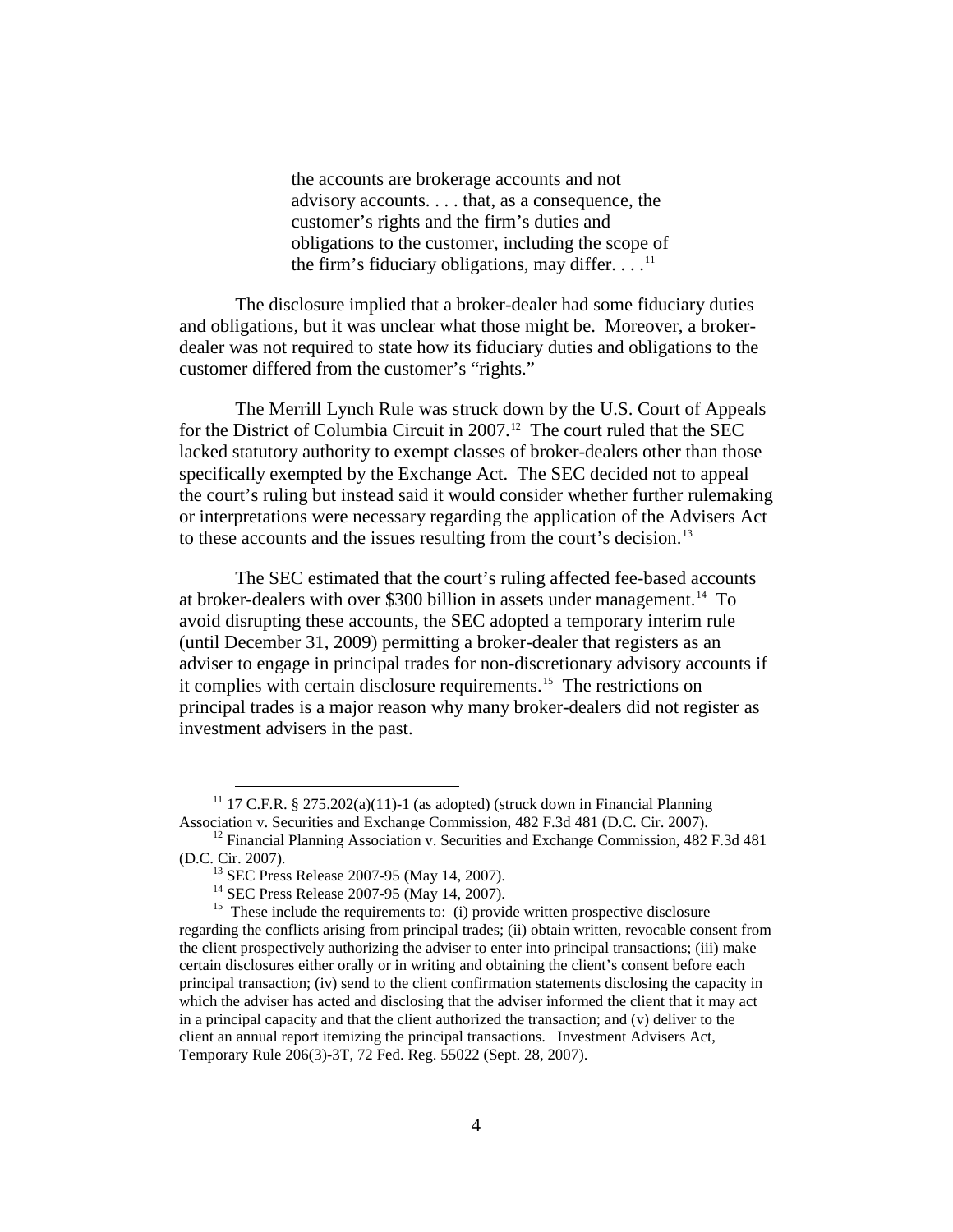The SEC said that compliance with the temporary rule would not relieve a broker-dealer from fiduciary obligations under the Advisers Act, including the duties to seek best execution of client transactions and to disclose material facts necessary to alert clients to the adviser's potential conflicts of interest.

<span id="page-7-0"></span>B. No Clear Fiduciary Standard for Investment Advisers

The Securities and Exchange Commission and the courts have long interpreted the Investment Advisers Act of 1940<sup>[16](#page-7-1)</sup> as giving investment advisers the status of fiduciaries and imposing on them fiduciary duties designed to prevent conflicts of interest:<sup>[17](#page-7-2)</sup>

> The Investment Advisers Act of 1940 thus reflects a congressional recognition "of the delicate **fiduciary** nature of an investment advisory relationship," as well as a congressional intent to eliminate, or at least to expose, all conflicts of interest which might incline an investment adviser—consciously or unconsciously—to render advice which was not disinterested. \* \* \* \*

> Nor is it necessary in a suit against a **fiduciary**, which Congress recognized the investment adviser to be, to establish all the elements required in a suit against a party to an arm's-length transaction. Courts have imposed on a fiduciary an affirmative duty of "utmost good faith, and full and fair disclosure of all material facts," as well as an affirmative obligation "to employ reasonable care to avoid misleading" his clients.<sup>[18](#page-7-3)</sup> (emphasis added)

The nature of the fiduciary duty of an investment adviser, however, apart from the duty of disclosure, is unclear. As interpreted by the SEC, it does not amount to a "sole interest" standard but requires advisers to manage their clients' portfolios in the "best interest" **RHS2** [Of clients.<sup>[19](#page-7-4)</sup> Moreover, the

<sup>&</sup>lt;sup>16</sup> 15 U.S.C. § 80b ("Advisers Act").<br><sup>17</sup> *See* SEC v. Capital Gains Research Bureau, Inc., 375 U.S. 180, 194 (1963).

<sup>&</sup>lt;sup>18</sup> SEC v. Capital Gains Bureau, 375 U.S. 180 (1963) (footnotes omitted).

<span id="page-7-4"></span><span id="page-7-3"></span><span id="page-7-2"></span><span id="page-7-1"></span><sup>&</sup>lt;sup>19</sup> Release No. IA-2333; File No. S7-30-04; Registration Under the Advisers Act of Certain Hedge Fund Advisers (2005).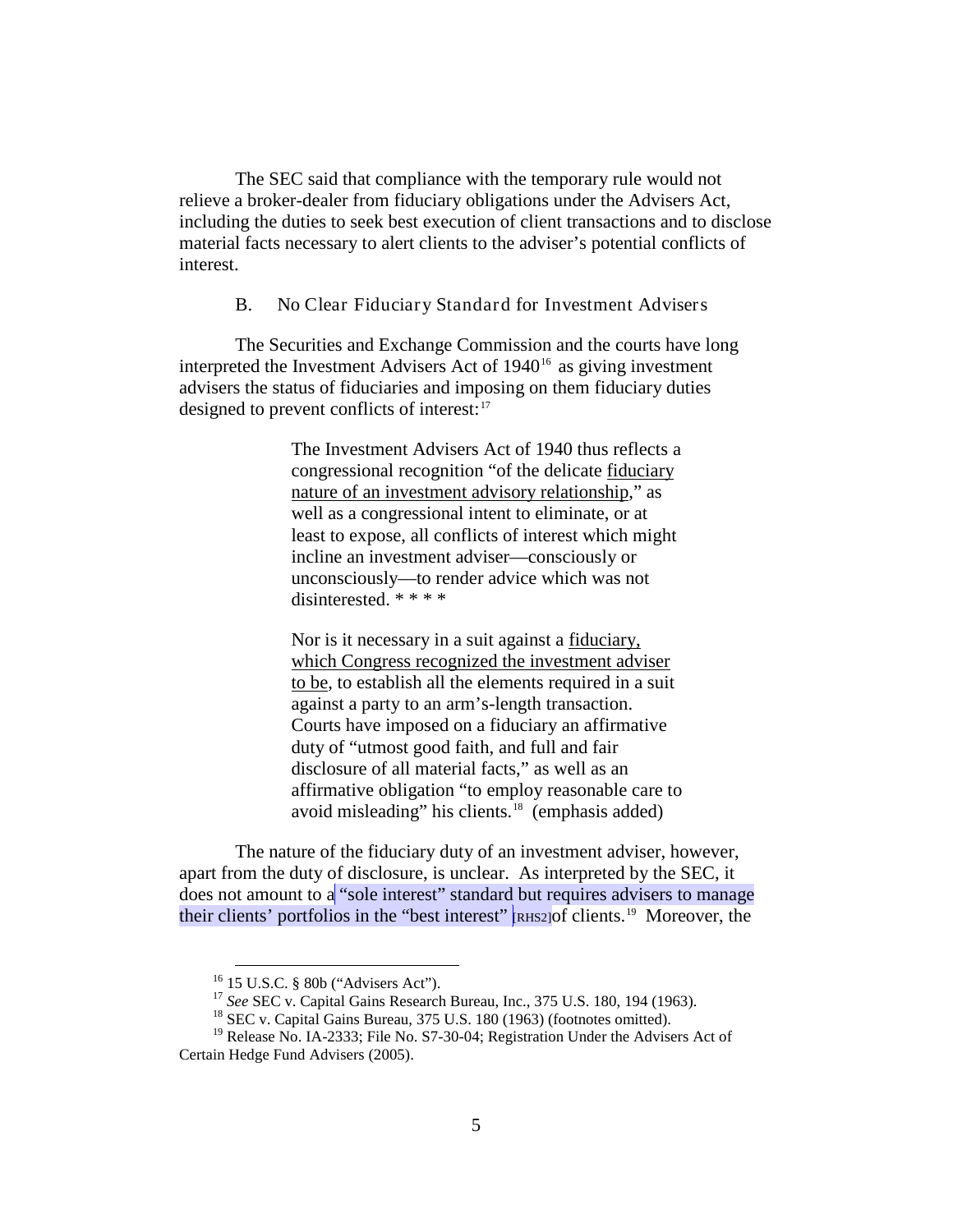SEC has said that the Advisers Act does not impose a detailed regulatory regime on investment advisers and contains only few basic requirements:

> The Act contains a few basic requirements, such as registration with the Commission, maintenance of certain business records, and delivery to clients of a disclosure statement ("brochure"). Most significant is a provision of the Act that prohibits advisers from defrauding their clients, a provision that the Supreme Court has construed as imposing on advisers a fiduciary obligation to their clients. This fiduciary duty requires advisers to manage their clients' portfolios in the best interest of clients, but not in any prescribed manner. A number of obligations to clients flow from this fiduciary duty, including the duty to fully disclose any material conflicts the adviser has with its clients, to seek best execution for client transactions, and to have a reasonable basis for client recommendations. The Advisers Act does not impose a detailed regulatory regime. $20$

The fiduciary duties of investment advisers under the Advisers Act arise from the anti-fraud provisions in section 206 of the Act. [21](#page-8-1) Under section 206, it is unlawful for any investment adviser to employ any device, scheme, or artifice to defraud any client or prospective client or to engage in any transaction, practice, or course of business which operates as a fraud or deceit upon any client or prospective client.<sup>[22](#page-8-2)</sup> Section 206 also makes it unlawful for

 <sup>20</sup> *Id.*

<span id="page-8-1"></span><span id="page-8-0"></span> $21$  15 U.S.C. § 80b-6. Not all advisers are required to register with the SEC under the Advisers Act. As noted, broker-dealers are exempt under certain circumstances. Banks also are exempt, except when they act as is to investment companies. The bank exemption reflects the Congressional understanding that banks are subject to fiduciary duties under state law. However, banks generally are not subject to state trust law or other fiduciary law when they provide investment advice in the absence of a trust. The Advisers Act also exempts an adviser from registration if it (i) has fewer than fifteen clients, (ii) does not hold itself out generally to the public as an investment adviser, and (iii) is not an adviser to any registered investment company. The SEC lacks authority to conduct examinations of advisers exempt from the Act's registration requirements. Investment advisers with less than \$25 million in assets under management are regulated by the states rather than the SEC.<br><sup>22</sup> In addition, section 206 makes it unlawful for an investment adviser, acting as principal

<span id="page-8-2"></span>for his own account, knowingly to sell any security to or purchase any security from a client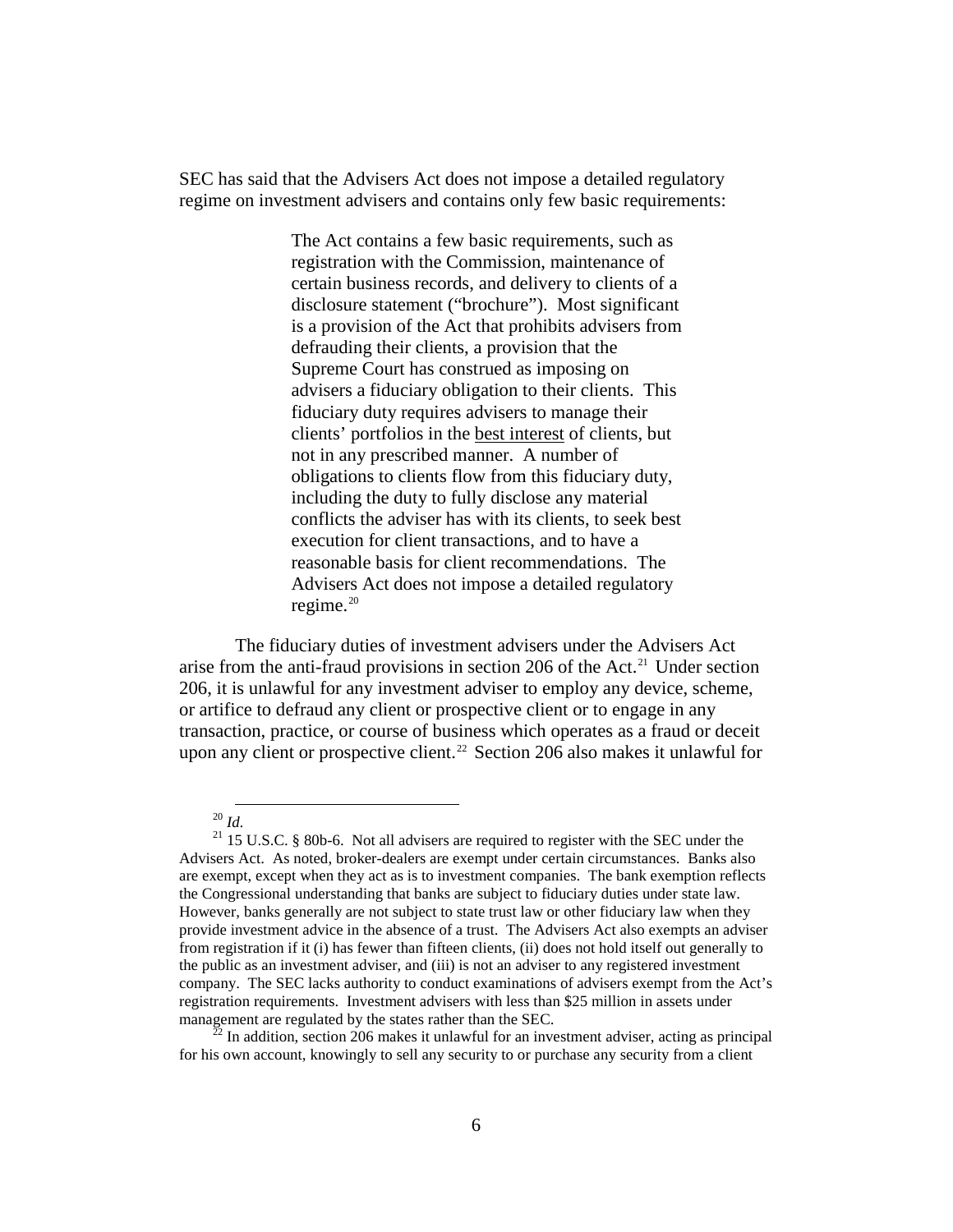an investment adviser to engage in any act, practice, or course of business that is fraudulent, deceptive, or manipulative, and requires the SEC to adopt rules defining such acts, practices, and courses of business and prescribing means reasonably designed to prevent them.<sup>[23](#page-9-0)</sup>

The SEC has adopted rules addressing various areas where conflicts of interest may arise in the activities of an investment adviser. The rules impose requirements relating to disclosure statements, books and records, advertising, solicitation of clients, custody of client assets, principal and agency cross trades, codes of ethics, and compliance programs. [24](#page-9-1)

However, the source and scope of an investment adviser's fiduciary duty are ambiguous. The scope of an investment adviser's fiduciary duty never has been set forth by rule or addressed in detail by the SEC outside of enforcement actions.

An SEC official in a speech in 2006 addressed the fiduciary duty of investment advisers and said the duty derives from the common law.<sup>25</sup> The official did not cite to any specific common law, however, or discuss in detail the common law fiduciary duties of investment advisers.<sup>[26](#page-9-3)</sup> More recently, an SEC Commissioner proclaimed that all investment professionals should be subject to a fiduciary duty obligating them to act in the "best interests" of their customers, but did not elaborate on the source or scope of any such standard.<sup>[27](#page-9-4)</sup>

The fiduciary duties applicable to an investment adviser under the Investment Advisers Act of 1940 are enforceable by the SEC, but not by individual clients. There is no private right of action under the Advisers Act.

\_\_\_\_\_\_\_\_\_\_\_\_\_\_\_\_\_

or, acting as broker for a person other than the client, knowingly to effect any sale or purchase of any security for the account of the client, without disclosing to such client in writing before completion of the transaction the capacity in which he is acting and obtaining the consent of the client to the transaction. This prohibition does not apply to any transaction with a customer of a securities broker if the securities broker is not acting as an investment adviser in the

<span id="page-9-0"></span>transaction.<br><sup>23</sup> The language of the anti-fraud provisions of section 206 of the Investment Advisers<br>Act is included in the appendix.

<span id="page-9-2"></span><span id="page-9-1"></span><sup>&</sup>lt;sup>24</sup> *See* 17 C.F.R. Pt. 275. <sup>25</sup> Speech by Lori A. Richards, Director, SEC Office of Compliance Inspections and Examinations, Feb. 27, 2006.

<span id="page-9-4"></span><span id="page-9-3"></span> $26$  The common law is made by judges in cases arising under state law over time. It may vary from state to state. No federal fiduciary standard applies to investment advisers, other

<sup>&</sup>lt;sup>27</sup> Speech by SEC Commissioner Elisse B. Walter, May 5, 2009.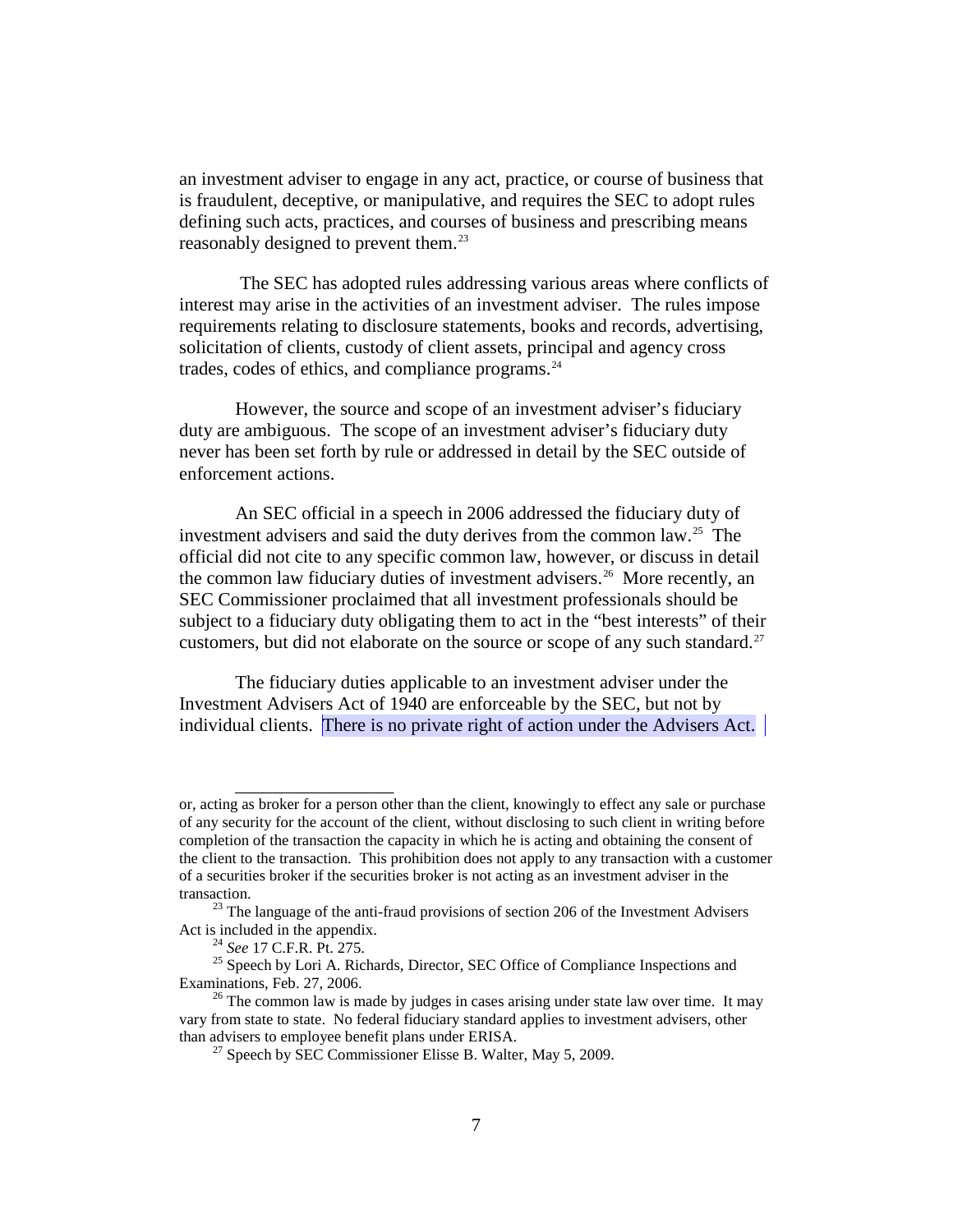[RHS3]Thus, unlike a beneficiary of a trust, for example, a client cannot enforce the fiduciary duty owed to him. Rather, the client must rely on the SEC to take enforcement action against the adviser, which is aimed more at creating a general deterrent effect than redressing particular client harm.

## <span id="page-10-0"></span>II. ADMINISTRATION PROPOSAL

<span id="page-10-1"></span>The Administration's proposal is intended to address the need for greater clarity concerning the fiduciary duty owed by broker-dealers and investment advisers to their clients.

#### A. Administration White Paper

The Administration's White Paper notes that broker-dealers and investment advisers often provide virtually identical services but are regulated under different regulatory regimes. Because investment advisers are fiduciaries under the law whereas broker-dealers generally are not, the Paper notes that customers often are confused as to which type of entity they are dealing with and what duties are owed to them under the law.

To the extent that broker-dealers provide investment advice, the White Paper recommends that they be subject to the same duties as investment advisers. Toward this end, the White Paper recommends that the SEC be permitted to align the duties of broker-dealers with those of investment advisers and impose a fiduciary standard on broker-dealers that provide investment advice. In addition, the White Paper advocates legislation to provide simple and clear disclosures to investors regarding their relationships with investment professionals and to expressly prohibit certain conflicts of interest and sales practices that are contrary to investor interests.<sup>[RHS4]<sup>[28](#page-10-3)</sup></sup>

<span id="page-10-2"></span>B. Proposed Legislation

The specific language of the Administration's legislation is appended hereto. The language would not achieve the purposes set forth in the Administration's White Paper but rather would establish an unworkable fiduciary duty based on misapplication of state trust law principles, as discussed *infra*.[RHS5]

<span id="page-10-3"></span><sup>&</sup>lt;sup>28</sup> Relevant excerpts from the White Paper are attached hereto.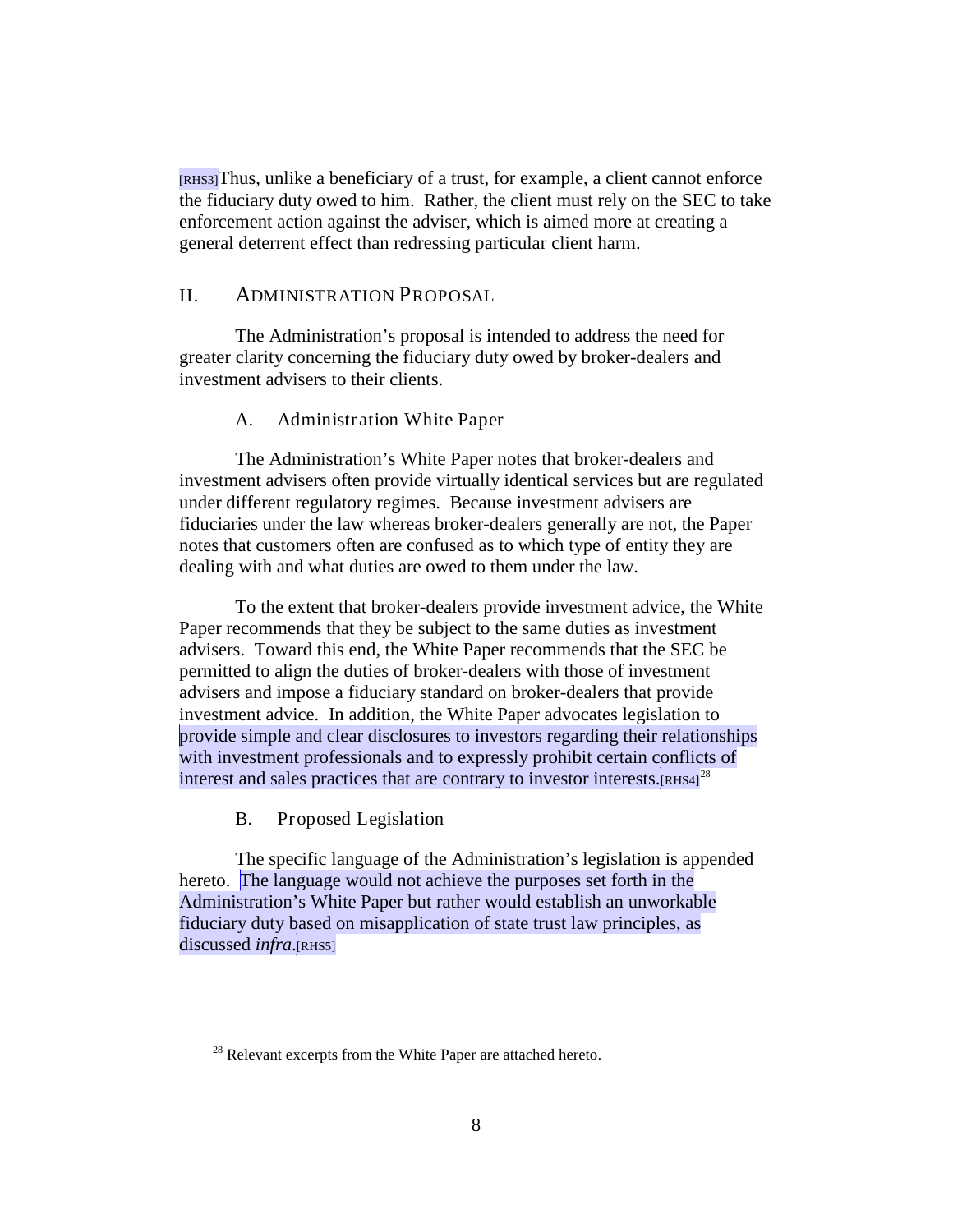## "Sole Interest" Standard

The central feature of the Administration's bill is a "sole interest" standard that would require broker-dealers and investment advisers to act "solely" in the interests of their clients. The bill amends both the Securities Exchange Act of 1934 and the Investment Advisers Act of 1940 to provide that the SEC:

> may promulgate rules to provide, in substance, that the standards of conduct for all brokers, dealers, and investment advisers, in providing investment advice about securities to retail customers or clients (and such other customers or clients as the Commission may by rule provide), shall be to act solely in the interest of the customer or client without regard to the financial or other interest of the broker, dealer or investment adviser providing the advice. (emphasis added)

The Administration's language does not use the word "fiduciary" or "fiduciary duty." Nevertheless, the clear intent of the language is to impose a fiduciary standard, and the "sole interest" standard would operate as such.

It is important to note, however, that broker-dealers who do not give investment advice would remain exempt from fiduciary status and would not be subject to the "sole interest" standard. Also, neither broker-dealers nor investment advisers would be subject to the "sole interest" standard with respect to *non-retail* customers, unless the SEC by rule extends it to other types of customers.

#### Sales Practice Rules

The Administration's bill also would require the SEC to "examine and, where appropriate, promulgate rules prohibiting sales practices, conflicts of interest, and compensation schemes for financial intermediaries (including brokers, dealers, and investment advisers) that it deems contrary to the public interest and the interests of investors."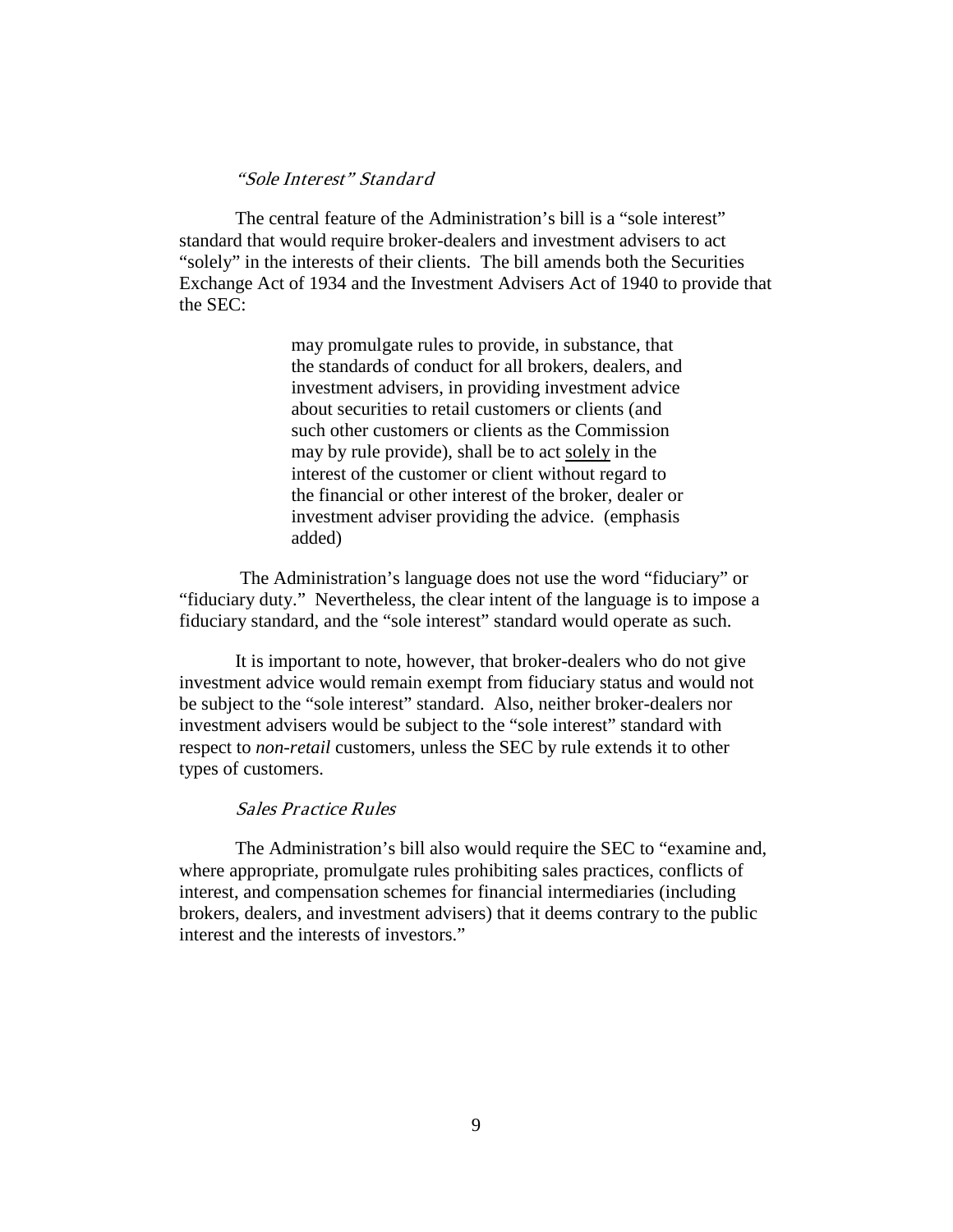#### Disclosures to Customers

The Administration's bill also would require the SEC to "take steps to facilitate the provision of simple and clear disclosures to investors regarding the terms of their relationships with investment professionals."

## <span id="page-12-0"></span>III. MISGUIDED "SOLE INTEREST" STANDARD

The "sole interest" standard in the Administration's bill is misguided. It appears to be based on a strict duty of loyalty derived from trust law.<sup>[29](#page-12-1)</sup>[RHS6] The legislation misapprehends the nature of trust law, however, and does not incorporate trust law provisions that make the duty of loyalty reasonable and practical in modern day trust applications.<sup>[30](#page-12-2)</sup>[RHS7]

As a preliminary matter, it is important to understand that trust law addresses circumstances that are much different from those which the securities laws address. Trust law in its strictest form is designed to protect beneficiaries of testamentary, charitable, and other trusts who are incapable of acting for themselves (such as widows, orphans, and yet-to-be beneficiaries) and who often do not have the option of replacing the trustee with a trustee of their choice. Trust law operates to fulfill the purposes of the trust settlor under the auspices of a trustee according to the terms of a trust. The beneficiaries generally can control neither the terms of the trust nor the trustee. Investors, on the other hand, ordinarily can control who manages their assets and how. They do have the option of choosing their own securities broker-dealers and investment advisers and can change from one firm to another if they believe their interests are not being served.

<span id="page-12-1"></span> $29$  ERISA also includes a "sole interest" duty of loyalty under which an ERISA fiduciary must discharge its duties "solely in the interests of the participants and beneficiaries . . . for the exclusive purpose of . . . providing benefits to participants and their beneficiaries [and] defraying reasonable expanses of administering the plan." ERISA  $\S$  404(a)(1).

<span id="page-12-2"></span> $30$  State trust law is derived from judicial "common law" rulings and state statutes, such as state law adoptions of the Uniform Trust Code and the Uniform Prudent Investor Act. There is no federal trust law. The Uniform Trust Code refers to the "common law" pertaining to trusts as follows: "To determine the common law and principles of equity in a particular state, a court should look first to prior case law in the state and then to more general sources, such as the Restatement of Trusts. . . .The common law of trusts is not static but includes the contemporary and evolving rules of decision developed by the courts in exercise of their power to adapt the law to new situations and changing conditions. It also includes the traditional and broad equitable jurisdiction of the court, which the Code in no way restricts." Uniform Trust Code § 106.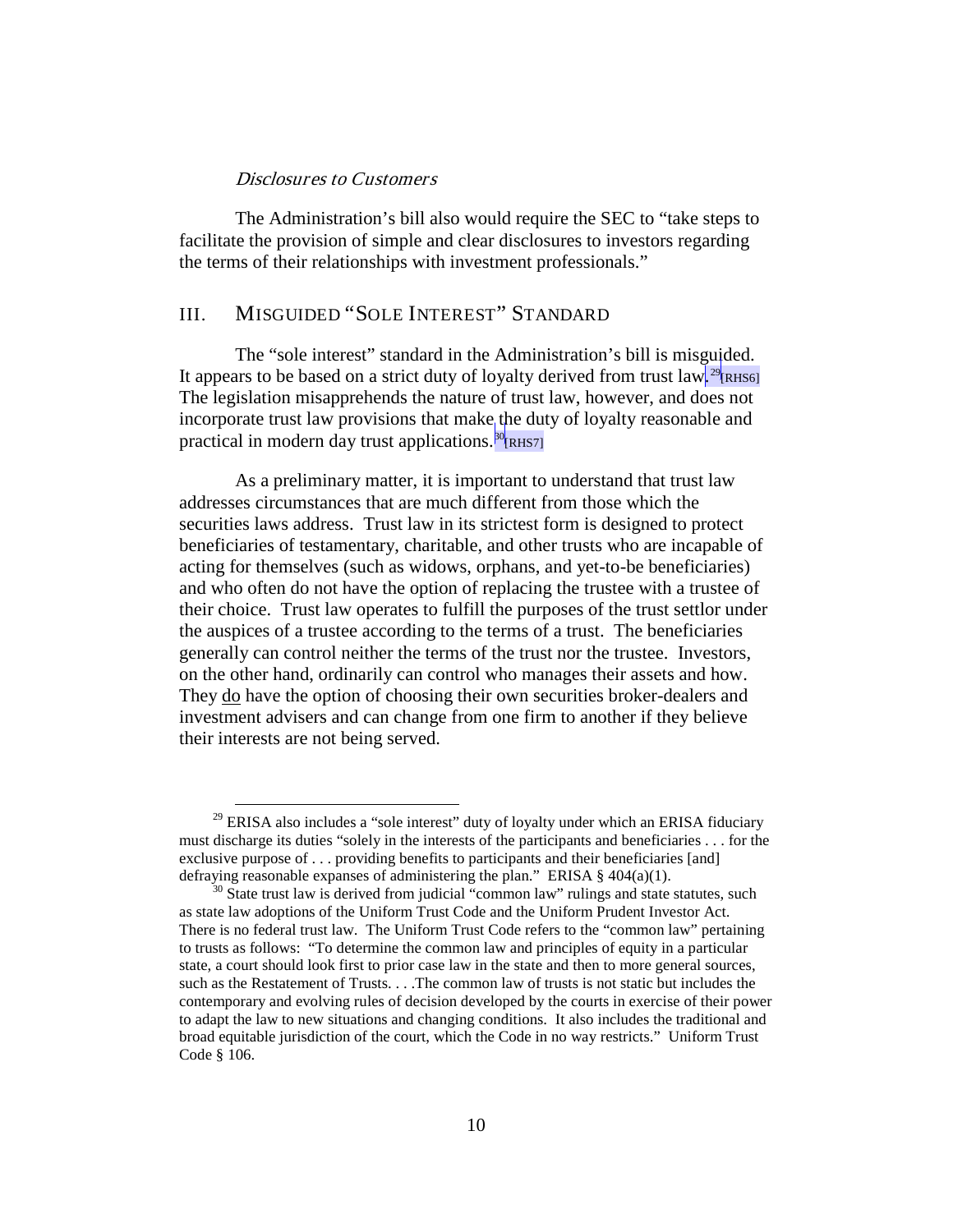Because of the unique role of trustees, trust law imposes strict duties on them. The duty of loyalty is the foremost duty of a trustee and is articulated in the Restatement of Trusts (Third) as follows: "Except as otherwise provided in the terms of the trust, a trustee has a duty to administer the trust solely in the interest of the beneficiaries.  $\ldots$ <sup>31</sup> The duty of loyalty also is reflected in the Uniform Trust Code which provides that "[a] trustee shall administer the trust solely in the interests of the beneficiaries."<sup>[32](#page-13-1)</sup> The standard applies "except as otherwise provided in the terms of the trust."[33](#page-13-2)

It is important to emphasize, however, that the "sole interest" standard and other duties of a trustee are default rules that apply only when the terms of the trust are silent or absent. $34$  The terms of the trust instrument generally govern the trust relationship and prevail over any contrary provisions of law, with certain exceptions. A trustee always must act "in good faith and in accordance with the terms and purposes of the trust and the interests of the beneficiaries."[35](#page-13-4)

<span id="page-13-2"></span>Investor Act specifically pertain only to trustees and not to other fiduciaries, although the principles in each may guide the conduct of other fiduciaries. The comments to the Uniform Trust Code specifically state: "The Uniform Trust Code, while comprehensive, applies only to express trusts." Uniform Trust Code § 102, Comment. *See also* Restatement of Trusts (Third) § 1 and Introductory Note: "The term "trust" is sometimes used to encompass all fiduciary relationships. This Restatement does not use the term in this broad sense, given that so many of the rules applicable to trustees are not applicable to other fiduciaries. Thus, an executor, guardian, agent, or corporate officer or director is a fiduciary, but the fiduciary duties and relationships involved differ in many ways from those of a trustee."<br><sup>34</sup> The comments to the Uniform Trust Code state: "the Uniform Trust Code is primarily

<span id="page-13-3"></span>a default statute. While this Code provides numerous procedural rules on which a settlor may wish to rely, the settlor is generally free to override these rules and to prescribe the conditions under which the trust is to be administered. With only limited exceptions, the duties and powers of a trustee, relations among trustees, and the rights and interests of a beneficiary are as specified in the terms of the trust." Comment to § 105(a). *See also* Restatement of Trusts (Third) § 4, Comment a(1).

<span id="page-13-0"></span><sup>&</sup>lt;sup>31</sup> Restatement of Trusts (Third) § 78, Duty of Loyalty (2007) (emphasis added). The Restatement of Trusts is an authoritative statement of the law based on prevailing court opinions and rulings. It was substantially updated and revised in 2007.

<span id="page-13-1"></span> $32$  Uniform Trust Code § 802 (emphasis added). The Uniform Trust Code was adopted by the National Conference of Commissioners on Uniform State Laws in 2004 and has been widely adopted by the states. The Uniform Trust Code is the first national codification of the law of trusts and is intended to provide "precise, comprehensive, and easily accessible guidance on trust law questions." On issues where state laws diverge or on which the law is unclear or unknown, the Code provides a uniform rule.<br><sup>33</sup> Uniform Trust Code § 105(a). Both the Uniform Trust Code and the Uniform Prudent

<span id="page-13-4"></span> $35$  Uniform Trust Code § 105(b).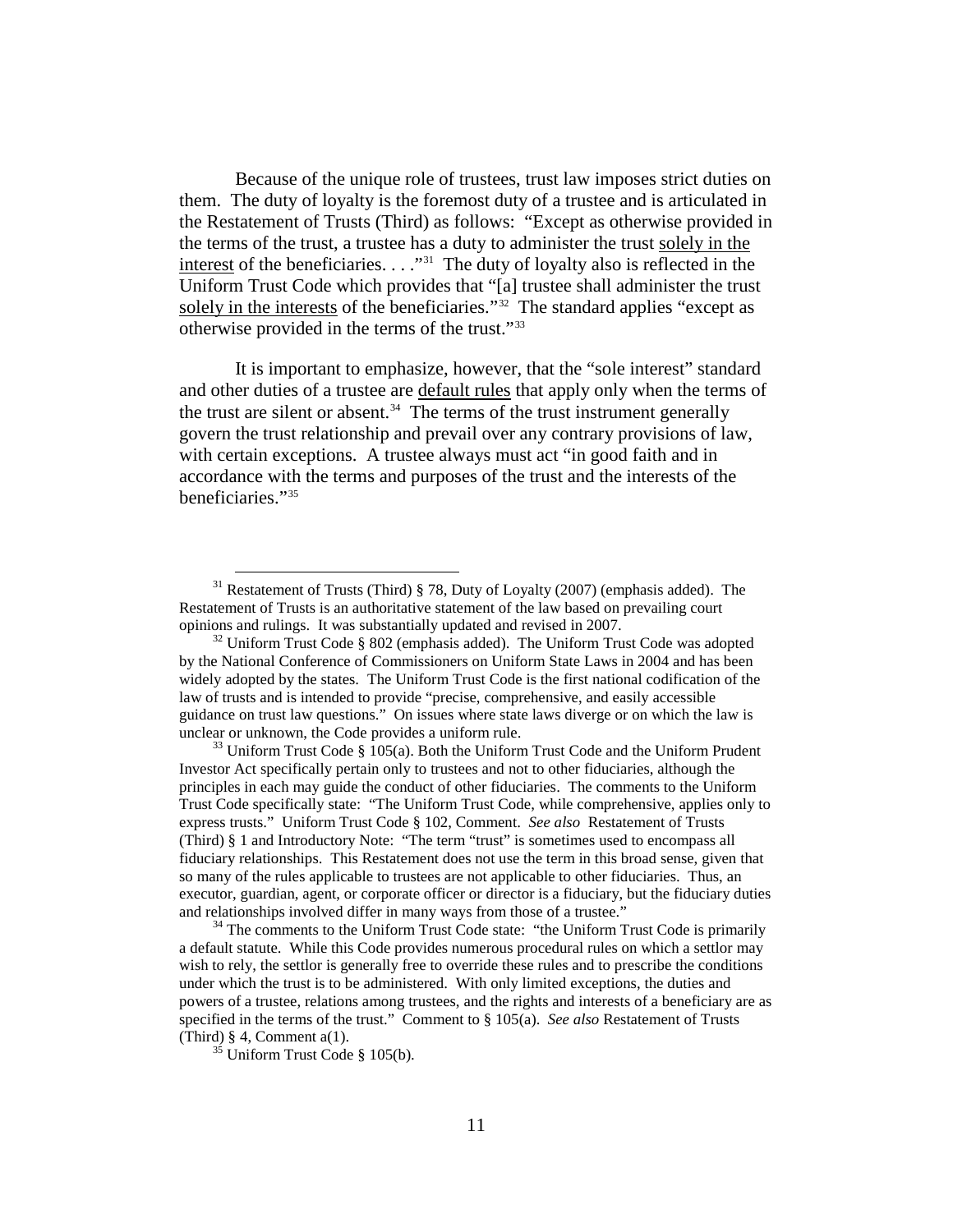Both the Restatement and Uniform Trust Code allow conflict of interest transactions when specifically authorized by law or court order, by the trust instrument, or with consent of the beneficiaries. For example, the Uniform Trust Code provides that a transaction involving the investment of trust property which is affected by a conflict of interest is not voidable by the trust beneficiary if the transaction was authorized by the terms of the trust or the beneficiary consented to the trustee's conduct or ratified the transaction.<sup>[36](#page-14-0)</sup> RHS8]

A trust settlor may modify the sole interest standard in the trust agreement to address appropriate matters. For example, the terms of the trust may permit the trustee to invest trust assets in investments from which the trustee derives some benefit, such as deposits in the trustee bank or mutual funds for which the trustee acts as investment adviser. The trust instrument may authorize the trustee to purchase securities or other assets from the trustee or engage in other transactions in which the trustee has an interest, provided the trustee discloses its conflicts of interest.

The Uniform Trust Code specifically provides that the duty of loyalty does not preclude the following transactions provided they are "fair to the beneficiaries":

- an agreement between a trustee and a beneficiary relating to the appointment or compensation of the trustee;
- payment of reasonable compensation to the trustee;
- a transaction between a trust and another trust, decedent's estate, or conservatorship of which the trustee is a fiduciary or in which a beneficiary has an interest;
- a deposit of trust money in a regulated financial-service institution operated by the trustee; or
- an advance by the trustee of money for the protection of the trust. $37$

The Uniform Trust Code specifically authorizes a trustee to incur costs in administering a trust account, provided the costs are reasonable: "In administering a trust, the trustee may incur only costs that are reasonable in relation to the trust property, the purposes of the trust, and the skills of the

<span id="page-14-1"></span><span id="page-14-0"></span><sup>36</sup> *Id.* <sup>37</sup> Uniform Trust Code § 802(h).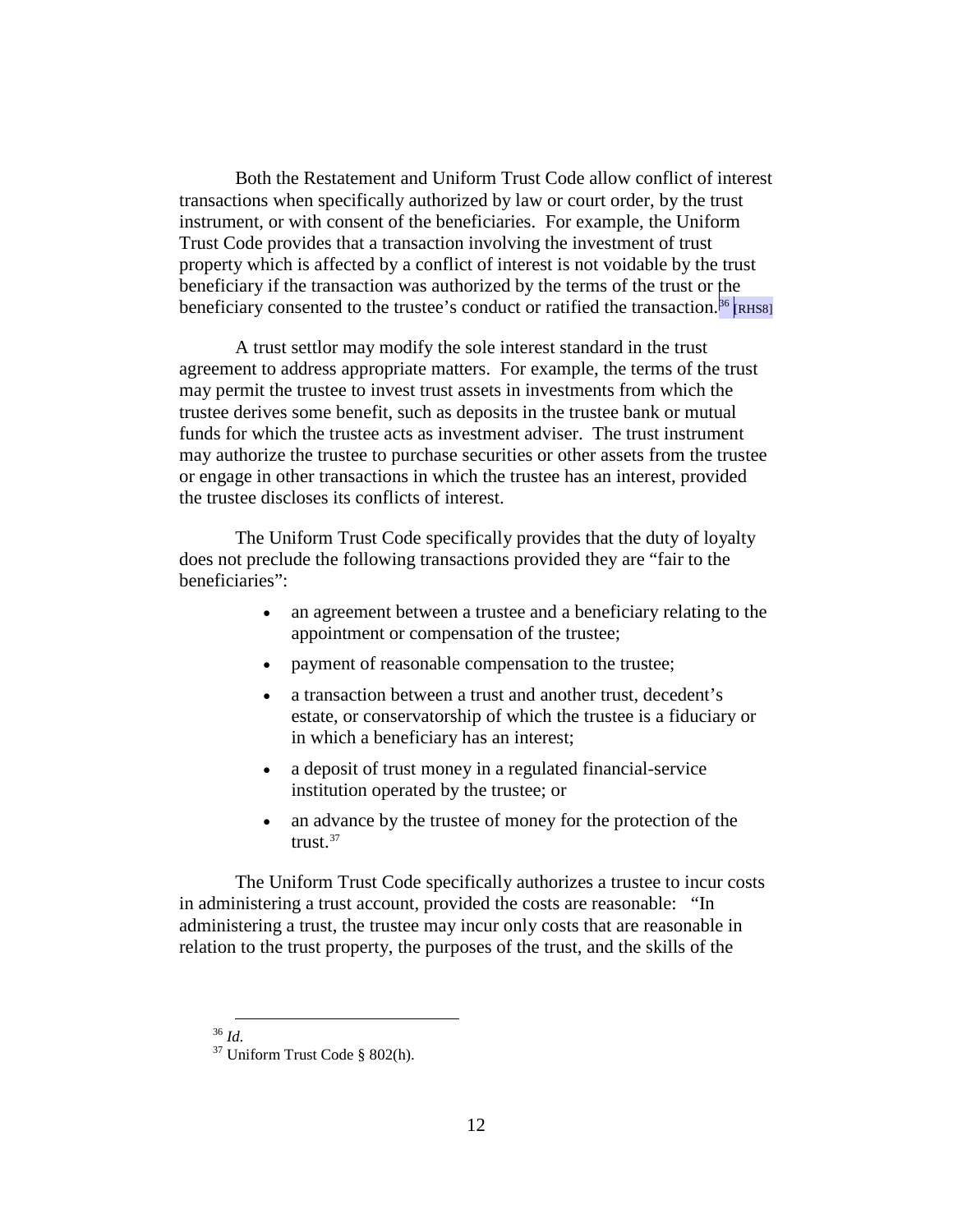trustee."[38](#page-15-0) The Code also specifically states that it is not a conflict of interest for a trustee to invest trust assets in a proprietary mutual fund provided the trustee conforms with the prudent investor rule as articulated in the Code.<sup>[39](#page-15-1)</sup>

None of these exceptions is reflected in the Administration's bill. Without such exceptions, the Administration's bill creates a fiduciary standard that is stricter than trust law. [RHS9] The Administration bill will not work in the context of a securities brokerage or investment advisory relationship where brokers and advisers commonly engage in transactions involving known conflicts of interest. To the extent that conflicts of interest are not adequately disclosed, the law can be changed to impose more rigorous disclosure requirements.

The Administration's bill would impose the "sole interest" trust law standard without allowing for reasonable modifications in the terms of the account agreement to address conflicts of interest. The bill thus ignores the provisions of trust law that make it flexible and workable. Under the strict language in the Administration's bill, as noted, a broker-dealer or investment adviser could not receive any compensation for its services because it would be acting in its own interest in doing so.

It is noteworthy that some trust law experts recently have questioned the continued need for the "sole interest" standard in the trust law and have advocated a "best interest" standard instead.<sup>[RHS10]<sup>[40](#page-15-2)</sup> Under the best interest</sup> standard, a trustee could undertake transactions in which it has a conflict of interest provided it can show that the transaction was prudently undertaken in the best interest of the beneficiary.<sup>[41](#page-15-3)</sup>

<span id="page-15-0"></span> $38$  Uniform Trust Code § 805. The comment to the Uniform Trust Code states that the "duty not to incur unreasonable costs" applies not only to the trustee's administration of the trust but when a trustee decides whether and how to delegate to agents: "In deciding whether and how to delegate, the trustee must be alert to balancing projected benefits against the likely costs. To protect the beneficiary against excessive costs, the trustee should also be alert to adjusting compensation for functions which the trustee has delegated to others." Uniform Trust Code § 805, Comment.<br><sup>39</sup> Uniform Trust Code § 802(f).

<span id="page-15-3"></span><span id="page-15-2"></span><span id="page-15-1"></span><sup>&</sup>lt;sup>40</sup> See John H. Langbein, Questioning the Trust Law Duty of Loyalty: Sole Interest or Best Interest?, 114 Yale L.J. 929 (2005). Professor Langbein served on the drafting committee for the Uniform Trust Code and was the reporter for the Uniform Prudent Investor Act. <sup>41</sup> *Id.*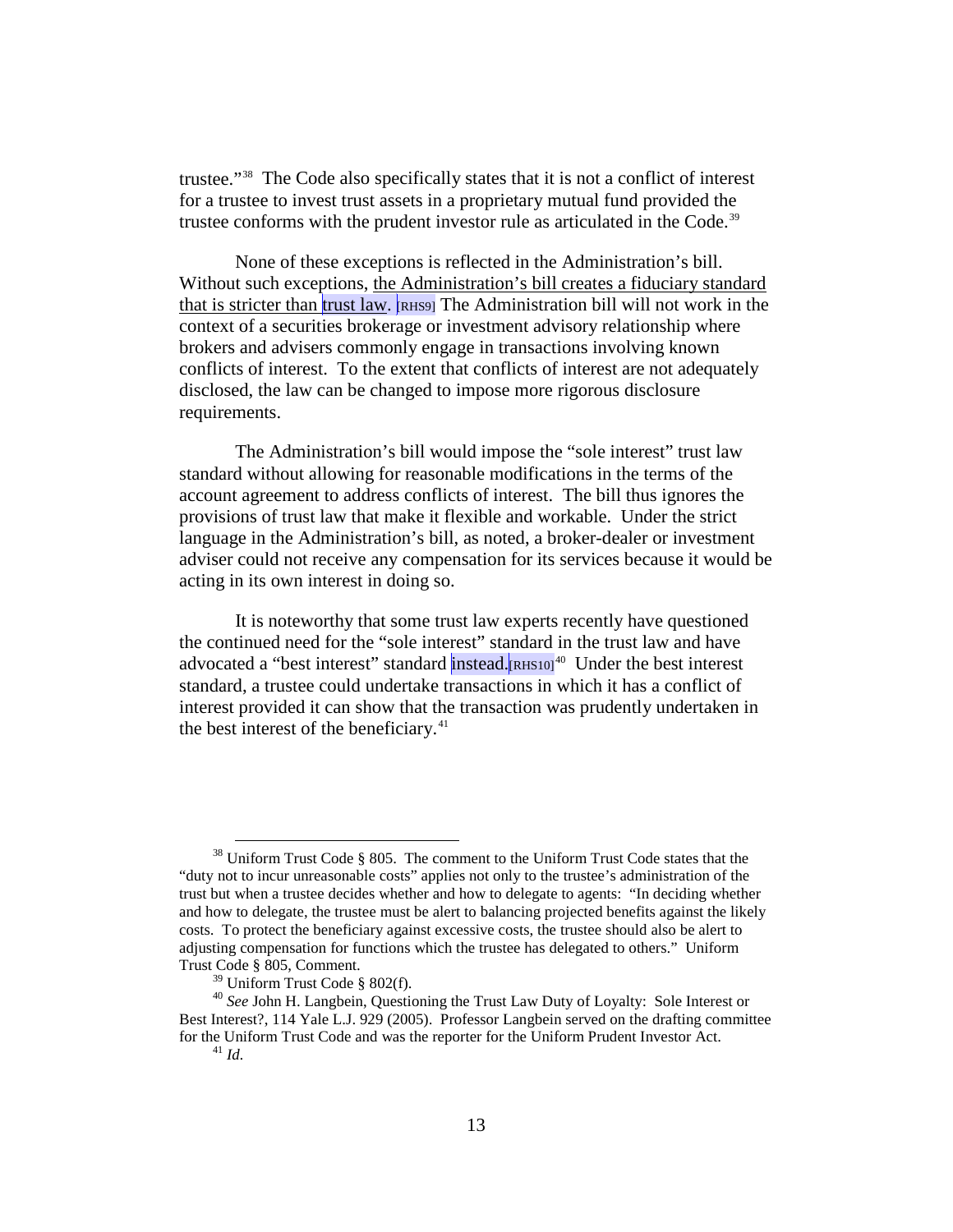# <span id="page-16-0"></span>IV. ALTERNATIVE "BEST INTEREST" STANDARD

In order to be workable, any fiduciary duty imposed on an investment advisory or securities brokerage firm must have flexibility to allow transactions where the firm has a mutual interest with that of the client, provided the firm's interest is not permitted to take precedence over the client's interest. [RHS11]

If a sole interest standard is adopted, provision could be made to allow exceptions for such transactions in the client agreement. But then the standard would become meaningless because client contracts would be so riddled with exceptions that no circumstances would exist in which a firm would acting "solely" in the client's interest.<sup>[42](#page-16-1)</sup> Some residual, irreducible standard is needed that cannot be contracted away. $R<sub>IRHS121</sub>$ 

Under the sole interest standard in trust law, the trustee is under an immutable duty to always act "in good faith" and in accordance with the interests of the beneficiaries, notwithstanding exceptions in the trust agreement. That residual standard is similar to the good faith and fair dealing obligations that currently apply to investment advisers and broker-dealers under the securities laws. [43](#page-16-2) The existing securities law standards, however, are vague and do not afford a sufficiently high level of investor protection to meet the goals of the Administration and others who have criticized the existing regime.

To answer the need for greater client protection, a more workable and effective fiduciary standard is needed. One alternative might be a "best interest" standard whereby an investment fir resignation is required to act in the

<span id="page-16-1"></span> $42$  Indeed, Professor Langbein has noted that the "sole interest" standard in trust law has become "increasingly fictional" as a baseline norm in trust law because of all of the exclusions and categorical exemptions that have been made, mostly to serve the interests of beneficiaries. *See* John H. Langbein, Questioning the Trust Law Duty of Loyalty: Sole Interest or Best Interest?, 114 Yale L.J. 929, 980 (2005) ("Across vast swaths of trust practice. . . the sole interest rule no longer accurately describes our law and practice.") 43 Under FINRA rules, for example, broker-dealers are subject to a duty of fair dealing:

<span id="page-16-2"></span><sup>&</sup>quot;Implicit in all member and registered representative relationships with customers and others is the fundamental responsibility for fair dealing. Sales efforts must therefore be undertaken only on a basis that can be judged as being within the ethical standards of the Association's Rules, with particular emphasis on the requirement to deal fairly with the public." FINRA/NASD Rule 2310, IM-2310-2.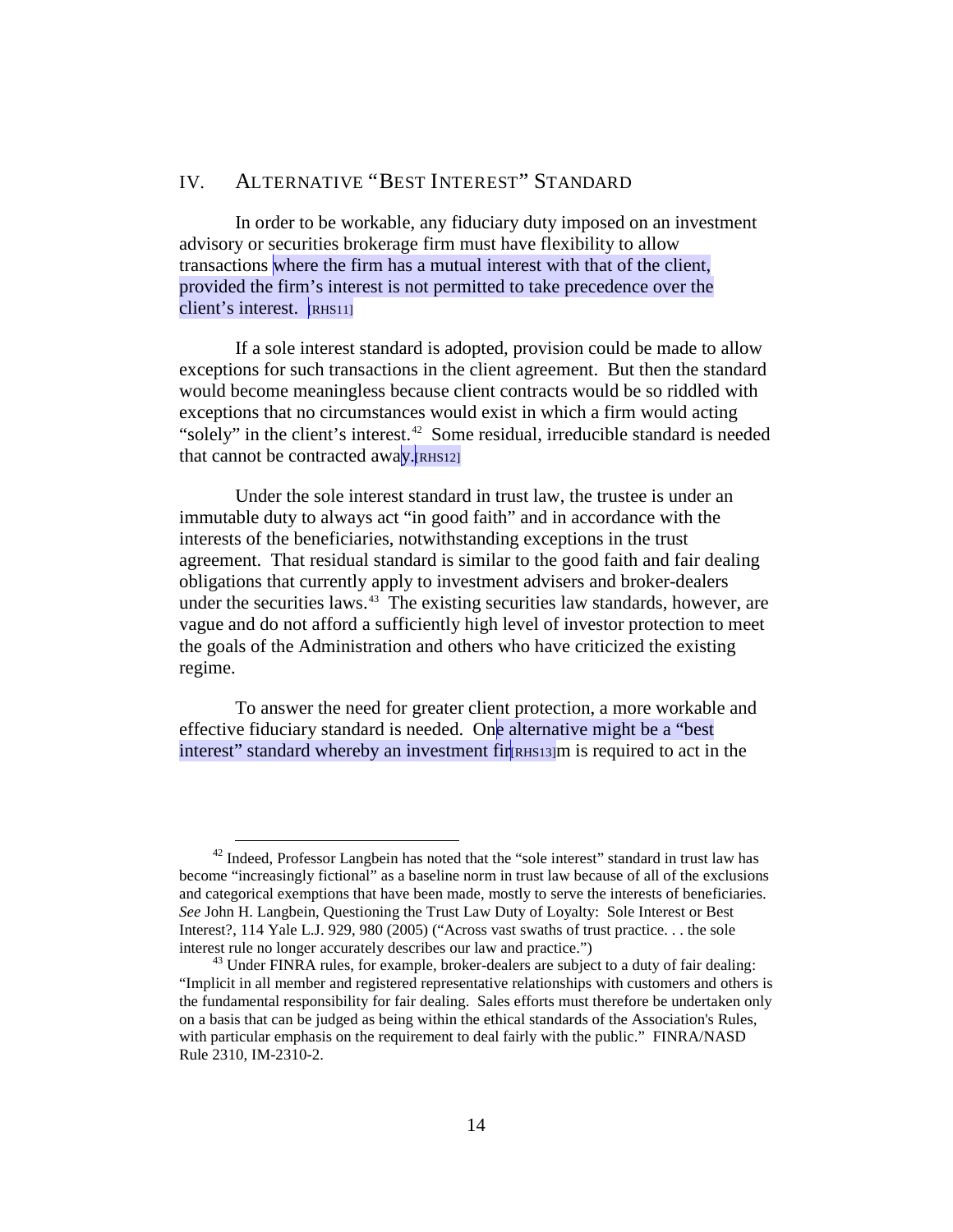client's best interest rather than sole or exclusive interest. [44](#page-17-0) The best interest standard would allow transactions where the interests of the firm and the client are mutually aligned, provided the client's interests always take precedence. Conflicts of interest would be allowed, but the firm would never be permitted to put its interests ahead of the client's.  $\overline{R}$ [RHS14]

Under a best interest standard, for example, the suitability rule that currently requires brokers to give suitable investment recommendations might be revised as follows:

> In recommending to a customer the purchase, sale or exchange of any security, a member shall have reasonable grounds for believing that the recommendation is suitable for in the best interests of such customer upon the basis of the facts, if any, disclosed by such customer as to his other security holdings and as to his financial situation and needs.<sup>[45](#page-17-1)</sup>

A broker might breach the best interest standard, for example, if it recommended that its clients invest in an affiliated mutual fund whose performance and expense ratios are materially unfavorable when compared to similar unaffiliated funds, even though the broker's affiliation with the fund's adviser is disclosed. Similarly, a broker that advised its clients to place their assets in deposits of an affiliated bank would breach the best interest standard if the broker knew that the bank was in danger of failing or under close supervisory scrutiny.

Full and accurate disclosure of potential conflicts is an obvious component of a best interest standard, as of any fiduciary standard. In addition, to ensure that the standard is meaningful, a requirement for client consent should be a prerequisite for certain transactions, such as when a broker acts in a principal capacity. Regulations will be needed to define when

<span id="page-17-1"></span><span id="page-17-0"></span><sup>&</sup>lt;sup>44</sup> Professor Langbein has advocated a "best interest" standard in trust law in lieu of the "sole interest" standard. *See* John H. Langbein, Questioning the Trust Law Duty of Loyalty: Sole Interest or Best Interest?, 114 Yale L.J. 929 (2005). SEC officials also have advocated a best interest standard for broker-dealers and investment advisers, as noted elsewhee. A best interest standard also would be consistent with SEC decisions under the Investment Advisers Act. 45 *See* FINRA/NASD Rule 2310(a). *See also* prudent investor standard discussed *infra*.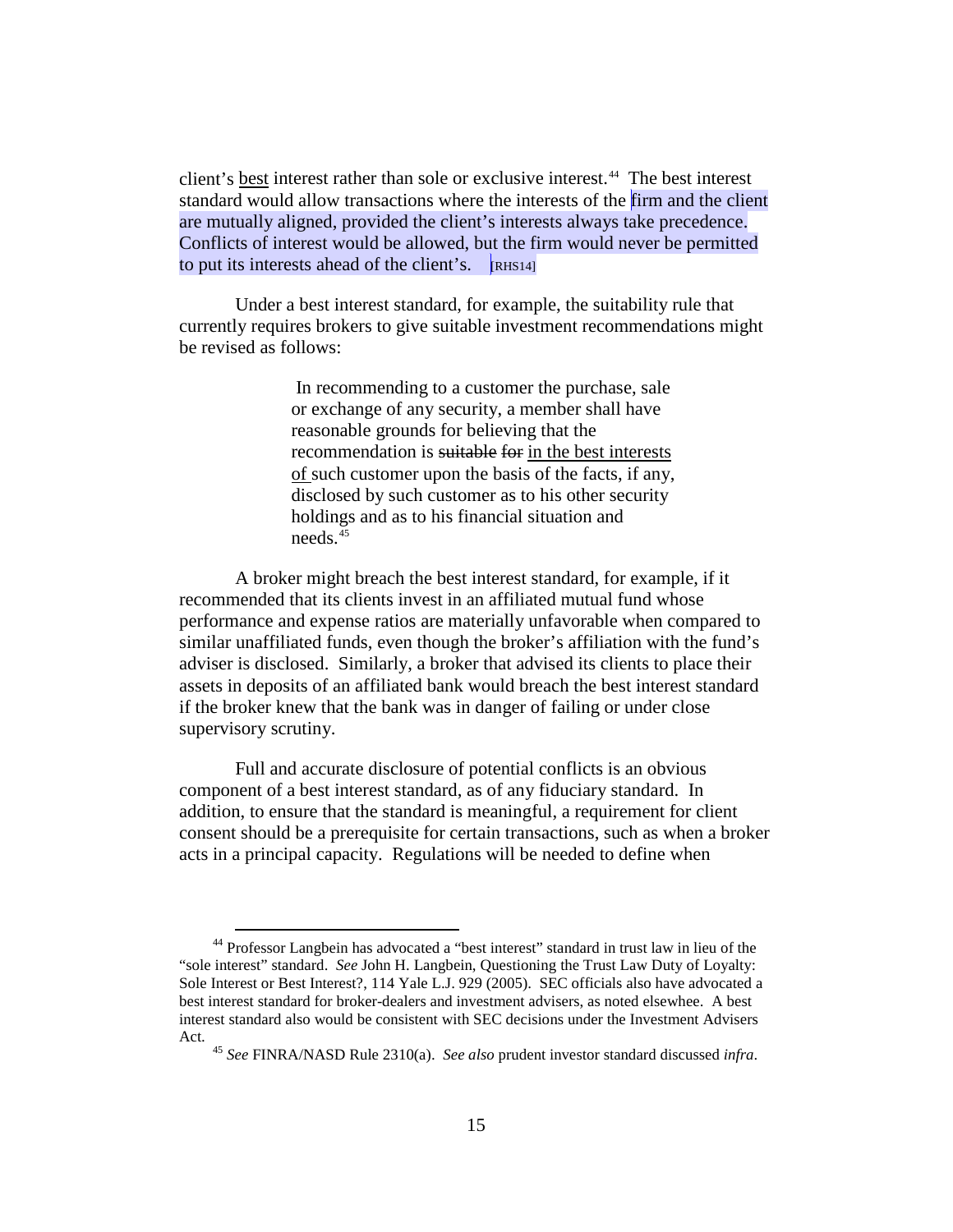customer consent is necessary in a conflict situation, as opposed to mere disclosure.

A "best interest" standard would be similar to the standard reflected in the duty of loyalty imposed on agents under state agency law. [RHS15] The Restatement (Third) of Agency recognizes a specific duty of loyalty by an agent to his principal:

> An agent has a fiduciary duty to act loyally for the principal's benefit in all matters connected with the agency relationship.[46](#page-18-0)

In contrast to the duty of loyalty applicable to trustees, an agent's duty of loyalty does not require the agent to act "solely" in the interests of beneficiaries. The agent may engage in transactions that benefit the agent as well as the principal, provided that the agent's interests are not placed ahead of those of the principal:

> Although an agent's interests are often concurrent with those of the principal, the general fiduciary principle requires that the agent subordinate the agent's interests to those of the principal and place the principal's interests first as to matters connected with the agency relationship. $47$

A principal may be compensated so that the agent's interests are concurrent with those of the principal.<sup>[48](#page-18-2)</sup> Nevertheless, an agent is not free to abuse the agency relationship. The duty of loyalty includes several specific related duties. For example, an agent may not acquire a material benefit from a third party in connection with transactions undertaken on behalf of the principal.[49](#page-18-3) Similarly, an agent may not deal with the principal as an adverse party, or on behalf of an adverse party, in a transaction connected with the agency relationship.<sup>[50](#page-18-4)</sup> An agent also may not use property of the principal for the agent's own purposes or those of a third party.[51](#page-18-5)

<span id="page-18-0"></span><sup>&</sup>lt;sup>46</sup> Restatement (Third) of Agency § 8.01.<br><sup>47</sup> Restatement (Third) of Agency § 8.01 comment b.<br><sup>48</sup> Restatement (Third) of Agency § 8.02.<br><sup>49</sup> Restatement (Third) of Agency § 8.02.

<span id="page-18-3"></span><span id="page-18-2"></span><span id="page-18-1"></span>

<span id="page-18-4"></span><sup>&</sup>lt;sup>50</sup> Restatement (Third) of Agency § 8.03.<br><sup>51</sup> Restatement (Third) of Agency § 8.05.

<span id="page-18-5"></span>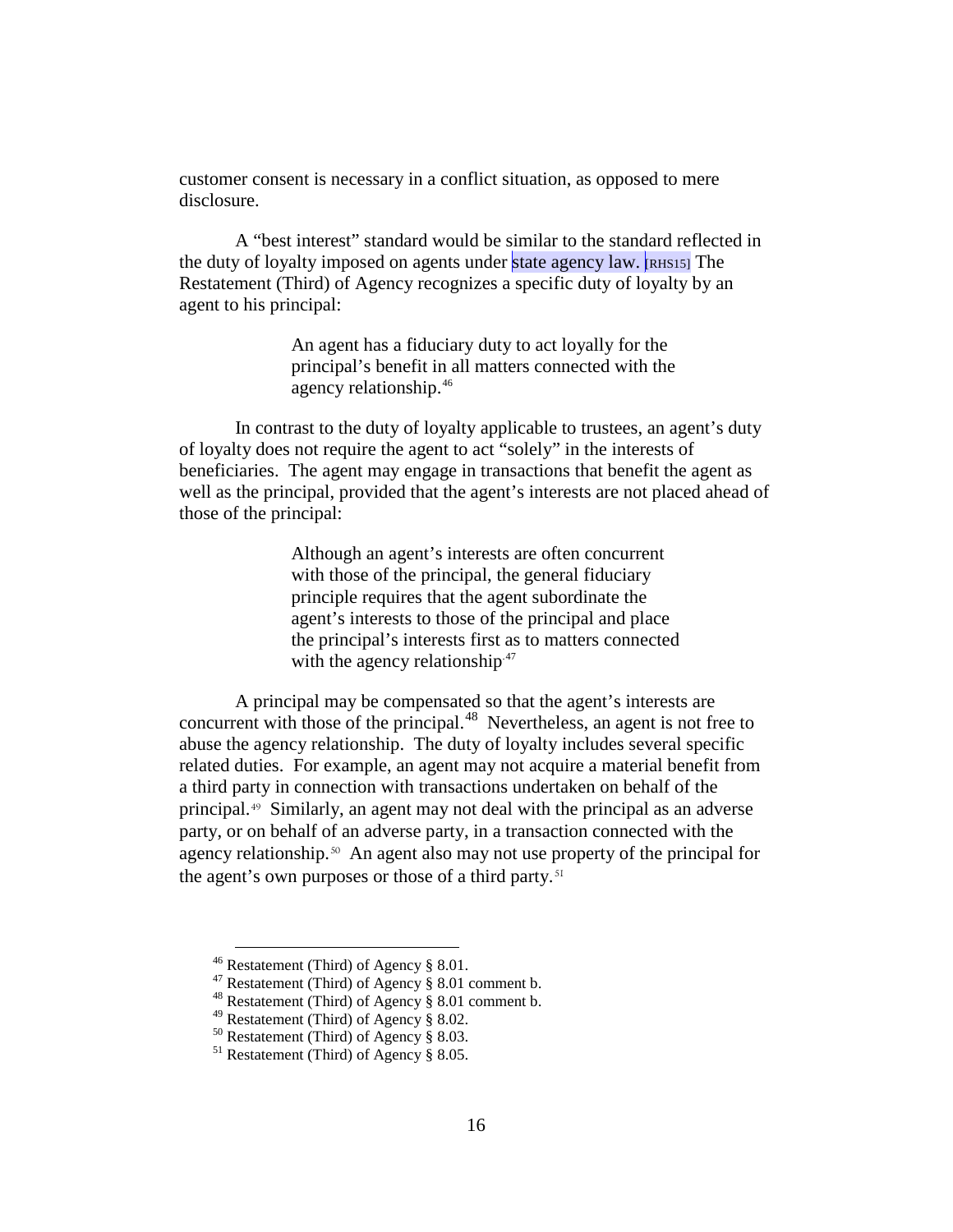Under the Restatement, conduct by an agent that would otherwise constitute a breach of the agent's duty is deemed not to be a breach if the principal consents to the conduct, provided that, in obtaining the principal's consent, the agent acts in good faith, discloses all material facts that the agent knows or should know would reasonably affect the principal's judgment, and otherwise deals fairly with the principal.[52](#page-19-0) In addition, the transaction involved must be of a type that "could reasonably be expected to occur in the ordinary course of the agency relationship."[53](#page-19-1)

To be effective, a best interest standard would need to be clearly articulated, along with the specific associated duties, such as the duty of prudence in investing client assets, as discussed below. A best interest standard generally could be reflected in the terms of the investment agreement, as in the following disclosure example:

> We pledge and agree to act in your best interests with respect to any investment advice or recommendations we may give to you and any transactions we may engage in on your behalf.

We are required by law to disclose to you any commissions or other financial interest that we may have in any transactions that we recommend to you or engage in on your behalf, and we will make such disclosures to you in accordance with the law in the Disclosure Document attached hereto and otherwise in accordance with the law.

We are required by law to obtain your specific consent before we engage in certain transactions on your behalf, and we will not engage in such transactions without your consent.

The Disclosure Document attached hereto discloses the specific types of transactions that we may recommend to you or engage in on your behalf where we receive commissions or have a financial interest.

<span id="page-19-1"></span><span id="page-19-0"></span><sup>52</sup> Restatement (Third) of Agency § 8.06. 53 *Id.*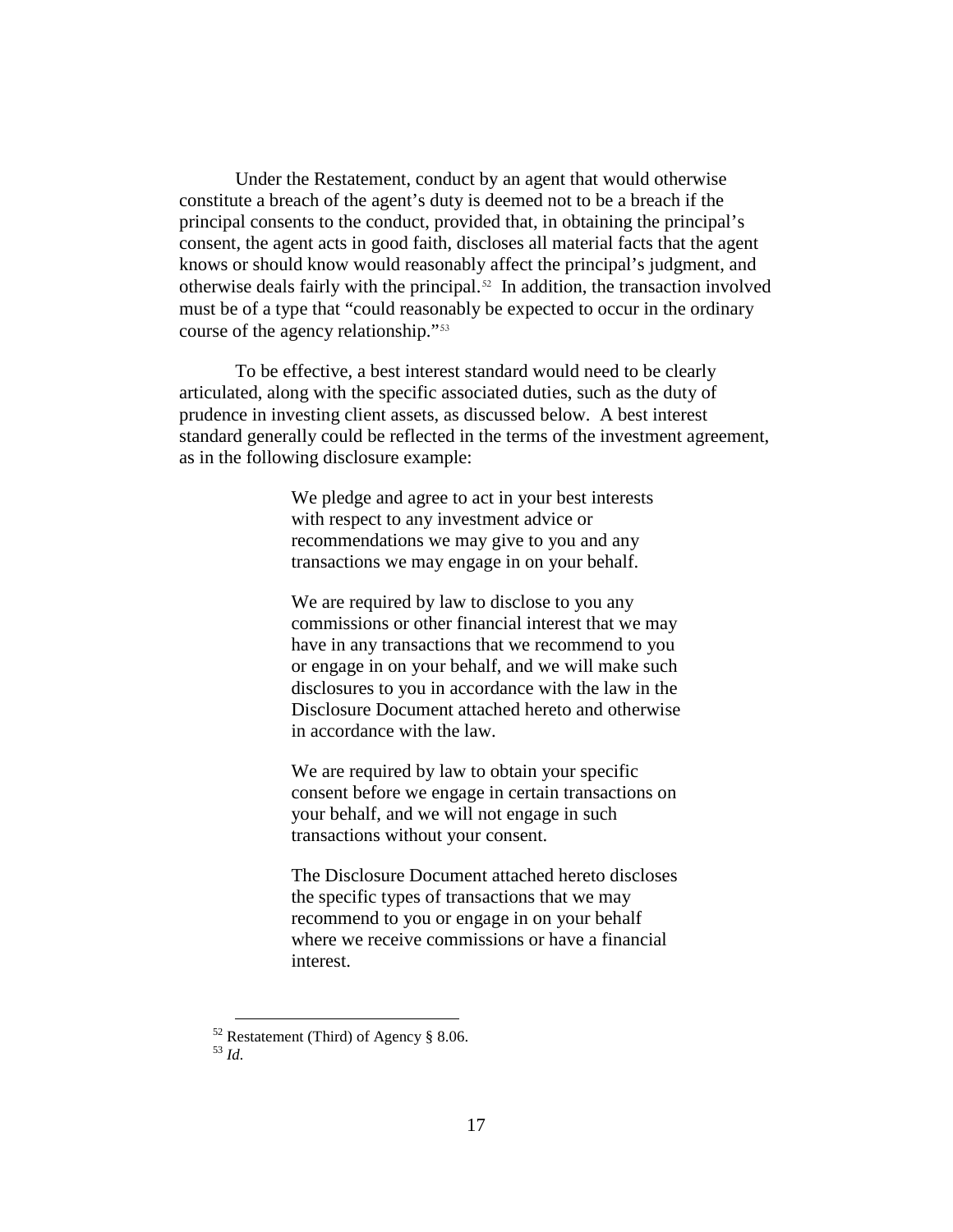The Disclosure Document allows you to consent to certain of such transactions where your consent is required by law in advance. In addition, we may be required by law to request your consent at the time of the transaction.

In addition, it is your right to require that we obtain your specific consent before we engage in any transaction in which we have a financial interest, and you may indicate your preference in this regard on the form provided in the attached Disclosure Document.

SEC rules would need to specify transactions that may be engaged in by a broker only with the client's consent, along with the method of consent required.

## <span id="page-20-0"></span>V. PRUDENT INVESTOR STANDARD

A prudent investor standard of care is an important corollary to either a "sole interest" or "best interest" standard of conduct when a broker exercises discretionary investment authority. [RHS16]

The Uniform Prudent Investor Act sets forth the prudent investor standard in trust law as follows:

> A trustee shall invest and manage trust assets as a prudent investor would, by considering the purposes, terms, distribution requirements, and other circumstances of the trust. In satisfying this standard, the trustee shall exercise reasonable care, skill, and caution.<sup>[54](#page-20-1)</sup>

This duty also is articulated in the Uniform Trust Code as follows:

A trustee shall administer the trust as a prudent person would, by considering the purposes, terms, distributional requirements, and other circumstances

<span id="page-20-1"></span> <sup>54</sup> Uniform Prudent Investor Act § 2(a). *See* appendix hereto for the complete language.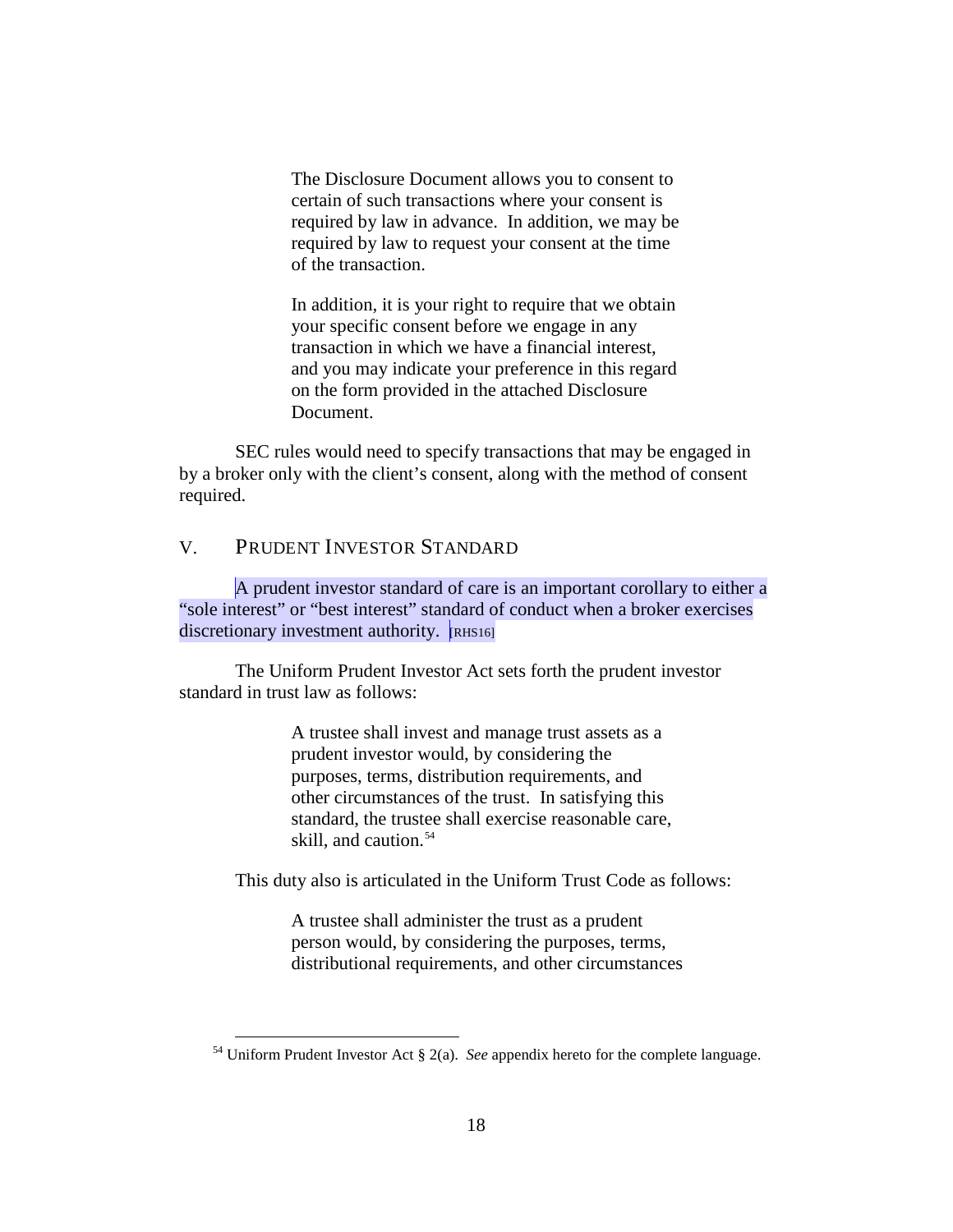of the trust. In satisfying this standard, the trustee shall exercise reasonable care, skill, and caution.<sup>[55](#page-21-0)</sup>

Like the duty of loyalty, the duty of prudent investing may be modified by the terms of a trust:

> The prudent investor rule, a default rule, may be expanded, restricted, eliminated, or otherwise altered by the provisions of a trust. A trustee is not liable to a beneficiary to the extent that the trustee acted in reasonable reliance on the provisions of the trust. $56$

A host of subsidiary duties also applies under the Uniform Prudent Investor Act, such as the duty to incur only reasonable expenses on behalf of a trust, to receive only reasonable compensation, to disclose material information, and to maintain the confidentiality of private information.<sup>[57](#page-21-2)</sup> The Administration's bill is silent on these fiduciary duties and should be expanded to encompass them.

The duty of prudent investing particularly seems relevant to a brokerdealer or investment adviser that exercises investment discretion in managing client assets. The standard of care applicable to agents under the Restatement of Agency does not appear adequate for this purpose. The Restatement imposes a duty of "care, competence, and diligence" on an agent as follows:

> Subject to any agreement with the principal, an agent has a duty to the principal to act with the care, competence, and diligence normally exercised by agents in similar circumstances.<sup>[58](#page-21-3)</sup>

 <sup>55</sup> Uniform Trust Code § 804.

<span id="page-21-2"></span><span id="page-21-1"></span><span id="page-21-0"></span><sup>&</sup>lt;sup>56</sup> Uniform Prudent Investor Act § 1(b).<br><sup>57</sup> *See, e.g.*, Uniform Prudent Investor Act § 7 ("In investing and managing trust assets, a trustee may only incur costs that are appropriate and reasonable in relation to the assets, the purposes of the trust, and the skills of the trustee.").<br><sup>58</sup> Restatement (Third) of Agency § 8.08. Special skills or knowledge possessed by an

<span id="page-21-3"></span>agent are taken into account in determining whether the agent acted with due care and diligence. If an agent professes to have special skills or expertise, the agent has a duty to act with the care, competence, and diligence normally exercised by agents with such skills or knowledge. Restatement (Third) of Agency § 8.08.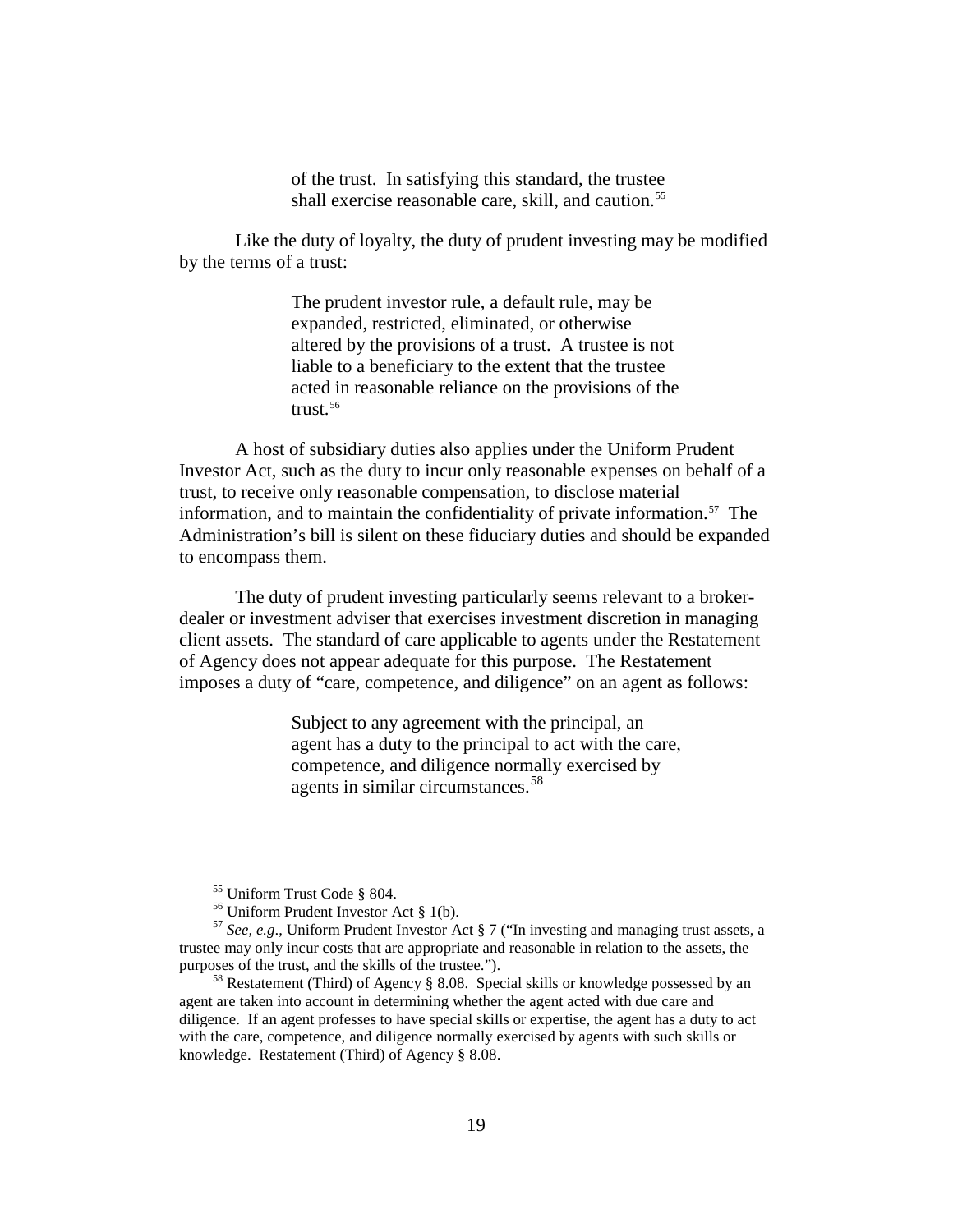The Restatement of Agency does not specifically impose any "prudent investor" standard on agents with respect to investments, although it is possible an agent could be held to the prudent investor standard as a matter of industry practice.

## <span id="page-22-0"></span>VI. OTHER PROBLEMS WITH ADMINISTRATION BILL

<span id="page-22-1"></span>Apart from a flawed  $\frac{RHS17}{H}$  fiduciary standard, the Administration's bill has other problems also.

A. Existing Standards Would Be Swept Aside

The Administration's bill could have the effect of transforming existing standards of conduct for broker-dealers and investment advisers into an overriding "sole interest" fiduciary standard.

The legislative language contradicts and would negate existing standards that allow broker-dealers and investment advisers to engage in transactions that benefit their clients where their own interests also are served. The "sole interest" standard would preclude transactions where the brokerdealer or investment adviser has any interest in the transaction whatsoever, even when fully disclosed to the client. Such transactions could include, for example, situations where:

- an adviser has an interest in the investment being recommended (e.g., selling commissions or 12b-1 fees);
- an adviser owns or is affiliated with a broker through which clients' transactions will be traded;
- an adviser or related party compensates a third party for referring a client.<sup>[59](#page-22-2)</sup>

Under existing law, these transactions are permitted provided that appropriate disclosure is made to the client. These transactions would *not* be permissible under a "sole interest" standard. The sole interest standard, without more, would preclude a broker-dealer or investment adviser from receiving *any* compensation for its services and thus would make it impossible for much of the brokerage industry to even exist.

<span id="page-22-2"></span>59 *Id*.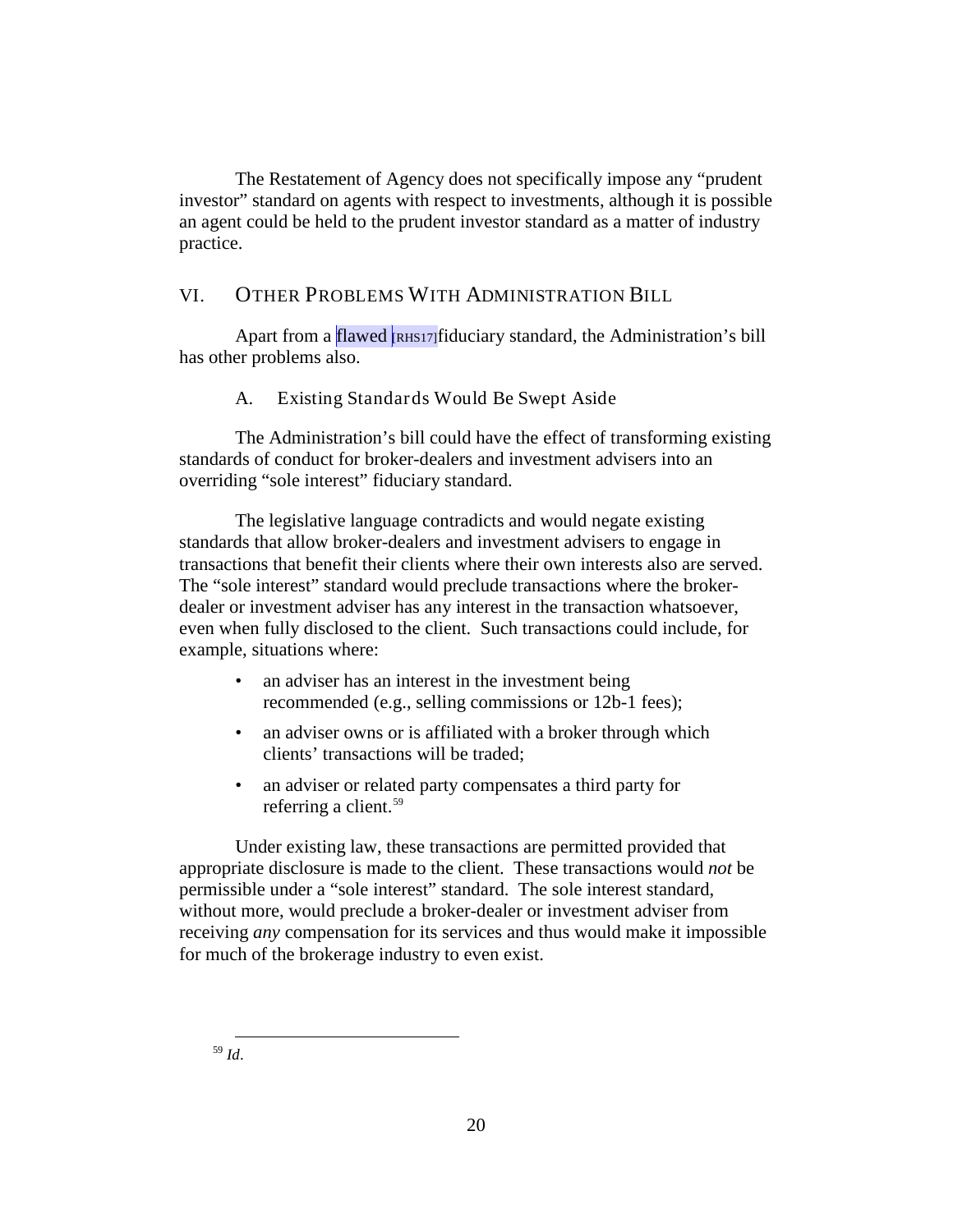<span id="page-23-0"></span>The status of numerous FINRA broker conduct rules would be in doubt as a result of the legislation, including various disclosure requirements.

#### B. Anti-Fraud Provisions Potentially Conflict

The imposition of a "sole interest" standard on broker-dealers and investment advisers would be in addition to the statutory anti-fraud provisions that already apply to broker-dealers and investment advisers under the Securities Exchange Act and the Investment Advisers Act. Conduct that violates the anti-fraud provisions most likely would also violate the "sole interest" standard. But the two standards are not co-extensive.

It is possible that conduct in violation of the sole interest standard might not necessarily be fraudulent. For example, scienter is not a requirement to find a violation of the sole interest standard in trust law, whereas it generally is a requirement for a violation of the anti-fraud provisions. Similarly, harm to the investor generally is a requirement for a finding of fraud, whereas a violation of the sole interest standard may occur without actual harm. The customer's knowing consent to a transaction would be a defense against fraud, but not against a claim that a broker failed to act in the customer's sole interest.

The co-existence of a strict fiduciary standard along with the anti-fraud provisions creates the possibility of conflicting interpretations and confusion in the law and could complicate enforcement actions and other investor protection initiatives.

#### <span id="page-23-1"></span>C. Fiduciary Rulemaking is Not Mandatory

The Administration's bill does not require the SEC to promulgate rules but rather states that it "may" do so. Accordingly, although it seems unlikely, the SEC could elect not to adopt regulations imposing a "sole interest" fiduciary duty on either broker-dealers or investment advisers under the legislation. But the SEC's authority to adopt some other standard may be doubtful.

#### <span id="page-23-2"></span>D. SEC Regulatory Authority Is Questionable

The Administration's bill raises a question as to whether the SEC could promulgate a fiduciary standard for broker-dealers and investment advisers other than the "sole interest" standard. The legislation as proposed could limit the SEC's authority to do so.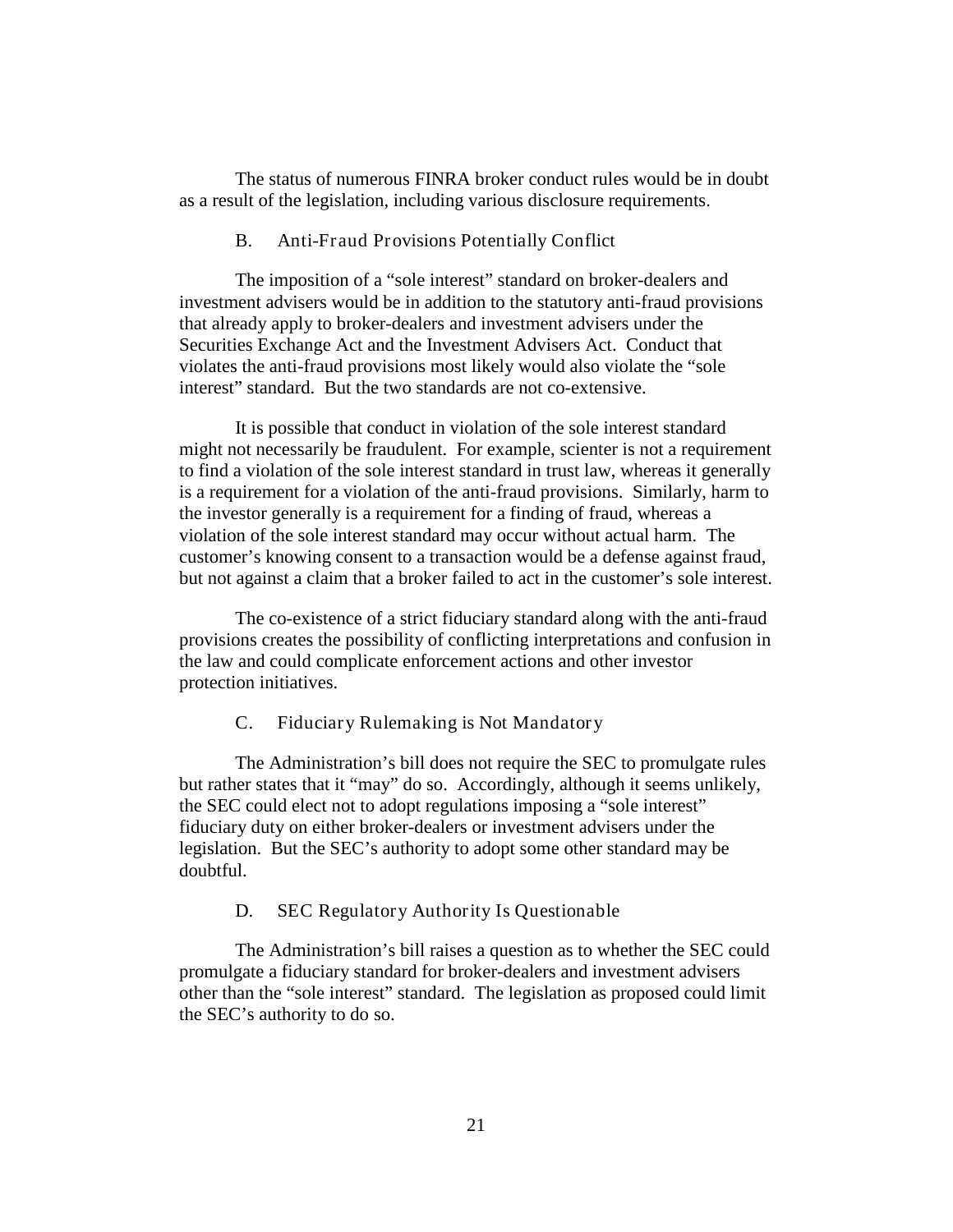An inference might be drawn from the legislation that Congress believes that the SEC currently does not have authority to impose a "sole interest" fiduciary standard on either broker-dealers or investment advisers. The inference raises a question as to what authority the SEC does have currently to impose or regulate a fiduciary standard of any kind.

#### <span id="page-24-0"></span>E. Sales Practice Rules May Conflict with Fiduciary Duty

As noted, the legislation authorizes the SEC to "examine and, where appropriate, promulgate rules prohibiting sales practices, conflicts of interest, and compensation schemes for financial intermediaries (including brokers, dealers, and investment advisers) that it deems contrary to the public interest and the interests of investors."

This language appears to contemplate standards of conduct different from and potentially inconsistent with the "sole interest" standard. The standard is based on what is contrary to the "public interest" and the "interests of investors." The language does not authorize the SEC to prohibit sales practices that are not in the "sole interest" of the client, although the language establishing the "sole interest" standard suggests that it should have such authority.

Moreover, the language does not authorize the SEC to *regulate* sales practices or conflicts of interest, but only to *prohibit* those it deems contrary to the interests of the public and investors. The language thus could be interpreted as limiting the SEC to either permitting or prohibiting—but not regulating—a given practice. The SEC presumably could find that certain sales practices affected by a conflict of interest are not contrary to investor interests if the conflict is disclosed or if other conditions are met. But then such a practice would not be in the "sole interest" of the client.

<span id="page-24-1"></span>Further, it is unclear whether this new authority to regulate sales practices would replace or supersede existing business conduct rules of the SEC and FINRA.

F. Clarity for Disclosures Is Lacking

As noted earlier, the Administration's bill would require the SEC to "take steps to facilitate the provision of simple and clear disclosures to investors regarding the terms of their relationships with investment professionals."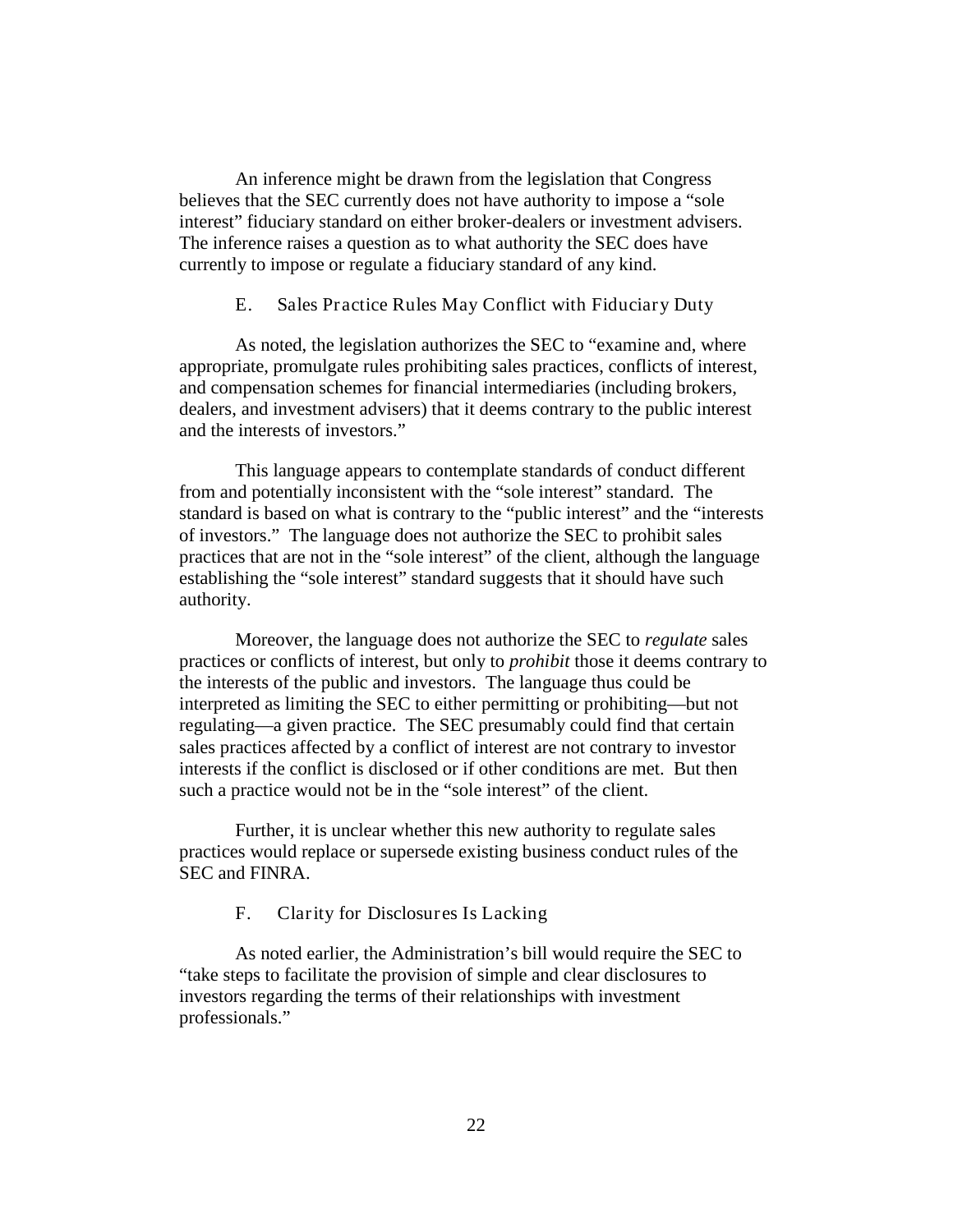In order to do so, the SEC would need to define clearly the obligations of investment professionals to their clients. The bill does not provide sufficient authority or clarity for that purpose but rather adds complexity and the potential for further confusion.

Any required disclosures should take into account the terms of the agreement with the customer, at least to the extent the sole interest standard is modified to allow flexibility in the customer agreement.

## <span id="page-25-0"></span>VII. ALTERNATIVE LANGUAGE

The following language may address some of the problems noted above while achieving the Administration's basic goals:

> Investment advisers and broker-dealers that act in a position of trust and confidence with respect to their customers shall be deemed to be "fiduciaries" for purposes of this Act and shall comply with fiduciary standards of conduct prescribed by the Commission pursuant to this Act.

The Commission shall promulgate regulations defining when a broker-dealer acts in a position of trust and confidence such that it is a "fiduciary" for purposes of this Act.

The Commission shall promulgate regulations prescribing fiduciary standards of conduct for investment advisers and such broker-dealers that are deemed to be fiduciaries under this Act. Such fiduciary standards shall reflect principles embodied in the duty of loyalty, the duty of prudent investing, and other related duties applicable to trustees under trust and fiduciary law, as interpreted by the Commission to be relevant for the protection of investors.

Any such regulation or interpretation by the Commission shall not affect the application of trust and fiduciary law to any person or trust. "Trust and fiduciary law" means the law of any state governing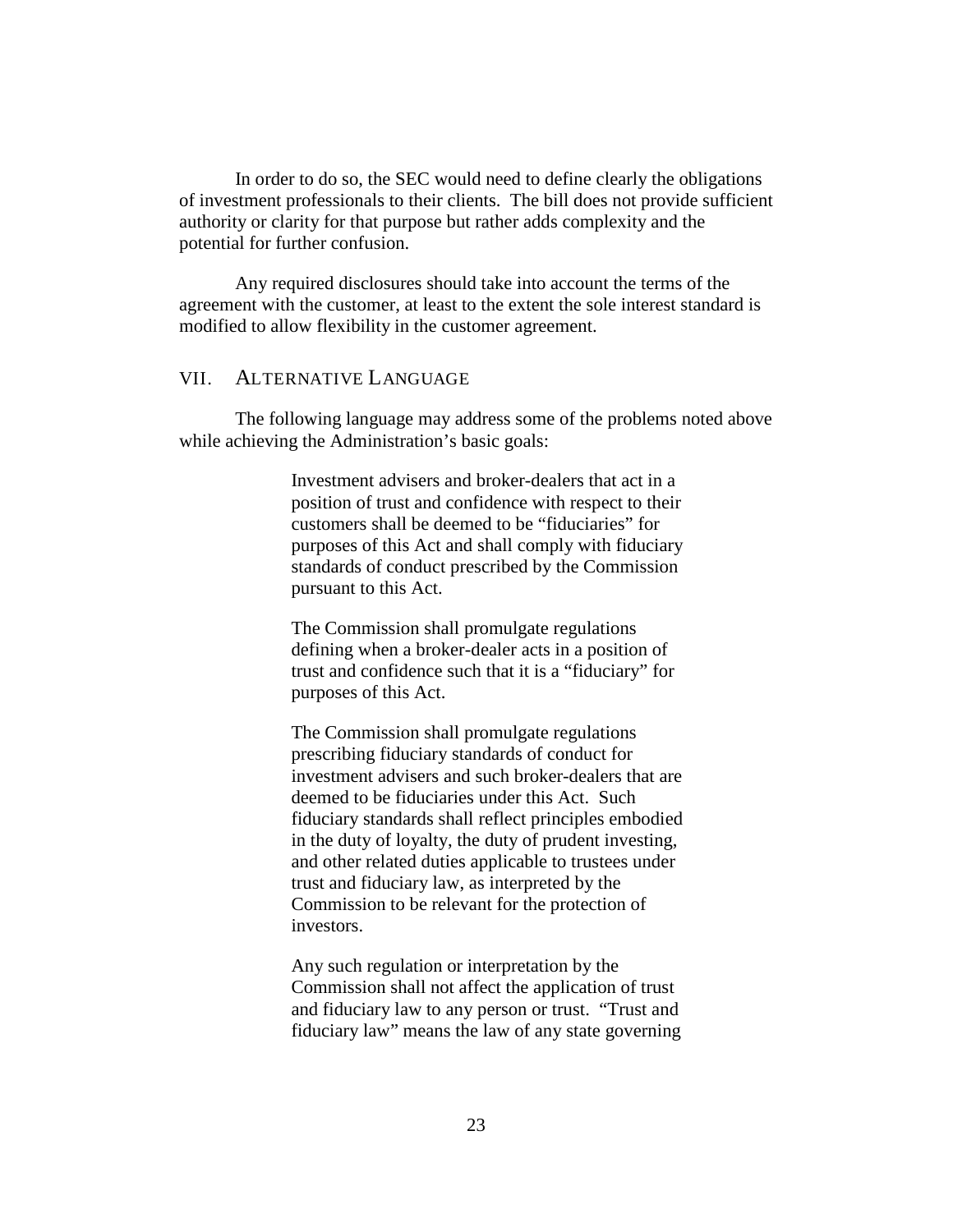trust or fiduciary relationships, including state statutory, corporate, and common law.

The Commission shall promulgate regulations requiring investment advisers and broker-dealers to disclose to their customers, in simple language, whether they are acting as fiduciaries for purposes of this Act and the scope of their fiduciary duties and obligations. The Commission shall prescribe disclosure forms for this purpose.

The Commission may promulgate regulations governing sales practices, conflicts of interest, compensation, and other matters to the extent it deems necessary to guide broker-dealers and investment advisers in acting in accordance with the fiduciary standards established under this Act.

The Commission's rulemaking and enforcement authority under the Securities Exchange Act of 1934 and the Investment Advisers Act of 1940 shall include authority to interpret and enforce the fiduciary duties established by the Commission hereunder and otherwise shall not be affected by this Act.

The Commission shall promulgate regulations to establish a means by which investors may enforce the fiduciary duty owed them under this Act and obtain redress from a broker-dealer or investment adviser for any violations thereof.

This language would require the SEC to conduct a public rulemaking and deliberate as to the appropriate fiduciary standard that should govern broker-dealers and investment advisers. Among the standards that should be considered is a "best interest" standard requiring investment firms to act in the best interest of their clients, as discussed above.

#### <span id="page-26-0"></span>VIII. CONCLUSION

The Administration's proposal would impose an impractical "sole interest" fiduciary standard on broker-dealers and investment advisers in order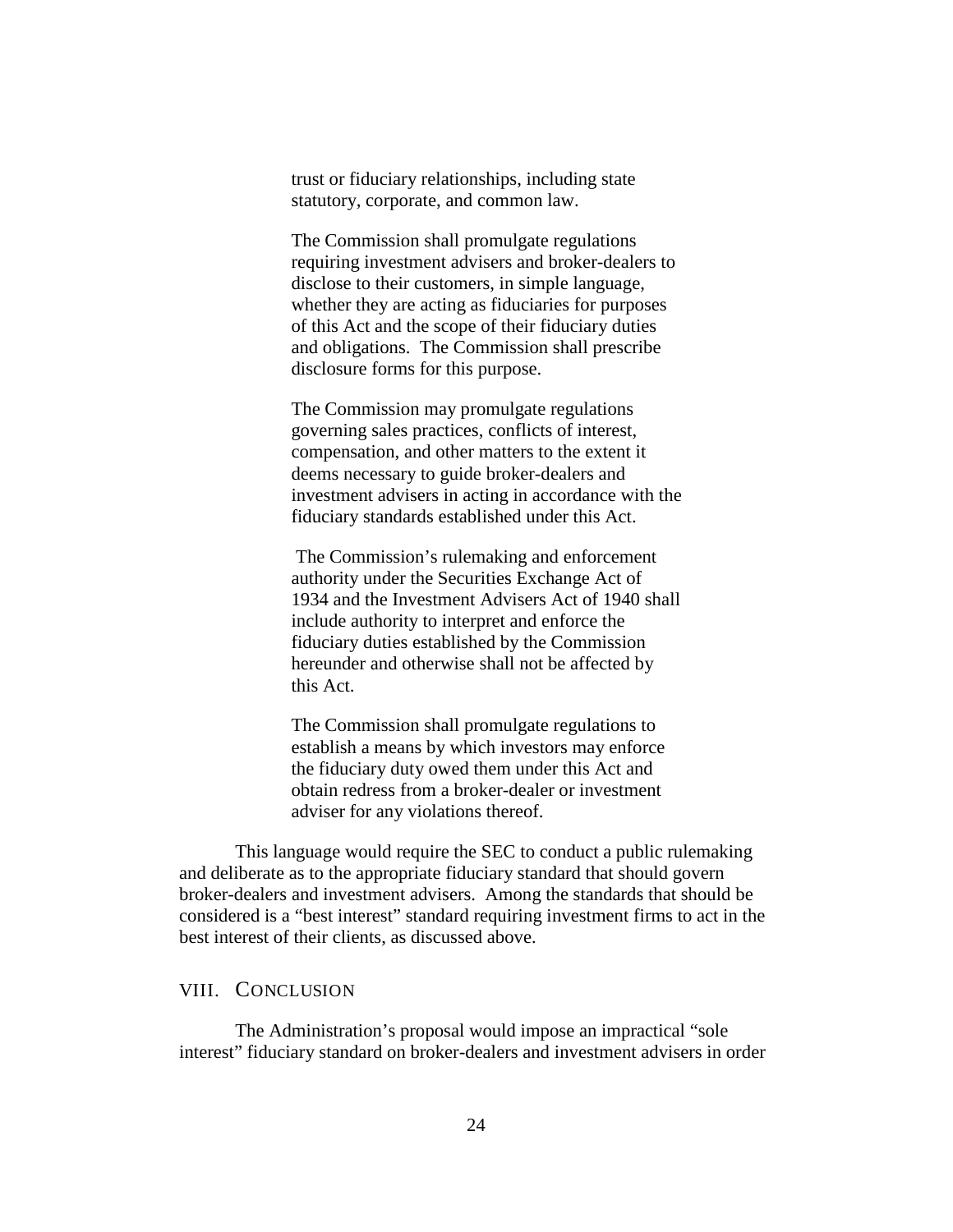to enhance investor protection. This paper supports the concept of a "best interest" fiduciary standard as a more workable alternative and also suggests that broker-dealers and investment advisers who exercise investment discretion be subjected to a prudent investor standard.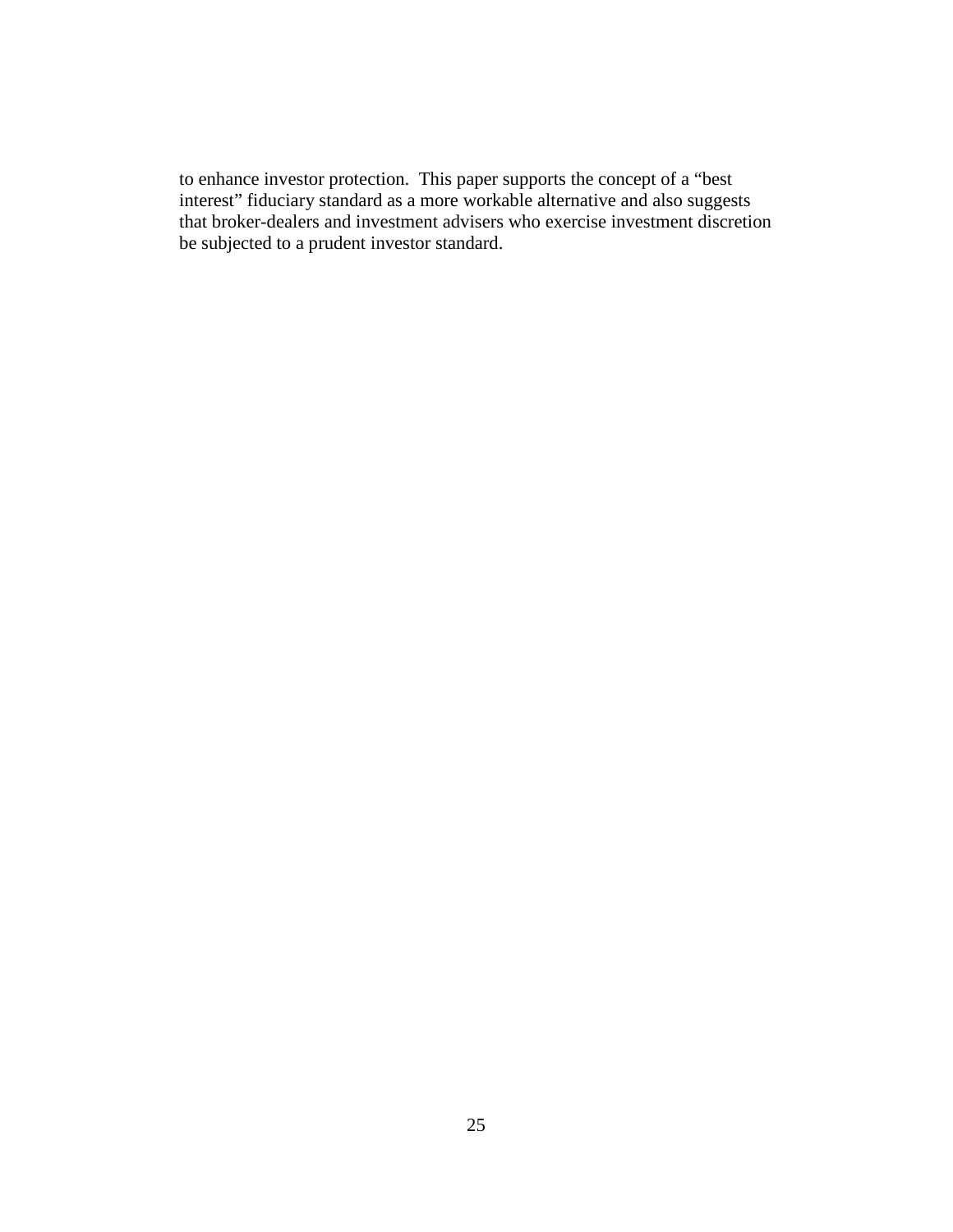## <span id="page-28-1"></span><span id="page-28-0"></span>IX. APPENDICES

A. Excerpt from Administration White Paper

The following is an excerpt from the Administration's White Paper:

*The SEC should be given new tools to promote fair treatment of investors.* We propose the following initiatives to empower the SEC to increase fairness for investors:

## Establish a fiduciary duty for broker-dealers offering investment advice and harmonize the regulation of investment advisers and broker-dealers.

Retail investors face a large array of investment products and often turn to financial intermediaries – whether investment advisors or brokers-dealers – to help them manage their investments. However, investment advisers and broker-dealers are regulated under different statutory and regulatory frameworks, even though the services they provide often are virtually identical from a retail investor's perspective.

Retail investors are often confused about the differences between investment advisers and broker-dealers. Meanwhile, the distinction is no longer meaningful between a disinterested investment advisor and a broker who acts as an agent for an investor; the current laws and regulations are based on antiquated distinctions between the two types of financial professionals that date back to the early 20th century. Brokers are allowed to give "incidental advice" in the course of their business, and yet retail investors rely on a trusted relationship that is often not matched by the legal responsibility of the securities broker. In general, a broker-dealer's relationship with a customer is not legally a fiduciary relationship, while an investment adviser is legally its customer's fiduciary.

From the vantage point of the retail customer, however, an investment adviser and a broker-dealer providing "incidental advice" appear in all respects identical. In the retail context, the legal distinction between the two is no longer meaningful. Retail customers repose the same degree of trust in their brokers as they do in investment advisers, but the legal responsibilities of the intermediaries may not be the same.

The SEC should be permitted to align duties for intermediaries across financial products. Standards of care for all broker-dealers when providing investment advice about securities to retail investors should be raised to the fiduciary standard to align the legal framework with investment advisers. In addition, the SEC should be empowered to examine and ban forms of compensation that encourage intermediaries to put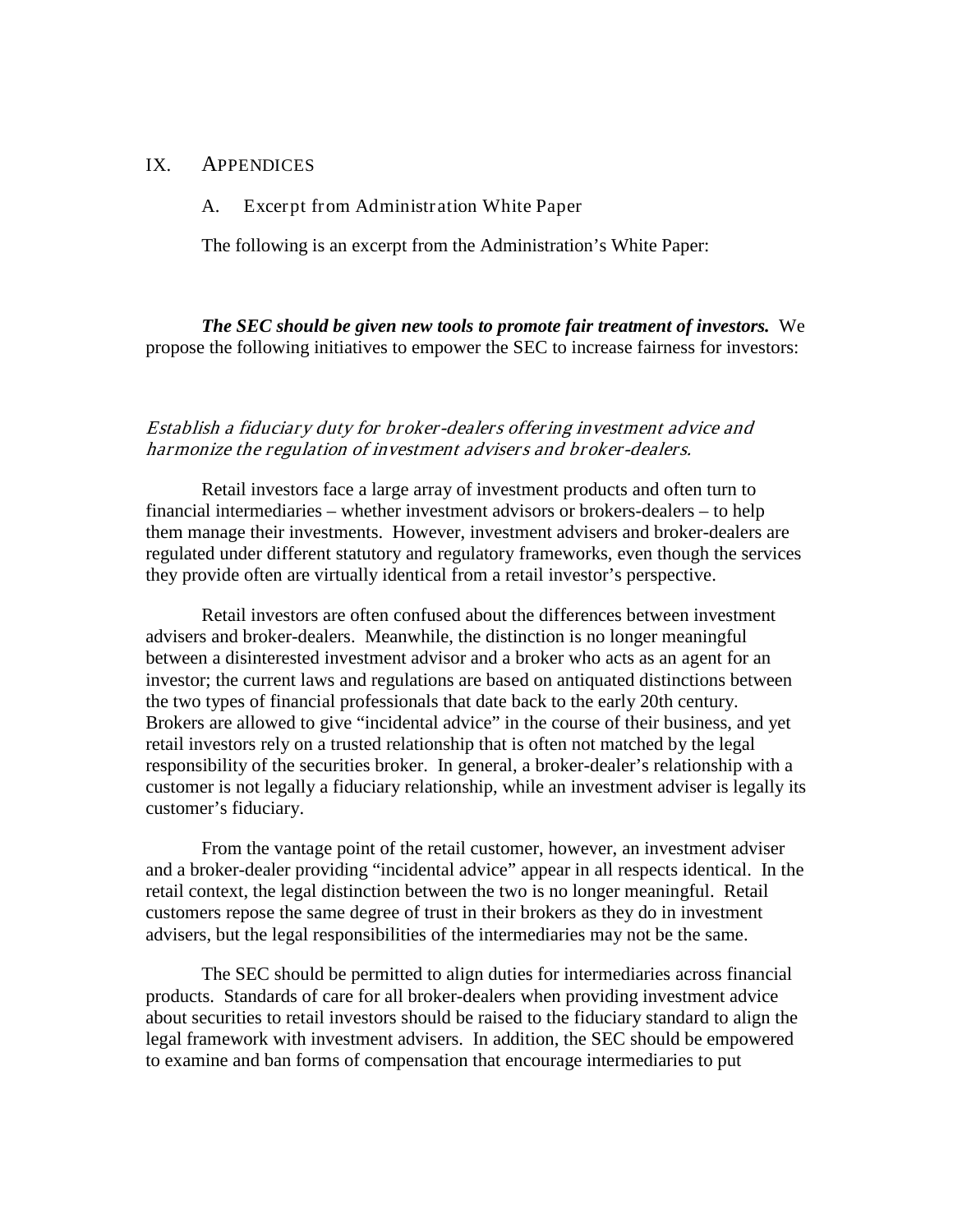investors into products that are profitable to the intermediary, but are not in the investors' best interest.

New legislation should bolster investor protections and bring important consistency to the regulation of these two types of financial professionals by:

- requiring that broker-dealers who provide investment advice about securities to investors have the same fiduciary obligations as registered investment advisers;
- providing simple and clear disclosure to investors regarding the scope of the terms of their relationships with investment professionals; and
- prohibiting certain conflict of interests and sales practices that are contrary to the interests of investors.
- B. Language of Administration Bill

<span id="page-29-0"></span>The language in the Administration's proposal concerning the fiduciary duty of securities broker-dealers and investment advisers is as follows:

> (a) AMENDMENT TO SECURITIES EXCHANGE ACT OF 1934. Section 15 of the Securities Exchange Act of 1934 (15 U.S.C. 78o) is amended by adding at the end the following new subsections:

"(k) STANDARDS OF CONDUCT.—Notwithstanding any other provision of this Act or the Investment Advisers Act of 1940, the Commission may promulgate rules to provide, in substance, that the standards of conduct for all brokers, dealers, and investment advisers, in providing investment advice about securities to retail customers or clients (and such other customers or clients as the Commission may by rule provide), shall be to act solely in the interest of the customer or client without regard to the financial or other interest of the broker, dealer or investment adviser providing the advice.

"(l) OTHER MATTERS.—The Commission shall—

"(1) take steps to facilitate the provision of simple and clear disclosures to investors regarding the terms of their relationships with investment professionals; and

"(2) examine and, where appropriate, promulgate rules prohibiting sales practices, conflicts of interest, and compensation schemes for financial intermediaries (including brokers, dealers, and investment advisers) that it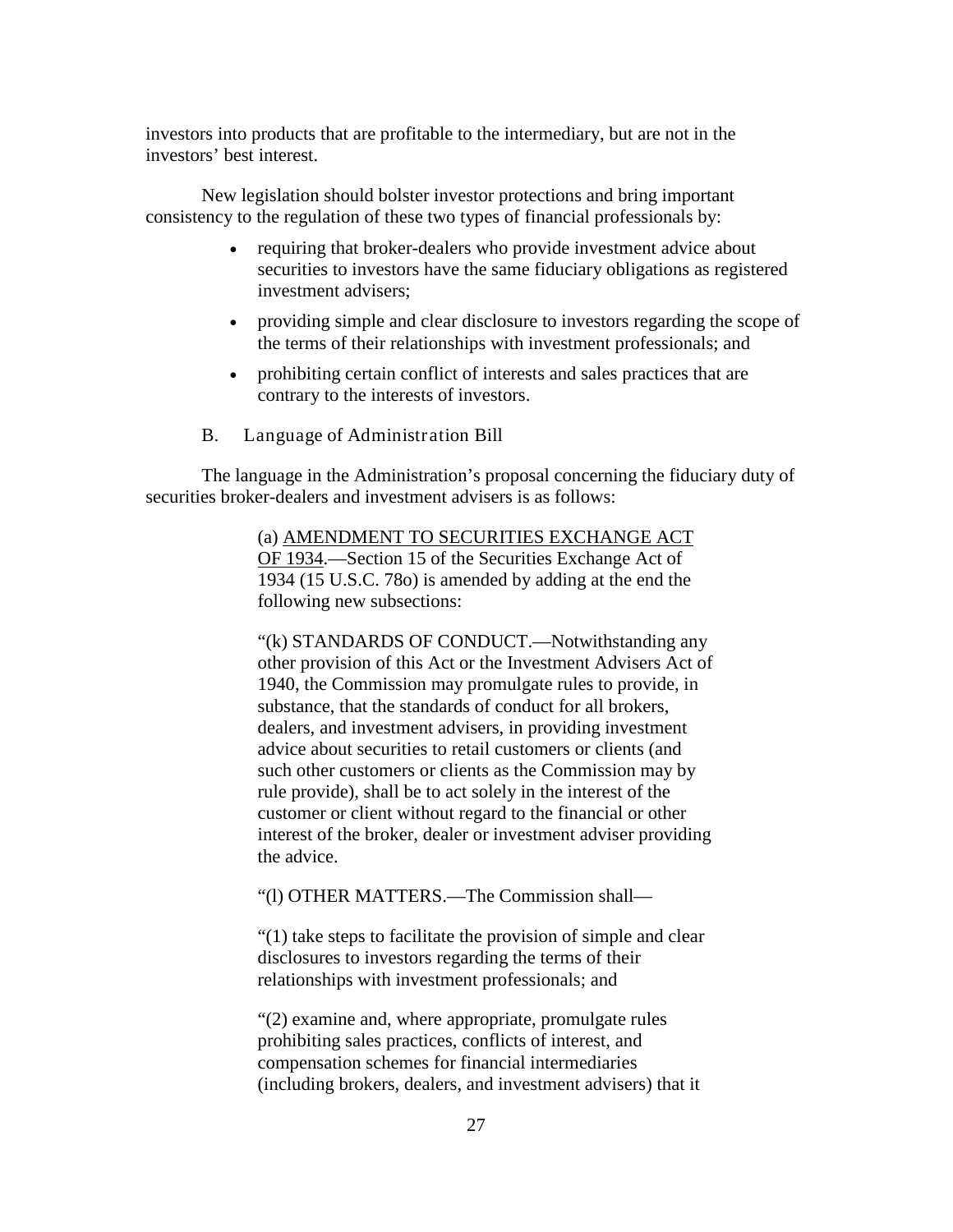deems contrary to the public interest and the interests of investors.".

(b) AMENDMENT TO INVESTMENT ADVISERS ACT OF 1940.—Section 211 of the Investment Advisers Act of 1940 (15 U.S.C. 80b-11) is amended by adding at the end the following new subsections:

"(f) STANDARDS OF CONDUCT.—Notwithstanding any other provision of this Act or the Securities Exchange Act of 1934, the Securities and Exchange Commission may promulgate rules to provide, in substance, that the standards of conduct for all brokers, dealers, and investment advisers, in providing investment advice about securities to retail customers or clients (and such other customers or clients as the Commission may by rule provide), shall be to act solely in the interest of the customer or client without regard to the financial or other interest of the broker, dealer, or investment adviser providing the advice.

"(g) OTHER MATTERS.—The Commission shall—

"(1) take steps to facilitate the provision of simple and clear disclosures to investors regarding the terms of their relationships with investment professionals, including consultation with other financial regulators on best practices for consumer disclosures, as appropriate; and

"(2) examine and, where appropriate, promulgate rules prohibiting sales practices, conflicts of interest, and compensation schemes for financial intermediaries (including brokers, dealers, and investment advisers) that it deems contrary to the public interest and the interests of investors.".

#### <span id="page-30-0"></span>C. Anti-Fraud Provisions of Investment Advisers Act of 1940

The finding by the SEC and the courts that investment advisers are "fiduciaries" is based on the anti-fraud provisions of section 206 the Investment Advisers Act of 1940 which provides as follows:

> It shall be unlawful for any investment adviser by use of the mails or any means or instrumentality of interstate commerce, directly or indirectly—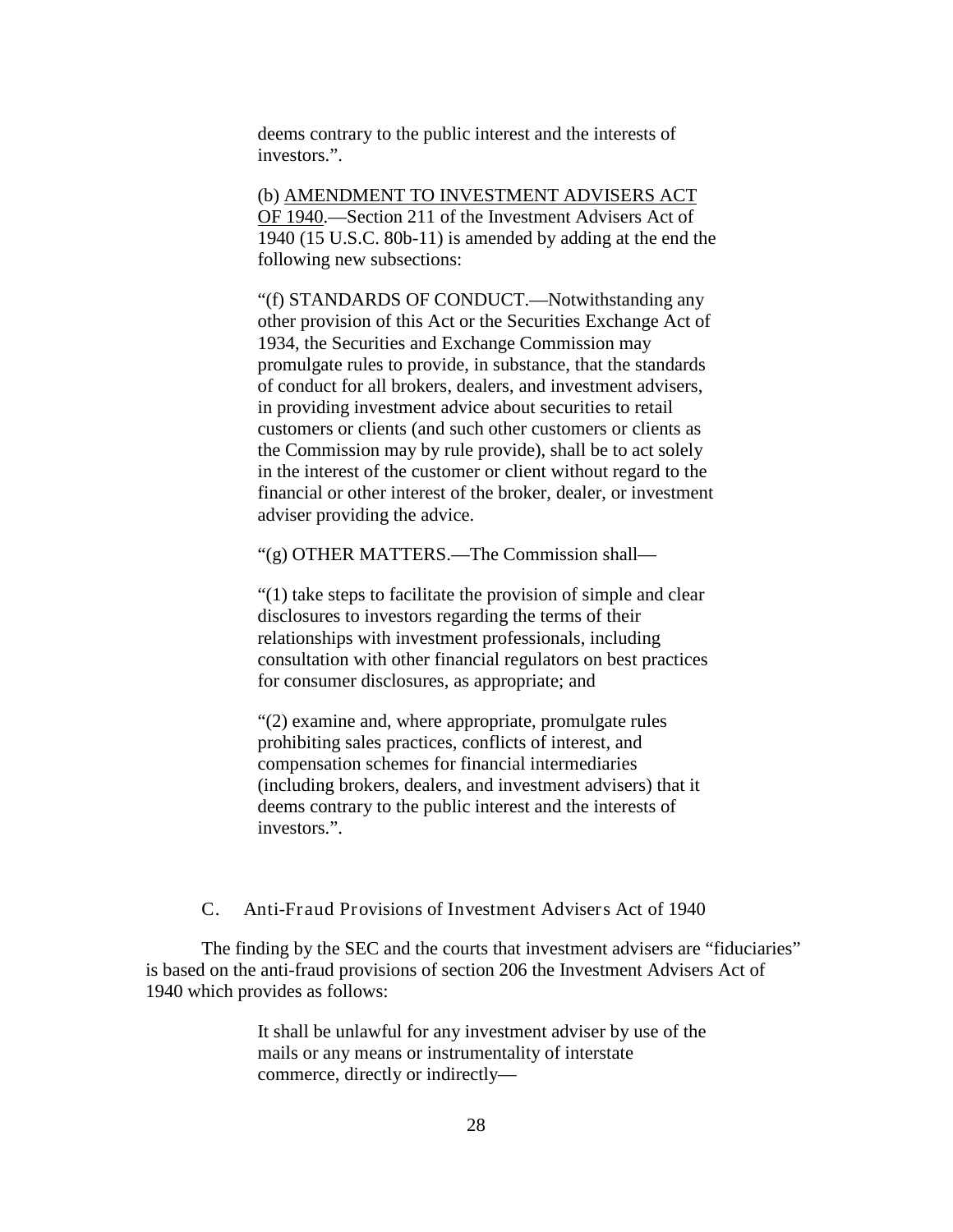(1) to employ any device, scheme, or artifice to defraud any client or prospective client;

(2) to engage in any transaction, practice, or course of business which operates as a fraud or deceit upon any client or prospective client;

(3) acting as principal for his own account, knowingly to sell any security to or purchase any security from a client, or acting as broker for a person other than such client, knowingly to effect any sale or purchase of any security for the account of such client, without disclosing to such client in writing before the completion of such transaction the capacity in which he is acting and obtaining the consent of the client to such transaction. The prohibitions of this paragraph shall not apply to any transaction with a customer of a broker or dealer if such broker or dealer is not acting as an investment adviser in relation to such transaction.

(4) to engage in any act, practice, or course of business which is fraudulent, deceptive, or manipulative. The Commission shall, for the purposes of this paragraph (4) by rules and regulations define, and prescribe means reasonably designed to prevent, such acts, practices, and courses of business as are fraudulent, deceptive, or manipulative.<sup>[60](#page-31-0)</sup>

<span id="page-31-0"></span> <sup>60</sup> 15 U.S.C. § 80b-6.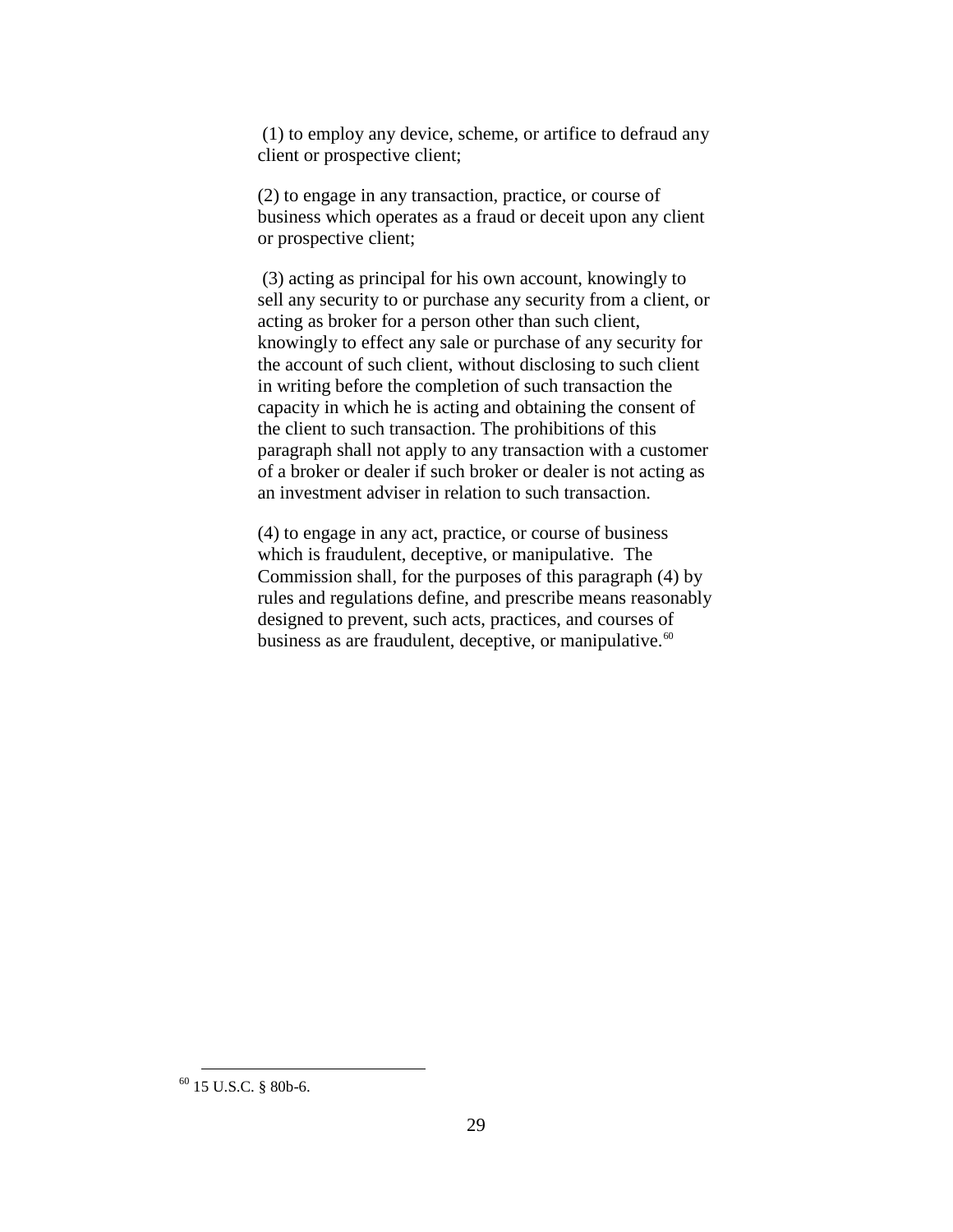#### D. Speech by SEC Commissioner Walter

<span id="page-32-0"></span>The following are excerpts from a speech by SEC Commissioner Elisse B. Walter on May 5, 2009, espousing a sole interest standard:

(emphasis added)

**\* \* \* \* Uniform Standard of Conduct.** Finally, I believe that every financial professional should be subject to a uniform standard of conduct. In my view, that standard should require all financial professionals to act as fiduciaries at all times.

My statement that all financial professionals should be subject to a fiduciary duty needs some elaboration. As you probably know, the standard of conduct issue has been discussed a great deal lately. Some have characterized the different standards applicable today in a very simple way: Investment advisers are subject to a fiduciary duty, and broker-dealers are not—end of story. I find that explanation unsatisfactory. As Einstein once said, "Everything should be made as simple as possible, but not simpler." However, I do not want to dwell on current standards because I am here to talk about the future. And, in the future, a fiduciary standard should apply uniformly to all financial professionals.

Now, before I explain, I suspect that some may be thinking, here is where she is going to start watering down what the fiduciary standard really requires, perhaps to make it more palatable to broker-dealers. I assure you nothing could be further from the truth. In fact, in some respects I think that we actually need to strengthen the current standard, not dilute it. If I recommend anything that will compromise the protection that investors receive, I surely hope that you will let me know, loudly and clearly.

So let me tell you what I currently believe. First, saying that someone is a fiduciary who is required to act in the **best interests** of investors is the beginning of the analysis, not the end. As Lori Richards, the Director of the SEC's Office of Compliance, Inspections and Examinations, has noted, "This is a simple statement to make, but one that is more difficult to apply." To appreciate fully what a fiduciary standard means, and what it really means to act in the **best interest** of an investor, it is absolutely necessary to drill down and determine what duties and obligations flow from a fiduciary standard. This is why I believe that it is important that the Commission explain what a fiduciary standard requires. Both investors and the industry deserve the clarity that formal Commission guidance would provide.

Second, I believe that a fiduciary standard is not a substitute for business practice rules. Rather, the two are complementary. For one thing, business practice rules can help to flesh out the parameters of the fiduciary duty. They can also buttress the disclosure obligations of financial professionals with respect to conflicts of interest. For instance, where appropriate, the Commission can use business practice rules to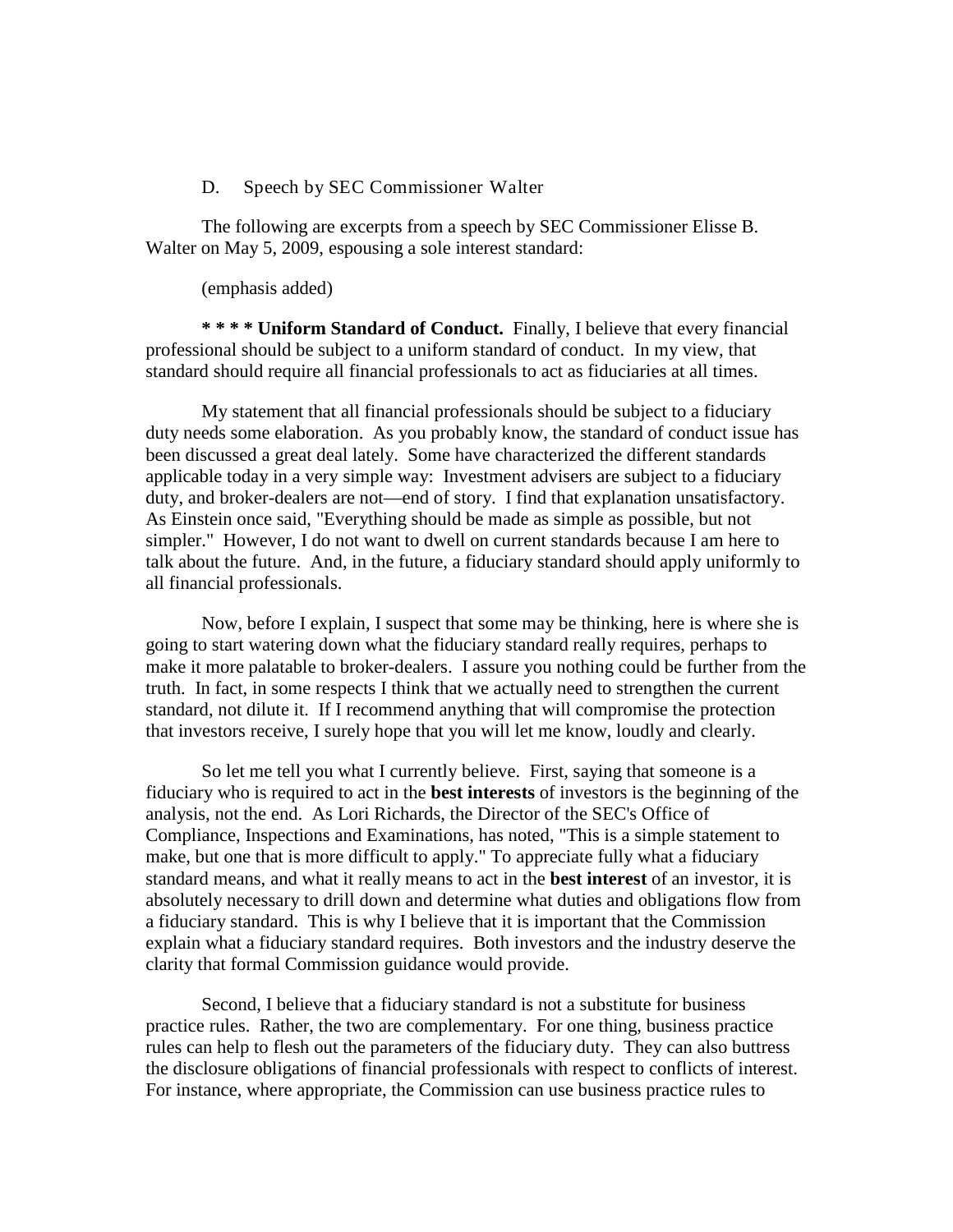prohibit certain conflicted behavior or to require mitigation or management of the conflict. This is important when you consider that investors often do not read disclosure, and too often fail to fully understand its significance when they do.

Third, what a fiduciary duty requires depends on the scope of the engagement. Thus, it will mean one thing for a mere order taker, another thing for someone who provides a one-time financial plan, and yet something else for someone who exercises ongoing investment discretion over an account. What a fiduciary duty requires may also depend, in certain respects, on the sophistication of the investor. What may be appropriate behavior toward large institutional investors, with knowledgeable counsel, may not be appropriate behavior toward retail investors like Aunt Millie who are not always going to understand the meaning of disclosures regarding certain conflicts of interest.

Most important, whatever gloss and guidance the Commission provides, it should not deviate from the basic principle that financial professionals should always act in the best interests of investors, both large and small .

That, in sum, is my high-level approach to legislation harmonizing the regulation of financial professionals. I believe that there are numerous advantages to harmonizing legislation. First and foremost, it would provide a clear Congressional statement that all financial professionals should be held to the same, high standard of conduct. It would also address investor confusion by providing a unified system of regulation for all financial professionals offering comparable securities products and services. The Commission would no longer be responsible for overseeing duplicative sets of rules and regulations. Finally, it would preempt, hopefully once and for all, the stale arguments over the merits and demerits of the current state of the law.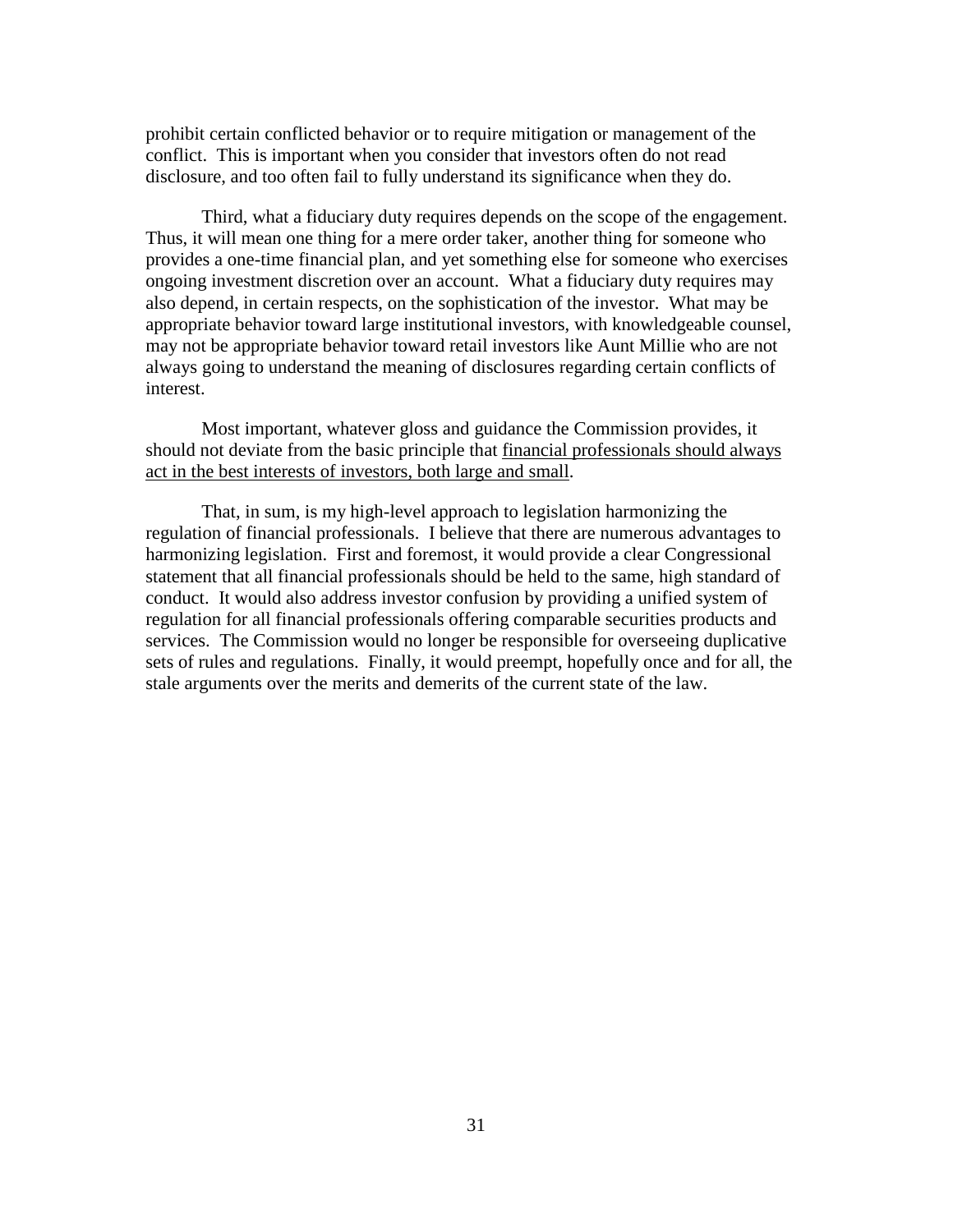#### E. Speech by SEC Official

<span id="page-34-0"></span>The following is a speech concerning the fiduciary duty of investment advisers by an SEC official in 2006:

#### Fiduciary Duty: Return to First Principles

By Lori A. Richards, Director, Office of Compliance Inspections and Examinations, U.S. Securities and Exchange Commission

Eighth Annual Investment Adviser Compliance Summit Washington, D.C. February 27, 2006

Available at: *<http://www.sec.gov/news/speech/spch022706lar.htm>*

#### Emphasis added in places

As a matter of policy, the SEC disclaims responsibility for any private statement by an employee. The views expressed here today are my own and do not necessarily reflect those of the Commission, the Commissioners or other members of the staff.

Good morning. I am pleased to be here, as you consider practical methods to address the range of compliance issues that you face. Nothing could be more important to us at SEC than helping to ensure that advisers prevent, detect and correct compliance problems. I want to thank David Tittsworth and Hugh Kennedy for inviting me to speak with you today.

As we look at the compliance environment today, there are some facts worth noting. First, there are a significant number of newly-registered investment advisers. In fact, there are approximately 10,000 advisers registered with the SEC. About 2,000 of these firms, or 20% of the total, have just registered in the last year. These firms vary they may be recently formed, have simply grown to exceed the 25\$ million assets under management threshold, or have been operational for some time, but are registering with the SEC now because of the Commission's new rules requiring the registration of hedge fund advisers. As new registrants, these firms may be new to the Investment Advisers Act of 1940.

A second fact worth noting is that all advisory firms, whatever their size, type or history in the business, owe their advisory clients a fiduciary duty. Many firms are acutely aware of their fiduciary obligation and ensure that it informs, educates and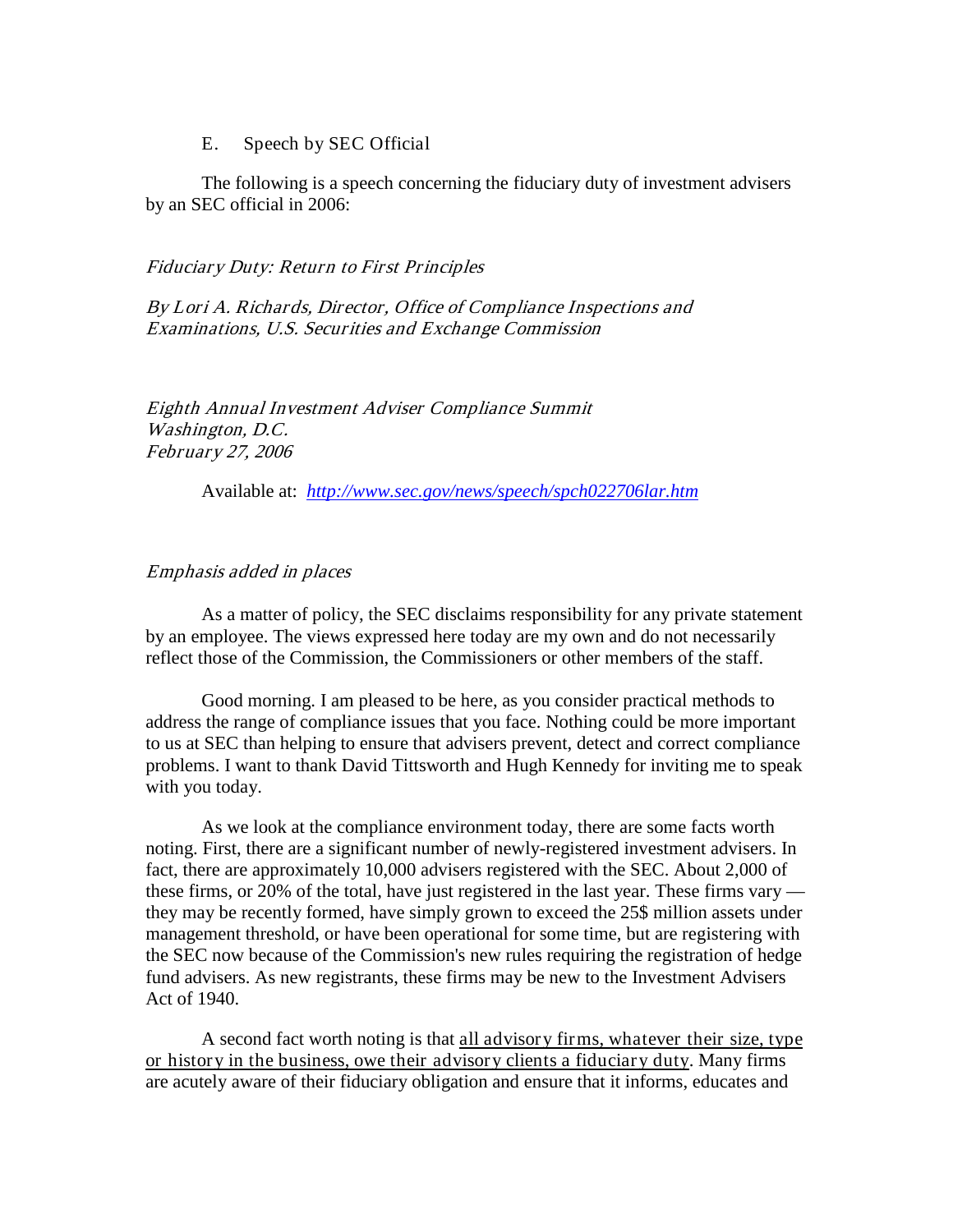guides their dealings and decisions. But, one only has to look at our enforcement actions and deficiencies found in exams to draw the conclusion that the application of fiduciary duty is not as embedded in many firms' cultures as it could be. In fact, I'm far from certain that all advisory firms understand their fiduciary obligations, and how they apply in the context of their own operations. Some advisers have seemed to be aware of the fiduciary duty in kind of an ethereal way — "I know it's out there but I don't really know what it is." Others have looked at fiduciary duty as strictly a compliance or legal function — not fully appreciating its significance to *all* employees of the firm. Either view is dangerous.

#### Fiduciary Duty

Understanding "fiduciary duty" is critical, because it is at the core of being a good investment adviser. In a very practical sense, if an adviser and the adviser's employees understand the meaning of fiduciary duty and incorporate this understanding into daily business operations and decision-making, clients should be well served, and the firm should avoid violations and scandal. Indeed, I believe that, even if advisory staff are not aware of specific legal requirements, if their decisions large and small and everyday are motivated and informed by *doing what's right by the client*, in all likelihood, the decision will be right under the securities laws.

This is why, as an examiner, I care about advisers' fiduciary duties. I think that knowledge and familiarity with one's fiduciary duty can help firms *avoid* compliance violations. And, avoidance of violations is in everyone's best interests — yours, your clients and our markets. As examiners, we prefer to find highly compliant firms with strong compliance controls that prevent violations. To demonstrate this point, I wanted to share with you some of the most common deficiencies that we find in our examinations of investment advisers, each of which have fiduciary implications.

But first, I'd like to **look more closely at the concept of fiduciary duty**. Many different types of professions owe a fiduciary duty to someone — for example, lawyers to their clients, trustees to beneficiaries, and corporate officers to shareholders. Fiduciary duty is the first principle of the investment adviser — because the duty comes not from the SEC or another regulator, but from common law . Some people exclusion of any contrary interest.<sup>[1](http://www.sec.gov/news/speech/spch022706lar.htm#foot1#foot1)</sup> think "fiduciary" is a vague word that's hard to define, but it's really not difficult to define or to understand. Fiduciary comes from the Latin word for "trust." **A fiduciary must act for the benefit of the person to whom he owes fiduciary duties, to the** 

Now, some might wonder why the concept of fiduciary duty came to be applied to advisers. The Investment Advisers Act does not call an adviser a fiduciary. In fact, that word does not appear in the Act. But, the Supreme Court recognized congressional intent and held that the Advisers Act: *"reflects a congressional recognition of the delicate fiduciary nature of an investment advisory relationship, as well as a congressional intent to eliminate, or at least to expose, all conflicts of interest which*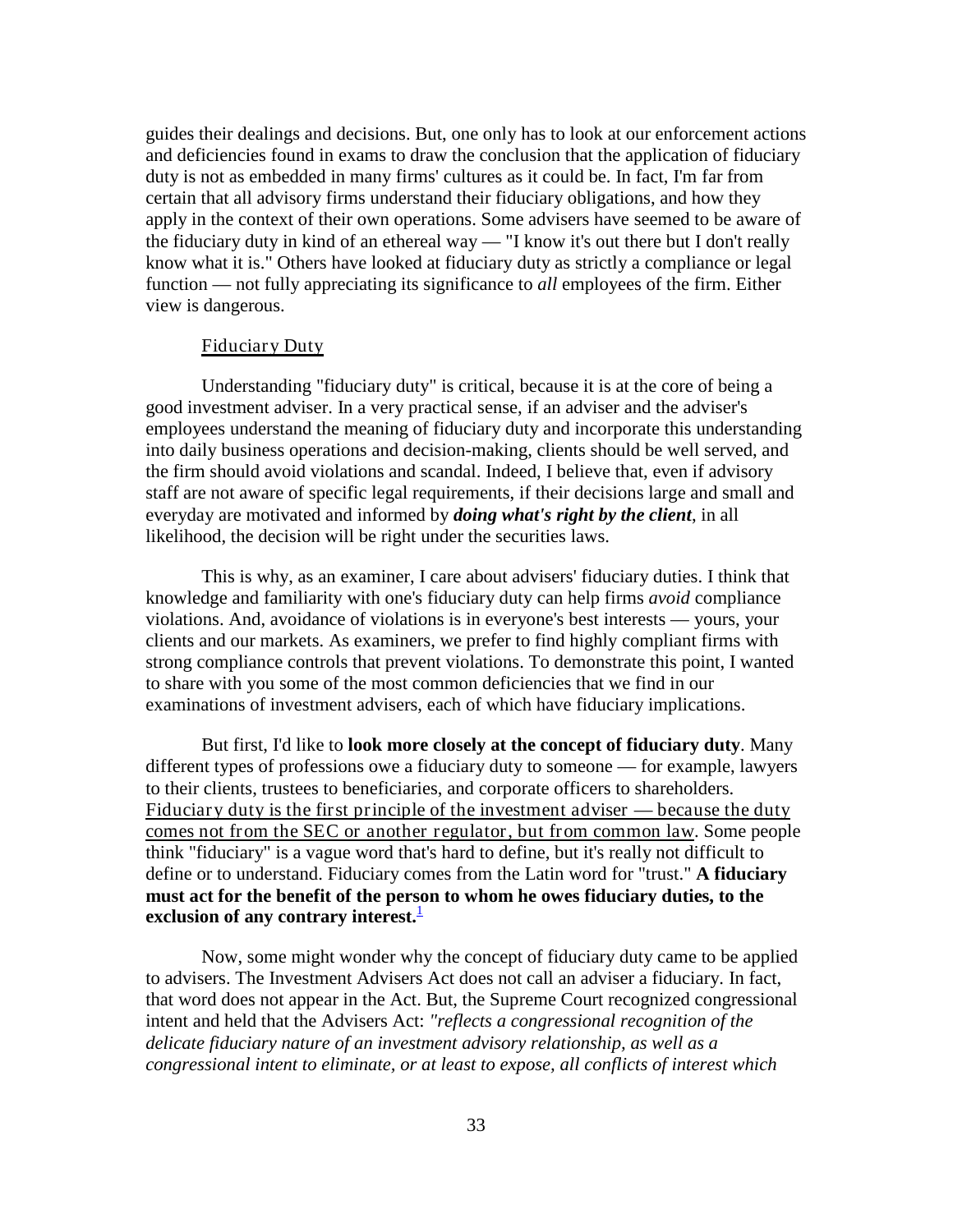*might incline an investment adviser - consciously or unconsciously - to render advice which was not disinterested.*<sup> $n^2$ </sup> And, the Court said that: **investment advisers are fiduciaries with** *"an affirmative duty of 'utmost good faith and full and fair disclosure of all material facts,' as well as an affirmative obligation 'to employ reasonable care to avoid misleading' … clients."*[3](http://www.sec.gov/news/speech/spch022706lar.htm#foot3#foot3)

I would suggest that an adviser, as that trustworthy fiduciary, has five major responsibilities when it comes to clients. They are:

- to put clients' interests first;
- to act with utmost good faith;
- to provide full and fair disclosure of all material facts;
- not to mislead clients; and
- to expose all conflicts of interest to clients.

These responsibilities overlap in many ways. If an adviser is putting clients' interests first, then the adviser will not mislead clients. And, if the adviser is not misleading clients, then it is providing full and fair disclosure, including disclosure of any conflicts of interest.

How do the responsibilities of a fiduciary translate into an adviser's obligations to clients each and every day? This is a key question. Probably no statute or set of rules could contemplate the variety of factual situations and decisions that an advisory firm faces. Can you imagine the number of rules and releases and regulations that this would require? Instead, the Advisers Act incorporates an adviser's fiduciary duty under Section 206, and envisions that, in whatever factual scenario, the adviser will act in the best interests of his clients.

This is a simple statement to make, but one that is more difficult to apply. In thinking about compliance with your fiduciary obligation as an adviser, start by thinking about the areas where there is a conflict of interest — between one's own interests, the interests of the firm, and/or the interests of advisory clients. These are the areas in which compliance with fiduciary obligations are likely to be most challenging. The Compliance Rule envisions this analysis, and the Commission suggested in the release adopting the rule that advisers conduct a risk assessment to identify areas of conflicts of interest. $\frac{4}{3}$  $\frac{4}{3}$  $\frac{4}{3}$ 

This is not a one-time effort — the nature of an adviser's relationship with its clients is full of conflicts, and those conflicts change when an adviser's business changes. Addressing and disclosing conflicts of interest is an ongoing process. While some conflicts of interest stand out, others can be very subtle, so an adviser must look, with more than a casual glance, at every aspect of its business, and its relationship with clients, and carefully consider whether it has a conflict of interest. Importantly, at this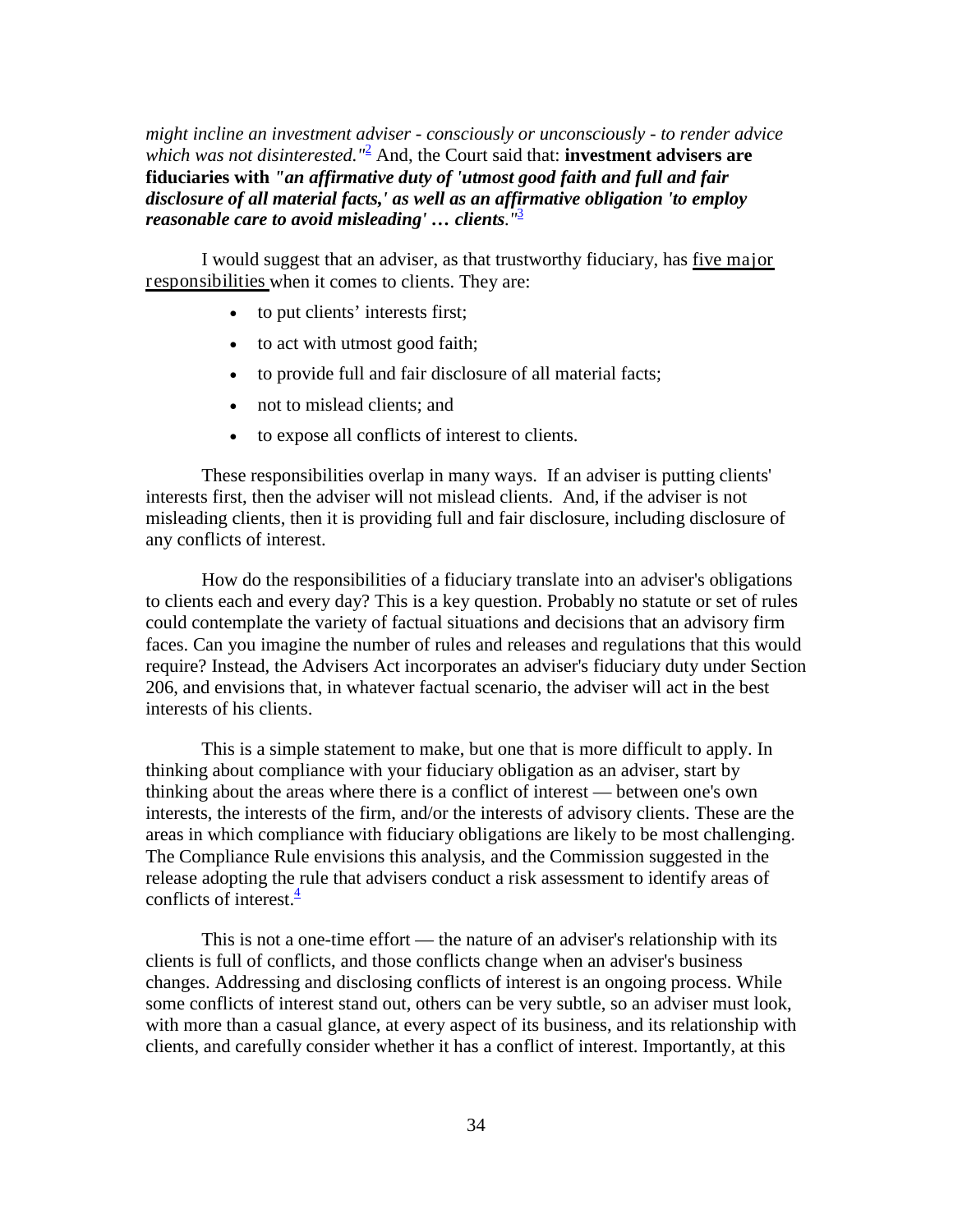stage, the question is not whether the adviser acts appropriately in the conflicted situation, but merely whether the conflict itself exists.

The next step, of course, is to disclose material conflicts of interest in a "full and fair" manner and to ensure your clients understand any material conflicts of interest before taking action. Because you are a fiduciary, you should not allow your client to enter the advisory relationship without a clear understanding of all material conflicts.

As I said, and in keeping with the theme of this conference — to provide practical and not just theoretical information on compliance issues — I wanted today to describe the top 5 deficiencies that we find in our exams. It's my hope also that this information may be helpful to newly-registered advisers who are seeking to better understand common compliance pitfalls, conflicts of interest and fiduciary duties. Last year, we examined over 1,500 investment advisers. In those exams, the most common deficiencies were the following:

- **Deficient disclosure** I'll spend more time talking about disclosure in a minute.
- **Deficiencies in portfolio management** Problems in this area included inadequate controls to ensure that investments for clients are consistent with their mandates, risk tolerance and goals, and to ensure that required records are kept. Fiduciary duty is implicated in this area because advisers have a duty to ensure that they are managing their clients' money in a manner that is consistent with the clients' direction.
- **Deficiencies with respect to advisory employees' personal trading** — Problems in this area included a lack of controls, a lack of required codes of ethics, and failure to implement stated procedures to monitor employees' personal trades to prevent employees from placing their own interests above those of their clients, by for example, front-running clients' trades, trading on non-public information, taking investment opportunities for themselves over clients — to ensure that the fiduciary is acting with the loyalty and "utmost good faith" envisioned by the Supreme Court.
- **Deficiencies in performance calculations** Problems in this area included overstated performance results, comparing results to inappropriate indices, failing to disclose material information about how the performance results were calculated, using prohibited testimonials, and advertising past results in a misleading manner. In this area, a fiduciary must calculate and set forth its past performance in an honest way, and must provide information that is not misleading.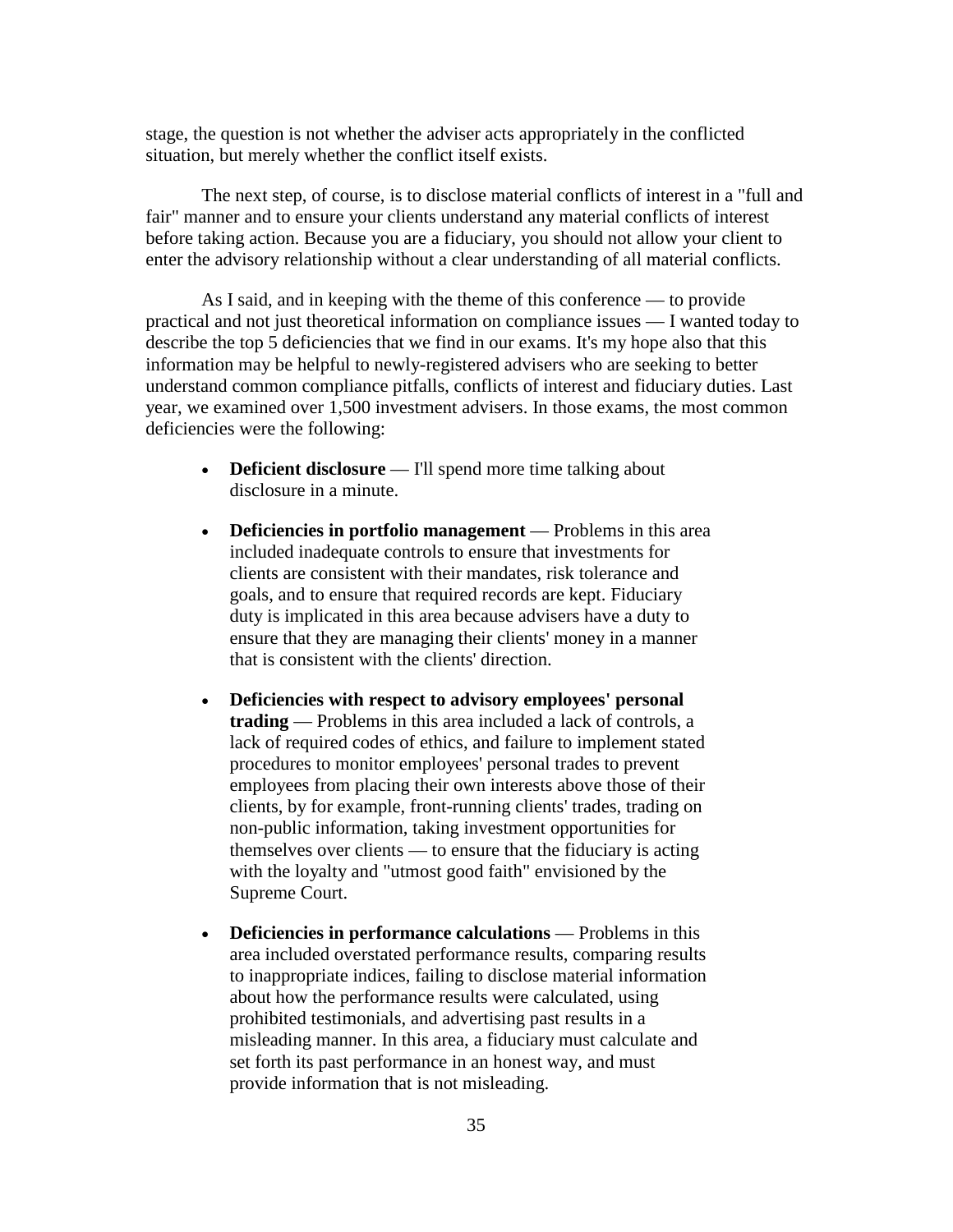• **Deficiencies in brokerage arrangements and execution** — Deficiencies in this area included poor or no controls to ensure that the adviser obtains "best execution," and secretly using clients' money to pay for client referrals, and for other goods and services that benefit the adviser. Simply stated, because brokerage money belongs to the client and not to the adviser, the adviser has a fiduciary duty to ensure that it is used appropriately and that the client is aware of how his/her money will be and is being spent by the adviser.

#### Inadequate Disclosure

Inadequate disclosure has been on the "top 5" list of most frequent deficiencies for some time. And, as it is the most frequently-found deficiency, it's an area that clearly deserves more attention by advisory firms. As such, I'd like to spend some time this morning talking about disclosure and the adviser's fiduciary duty.

Approximately half of the deficiencies that we find in this area relate to inaccurate, incomplete, and even misleading information in Forms ADV, and half include problematic disclosure of business practices and fees charged to clients. Whether you use Form ADV or other disclosure techniques, you should take care to ensure that you are in fact providing full, accurate and complete disclosure, and written in a comprehensible language, designed to be understood by your clients.

So what should you *not* do? Let me illustrate with a few examples from recent examinations.

- Clients were not informed of the real method used to calculate the adviser's fee. Fees appeared to be lower than they were in fact.
- An adviser failed to disclose that he recommends securities to clients in which he has a proprietary interest.
- An adviser failed to disclose the risks to clients that existed by having their assets invested in private investments.
- An adviser failed to disclose that clients with directed brokerage arrangements may not achieve best execution.
- An adviser does not accurately describe the types of products and services it obtains with clients' soft dollars.
- Clients whose assets were invested in mutual funds were not told that they pay both a direct management fee to their adviser and an indirect management fee to the adviser of their mutual funds.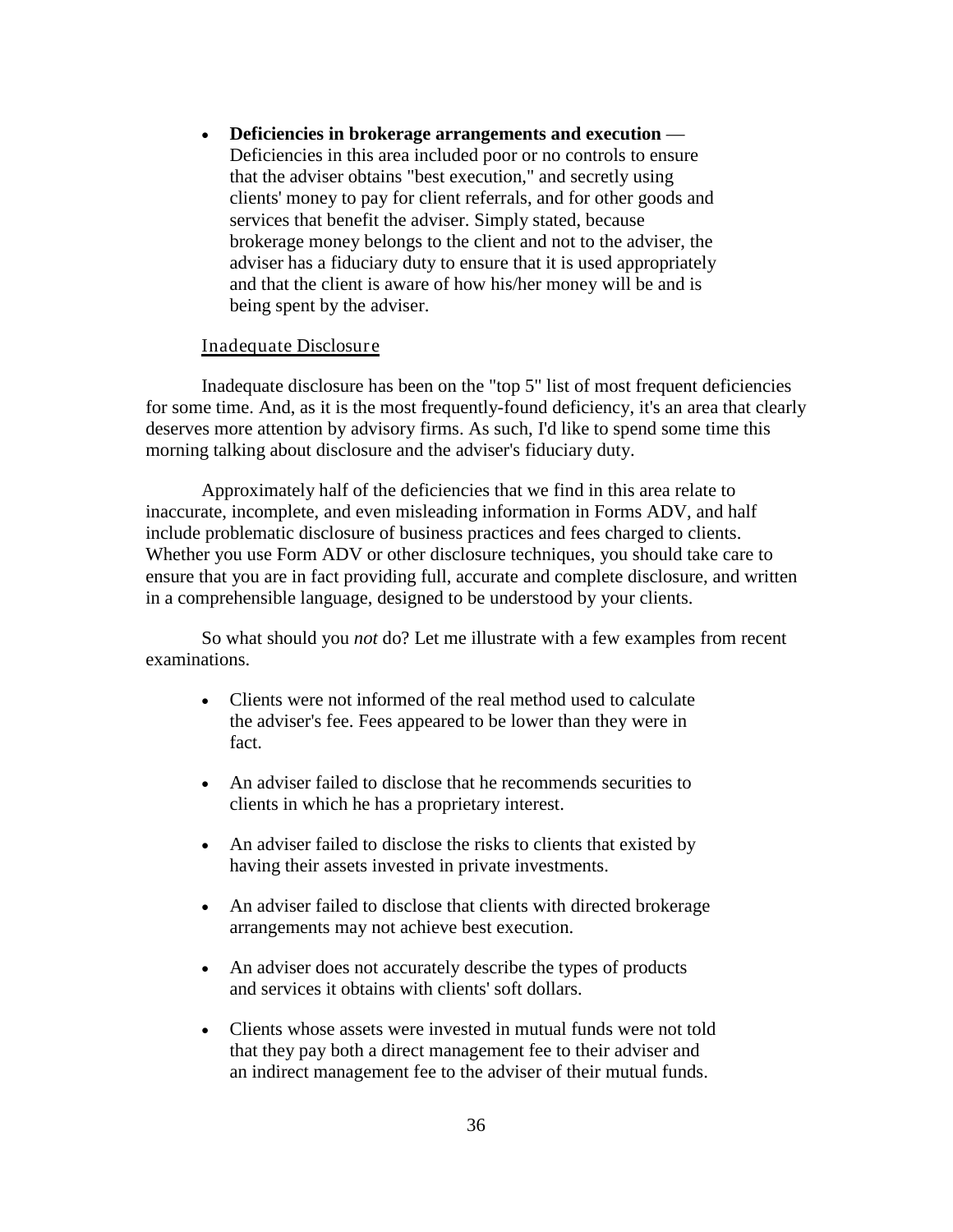- An adviser stated that it did not have custody of client assets when in fact it did.
- An adviser did not disclose that it receives economic benefit from a non-client in connection with giving advice to clients.
- An adviser did not disclose that even if clients direct that their securities transactions be executed through a certain brokerdealer, the adviser did not actually execute most transactions through that firm.
- An adviser had not amended its ADV for several years although the rules require that it be amended at least annually and more frequently if required, information was therefore out-of-date.
- An adviser incorrectly stated that it did not have discretion to direct trades to specific broker-dealers, when in fact it did.
- Clients were provided with incorrect information about the adviser's review of their accounts, and the frequency of those reviews.

Some of the disclosure deficiencies that we find seem to come from inattention — the failure of the adviser to make sure its Form ADV reflects its current business operations. To my mind, this type of problem stems from lax controls and perhaps from an underfunded infrastructure. Other disclosure deficiencies, however, occur because the adviser either failed to identify a conflict of interest or, having spotted it, chose not to disclose it. In the former case, some advisers appear not to be giving adequate thought to what constitutes a conflict of interest. Importantly, all material conflicts of interest must be disclosed, even if the adviser has taken steps to mitigate those conflicts to ensure that it acts appropriately. And, whether intentional, inattentive or inept, the result is the same — advisory clients are not being provided with accurate information about the adviser.

Disclosure is at the heart of our securities regulatory framework, and as you would assume, it is also at the heart of our examination process. At the start of every exam, SEC examiners review the information that the adviser disseminates about its business, which includes Form ADV, parts I and II. They look at this information to see how an adviser describes its business as well as any business practices that pose potential conflicts of interest between the adviser and its clients. Throughout the exam, the examiners will continue seeking information about how an adviser's business works and what services are provided to clients. When discrepancies or omissions between the firm's written disclosures and its actual practice are identified, this will trigger heightened scrutiny by the exam staff. As a fiduciary, it is fundamental that what you tell your clients is, in fact, how you conduct your business.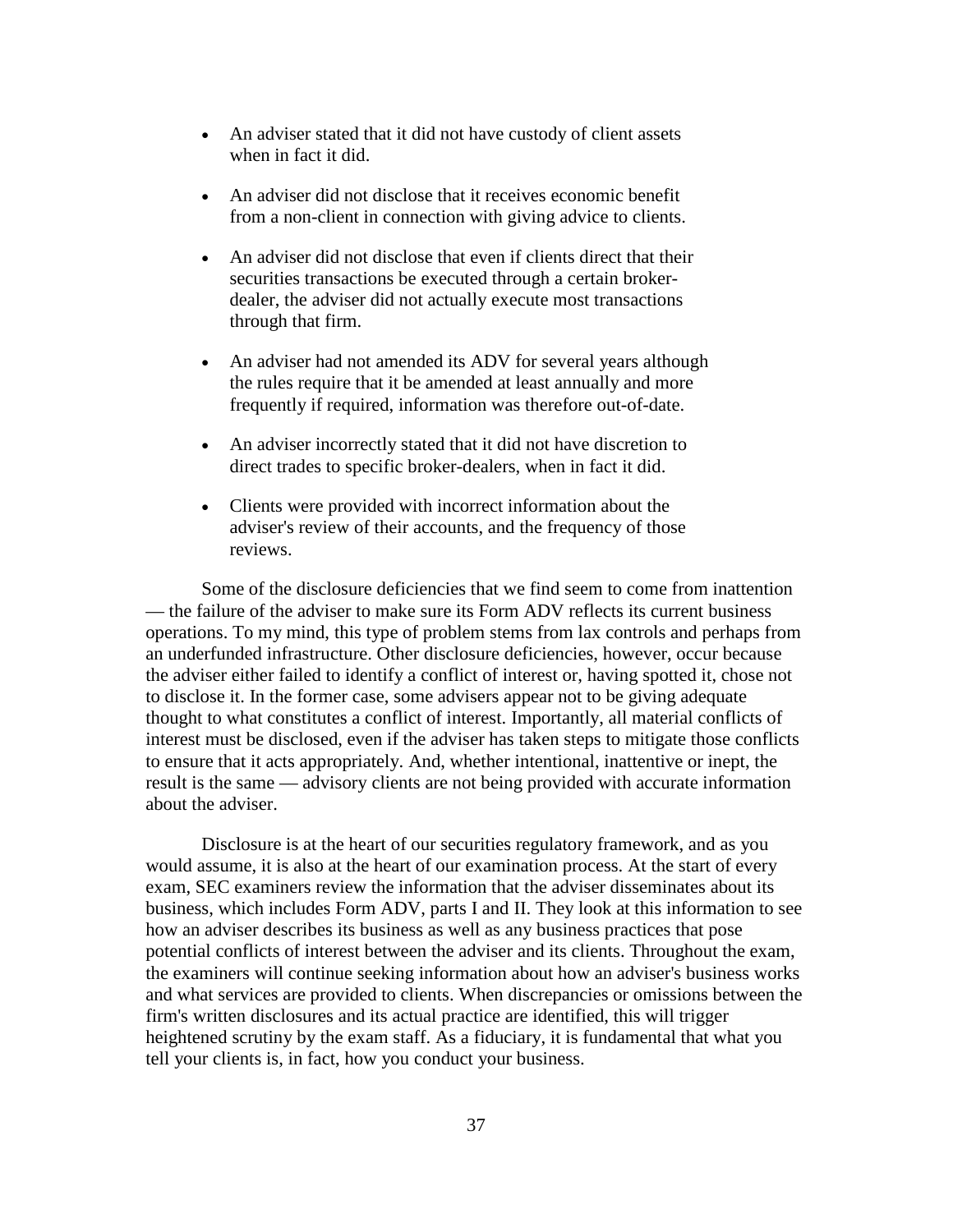How does an adviser guard against disclosure problems? As you know, the Compliance Rule requires an adviser to adopt and implement policies and procedures to prevent violations, including disclosure violations. To implement this, some firms conduct a periodic in-depth review of the adviser's ADV, along with all other written materials provided to clients and to the public — and then, they compare these disclosures against the firm's actual business operations. The review is conducted by a group of knowledgeable employees who represent all aspects of the firm — from compliance to portfolio management to trading desk to business operations. This is important, because disclosures must reflect actual practice, and who better to know the nature of the firm's actual practices than those who are actually doing it. This practice also helps keep disclosures "real," and not simply aspirational or marketing literature. Then, any required changes to disclosures are made promptly. Some firms also perform this same sort of review of client portfolios to ensure that portfolio transactions are consistent with disclosures to and instructions from the client. \* \* \* \*

#### Endnotes

[1](http://www.sec.gov/news/speech/spch022706lar.htm#1#1) "Many forms of conduct permissible in a workaday world for those acting at arm's length, are forbidden to those bound by fiduciary ties. A trustee is held to something stricter than the morals of the market place. Not honesty alone, but the punctilio of an honor the most sensitive, is then the standard of behavior." *Meinhard v. Salmon*, 249 N.Y. 458, 464 (1928) (Cardozo, B).

[2](http://www.sec.gov/news/speech/spch022706lar.htm#2#2) *S.E.C. v. Capital Gains Research Bureau*, 375 U.S. 180 (1963).

[3](http://www.sec.gov/news/speech/spch022706lar.htm#3#3) *Id.*

[4](http://www.sec.gov/news/speech/spch022706lar.htm#4#4) See 68 FR 74714, 74716 (Dec. 24, 2003), [http://www.sec.gov/rules/final/ia-](http://www.sec.gov/rules/final/ia-2204.htm)[2204.htm.](http://www.sec.gov/rules/final/ia-2204.htm)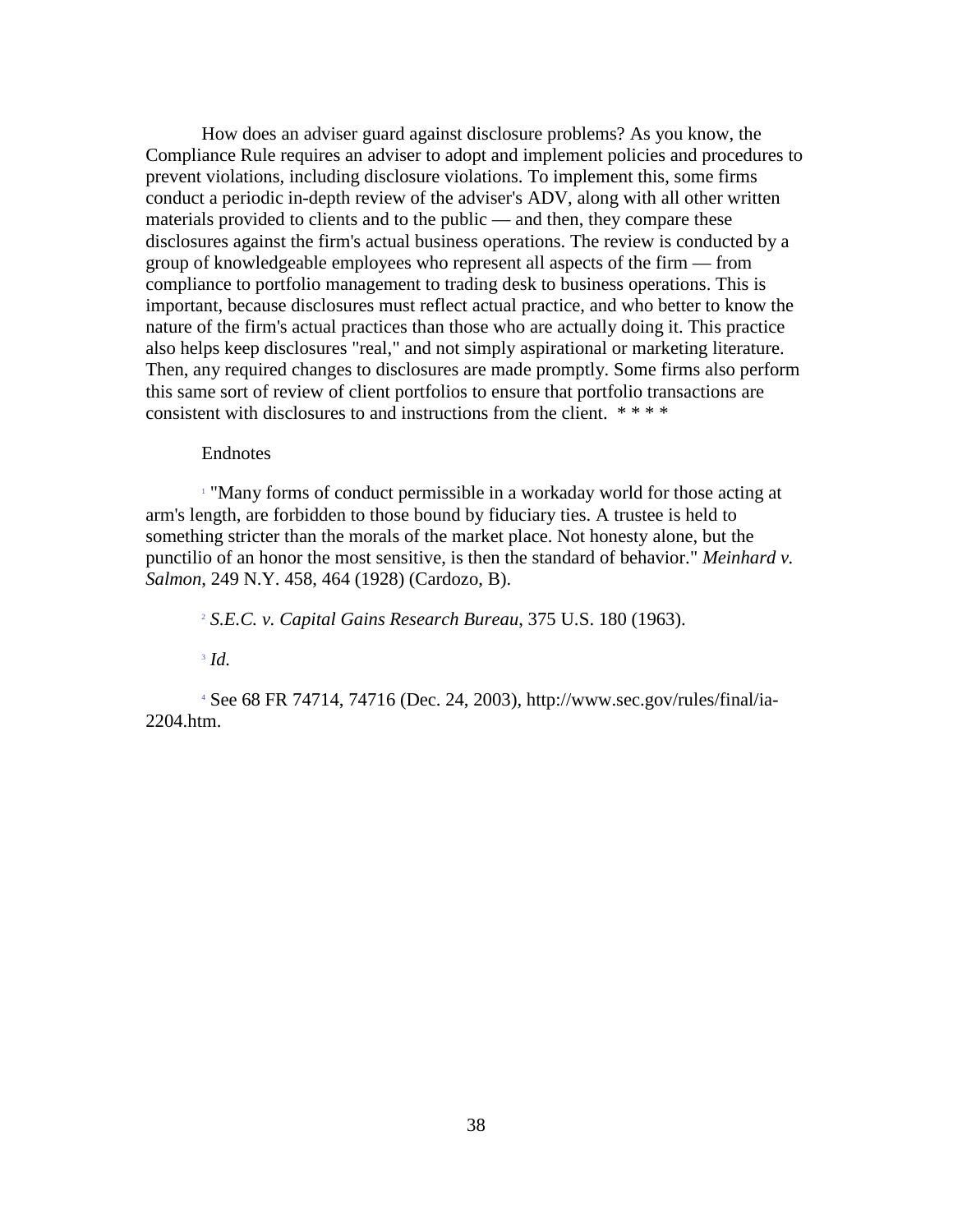#### <span id="page-41-0"></span>F. Excerpt from NAASA Investment Advisers Guide

North American Association of Securities Administrators. Available at: [http://www.nasaa.org/industry\\_\\_\\_regulatory\\_resources/investment\\_advisers](http://www.nasaa.org/industry___regulatory_resources/investment_advisers/456.cfm) [/456.cfm](http://www.nasaa.org/industry___regulatory_resources/investment_advisers/456.cfm)

#### FIDUCIARY DUTY

The anti-fraud provisions of the Investment Advisers Act of 1940 and most state laws impose a duty on investment advisers to act as fiduciaries in dealings with their clients. This means the adviser must hold the client's interest above its own in all matters. Conflicts of interest should be avoided at all costs. However, there are some conflicts that will inevitably occur, such as a person being licensed as a securities agent as well as an adviser. In these instances, the adviser must take great pains to clearly and accurately describe those conflicts and how the adviser will maintain impartiality in its recommendations to clients. The SEC has said that an adviser has a duty to:

> Make reasonable investment recommendations independent of outside influences

Select broker-dealers based on their ability to provide the best execution of trades for accounts where the adviser has authority to select the broker-dealer.

Make recommendations based on a reasonable inquiry into a client's investment objectives, financial situation and other factors

Always place client interests ahead of its own.

When examiners review advisory books and records, they will be on the lookout for undisclosed or misrepresented conflicts of interest and prohibited practices. Some are obvious and some not so obvious. Some examples of practices that advisers should avoid are:

Acting as an issuer or affiliate of an issuer of securities

Recommending unregistered, non-exempt securities or the use of unlicensed broker-dealers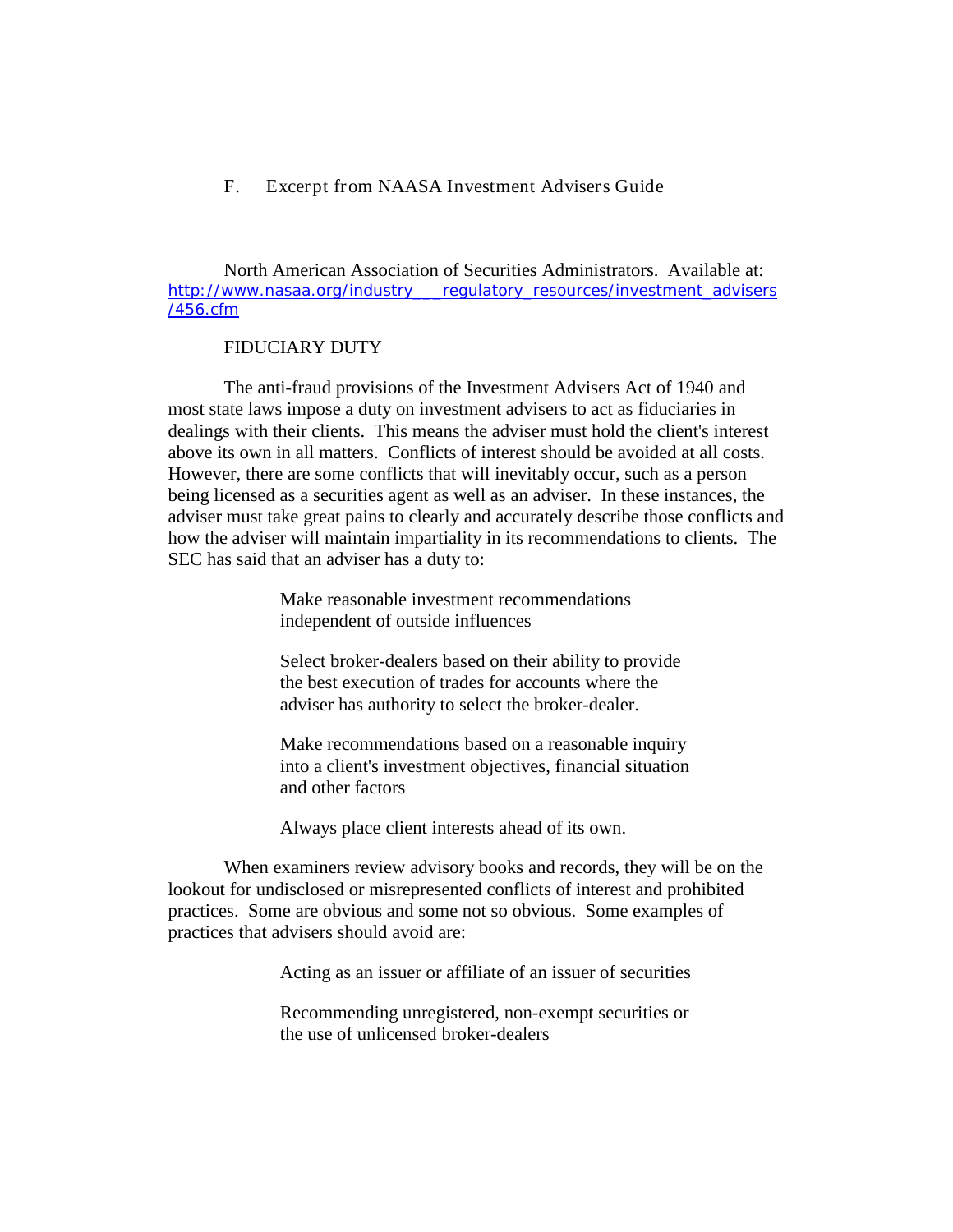Any activity that acts as a fraud or deceit on clients

Charging unreasonable fees

Failing to disclose to all customers the availability of fee discounts

Using contracts which seek to limit or avoid an adviser's liability under the law (hedge clauses)

Limiting a client's options with regard to the pursuit of a civil case or arbitration

Borrowing money from or lending money to clients

Other situations which require disclosure of the conflict include, but are not limited to:

> The adviser or its employees are also acting as a broker-dealer and/or securities agent

The adviser is receiving transaction-based compensation, including 12b-1 or other marketing fees, related to securities recommended to its clients

The adviser receives any type of compensation from any source for soliciting or referring clients to another adviser or a broker-dealer.

Hidden fees in the form of undisclosed service charges, wrap fees or expenses reimbursed by other parties.

The examiner will view perceived conflicts from the point of view of the customer; was the disclosure or lack of disclosure a factor in the client's decision to use an adviser's services or ratify an adviser's recommendations? Was the customer misled? Was the customer placed at a disadvantage or taken unfair advantage of as a result of the conflict and the adviser's compliance with disclosure requirements? The burden of proof lies with the adviser.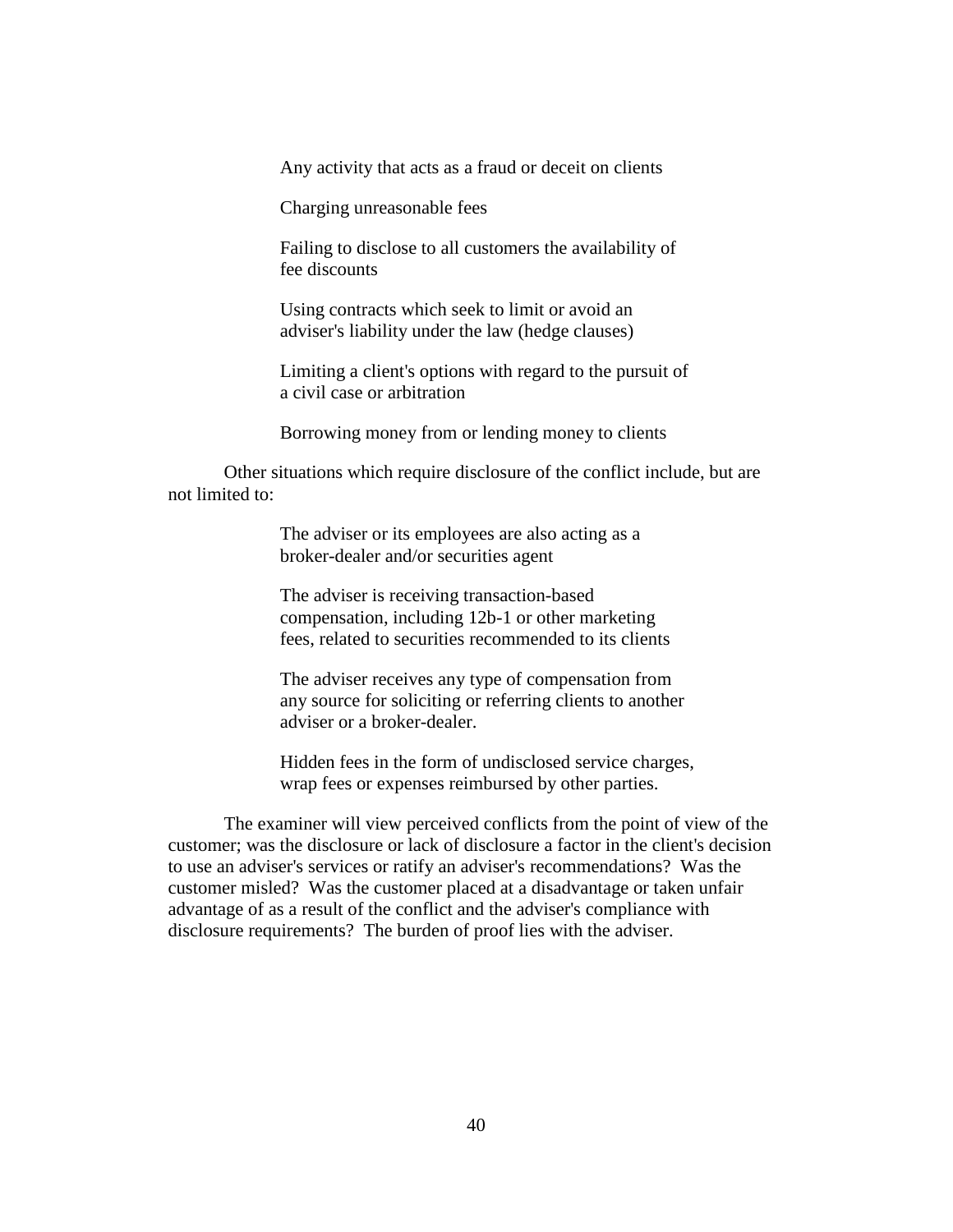#### <span id="page-43-0"></span>G. Duty of Loyalty—Uniform Trust Code

## SECTION 802. DUTY OF LOYALTY.

(a) A trustee shall administer the trust solely in the interests of the beneficiaries.

(b) Subject to the rights of persons dealing with or assisting the trustee as provided in Section 1012, a sale, encumbrance, or other transaction involving the investment or management of trust property entered into by the trustee for the trustee's own personal account or which is otherwise affected by a conflict between the trustee's fiduciary and personal interests is voidable by a beneficiary affected by the transaction unless:

> (1) the transaction was authorized by the terms of the trust;

(2) the transaction was approved by the court;

(3) the beneficiary did not commence a judicial proceeding within the time allowed by Section 1005;

(4) the beneficiary consented to the trustee's conduct, ratified the transaction, or released the trustee in compliance with Section 1009; or

(5) the transaction involves a contract entered into or claim acquired by the trustee before the person became or contemplated becoming trustee.

(c) A sale, encumbrance, or other transaction involving the investment or management of trust property is presumed to be affected by a conflict between personal and fiduciary interests if it is entered into by the trustee with:

(1) the trustee's spouse;

(2) the trustee's descendants, siblings, parents, or their spouses;

(3) an agent or attorney of the trustee; or

(4) a corporation or other person or enterprise in which the trustee, or a person that owns a significant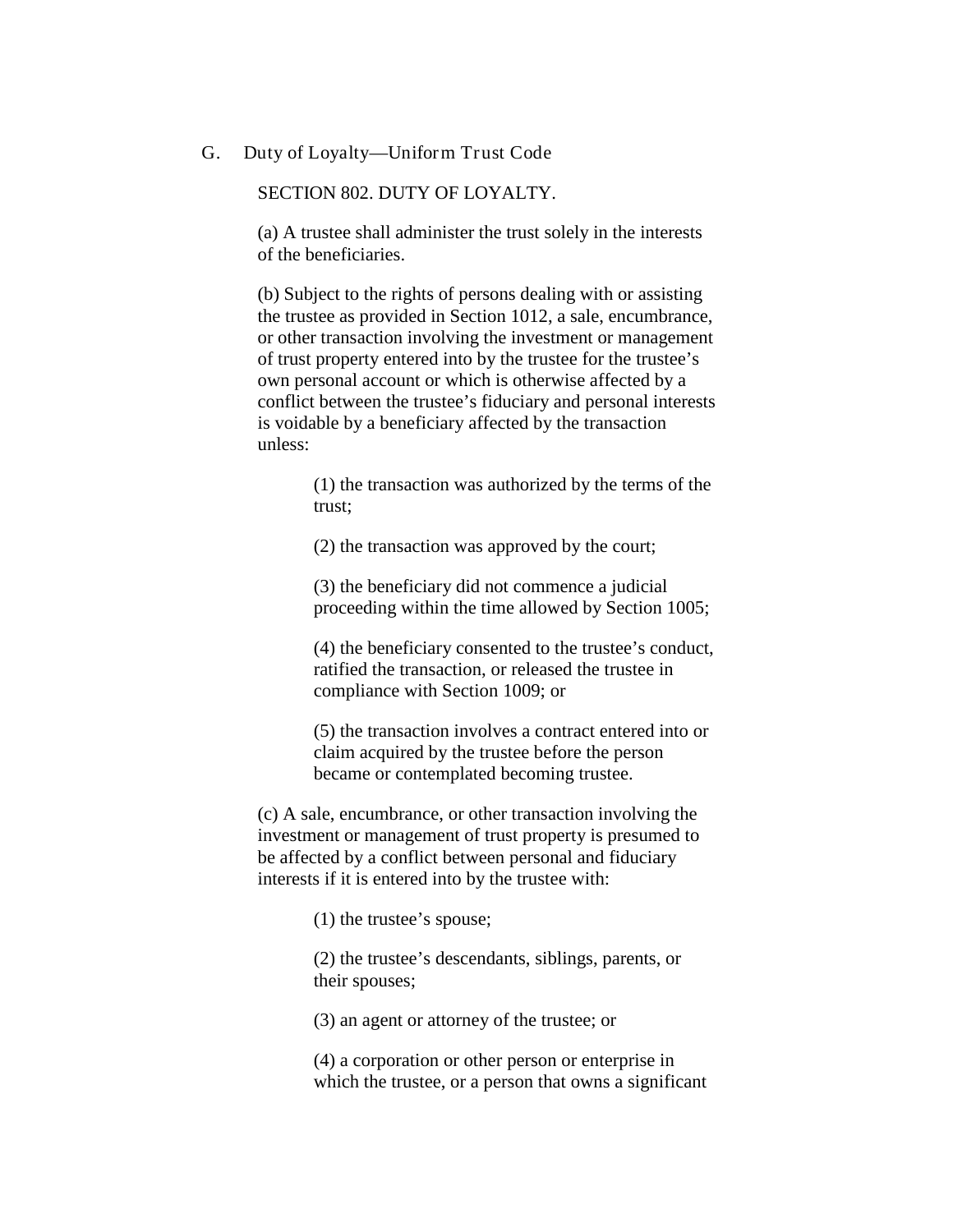interest in the trustee, has an interest that might affect the trustee's best judgment.

(d) A transaction between a trustee and a beneficiary that does not concern trust property but that occurs during the existence of the trust or while the trustee retains significant influence over the beneficiary and from which the trustee obtains an advantage is voidable by the beneficiary unless the trustee establishes that the transaction was fair to the beneficiary.

(e) A transaction not concerning trust property in which the trustee engages in the trustee's individual capacity involves a conflict between personal and fiduciary interests if the transaction concerns an opportunity properly belonging to the trust.

(f) An investment by a trustee in securities of an investment company or investment trust to which the trustee, or its affiliate, provides services in a capacity other than as trustee is not presumed to be affected by a conflict between personal and fiduciary interests if the investment otherwise complies with the prudent investor rule of [Article] 9. In addition to its compensation for acting as trustee, the trustee may be compensated by the investment company or investment trust for providing those services out of fees charged to the trust. If the trustee receives compensation from the investment company or investment trust for providing investment advisory or investment management services, the trustee must at least annually notify the persons entitled under Section 813 to receive a copy of the trustee's annual report of the rate and method by which that compensation was determined.

(g) In voting shares of stock or in exercising powers of control over similar interests in other forms of enterprise, the trustee shall act in the best interests of the beneficiaries. If the trust is the sole owner of a corporation or other form of enterprise, the trustee shall elect or appoint directors or other managers who will manage the corporation or enterprise in the best interests of the beneficiaries.

(h) This section does not preclude the following transactions, if fair to the beneficiaries: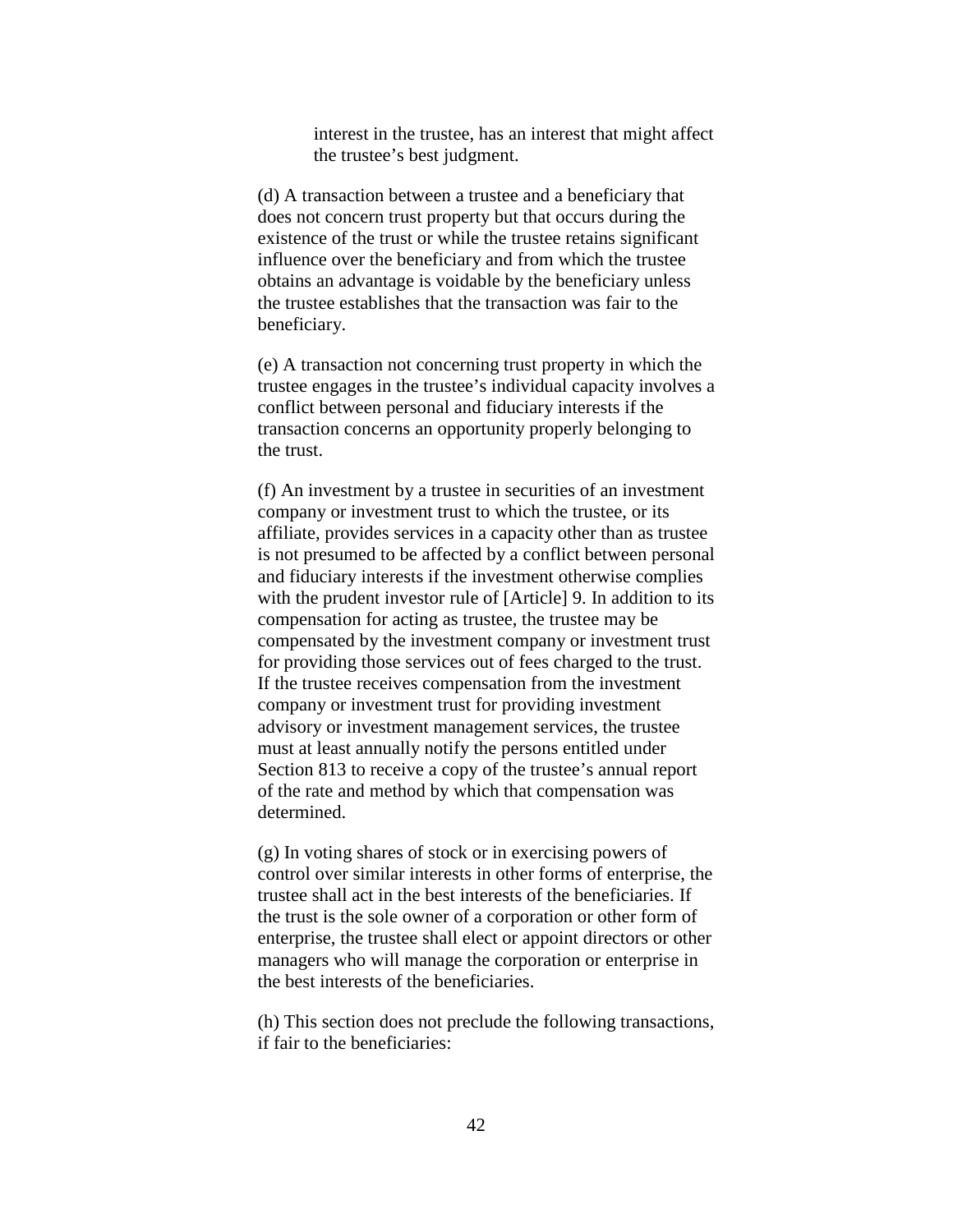(1) an agreement between a trustee and a beneficiary relating to the appointment or compensation of the trustee;

(2) payment of reasonable compensation to the trustee;

(3) a transaction between a trust and another trust, decedent's estate, or [conservatorship] of which the trustee is a fiduciary or in which a beneficiary has an interest;

(4) a deposit of trust money in a regulated financialservice institution operated by the trustee; or

(5) an advance by the trustee of money for the protection of the trust.

(i) The court may appoint a special fiduciary to make a decision with respect to any proposed transaction that might violate this section if entered into by the trustee.

H. Uniform Prudent Investor Act Standard of Care

<span id="page-45-0"></span>The following is the standard of care enunciated in the Uniform Prudent Investor Act:

(a) A trustee shall invest and manage trust assets as a prudent investor would, by considering the purposes, terms, distribution requirements, and other circumstances of the trust. In satisfying this standard, the trustee shall exercise reasonable care, skill, and caution.

(b) A trustee's investment and management decisions respecting individual assets must be evaluated not in isolation but in the context of the trust portfolio as a whole and as a part of an overall investment strategy having risk and return objectives reasonably suited to the trust.

(c) Among circumstances that a trustee shall consider in investing and managing trust assets are such of the following as are relevant to the trust or its beneficiaries:

(1) general economic conditions;